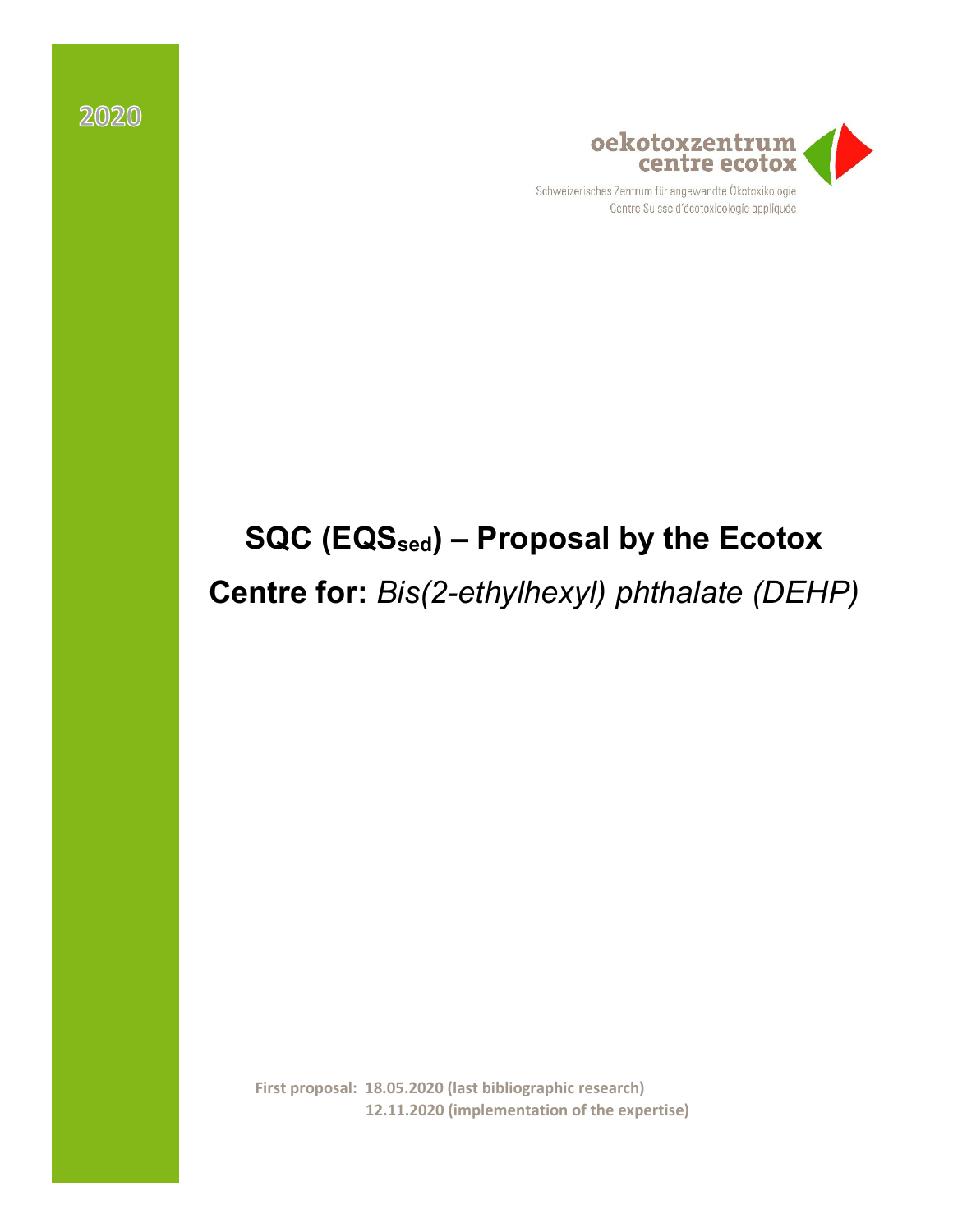

#### **Imprint**

#### **Publisher** Swiss Centre for Applied Ecotoxicology, 1015 Lausanne

#### **Commissioned by**

FOEN, Federal Office of the Environment, Water Quality Section, 3003 Bern

#### **Authors**

Carmen Casado-Martinez and Christina Thiemann, Swiss Centre for Applied Ecotoxicology

**Scientific Support**

Dr Karen Duis, ECT Oekotoxikologie GmbH, Böttgerstr. 2-14, D-65439 Flörsheim/Main, Germany

Please note that the suggested EQS and contents of this dossier do not necessarily reflect the opinion of the external reviewer.

#### **Contact**

Carmen Casado[: carmen.casado@centreecotox.ch](mailto:carmen.casado@centreecotox.ch)

#### **Citation Proposal**

Carmen Casado-Martinez and Christina Thiemann. 2020. SQC (EQS<sub>sed</sub>) – Proposal by the Ecotox Centre for: Bis(2ethylhexyl) phthalate (DEHP). Lausanne (CH): Swiss Centre for Applied Ecotoxicology; 33 pp.

**Oekotoxzentrum** | Eawag | Überlandstrasse 133 | 8600 Dübendorf | Schweiz T +41 (0)58 765 55 62 info@oekotoxzentrum.ch | www.oekotoxzentrum.ch

**Centre Ecotox** | EPFL-ENAC-IIE-GE | Station 2 | CH-1015 Lausanne | Suisse T +41 (0)21 693 62 58 | info@centreecotox.ch | www.centreecotox.ch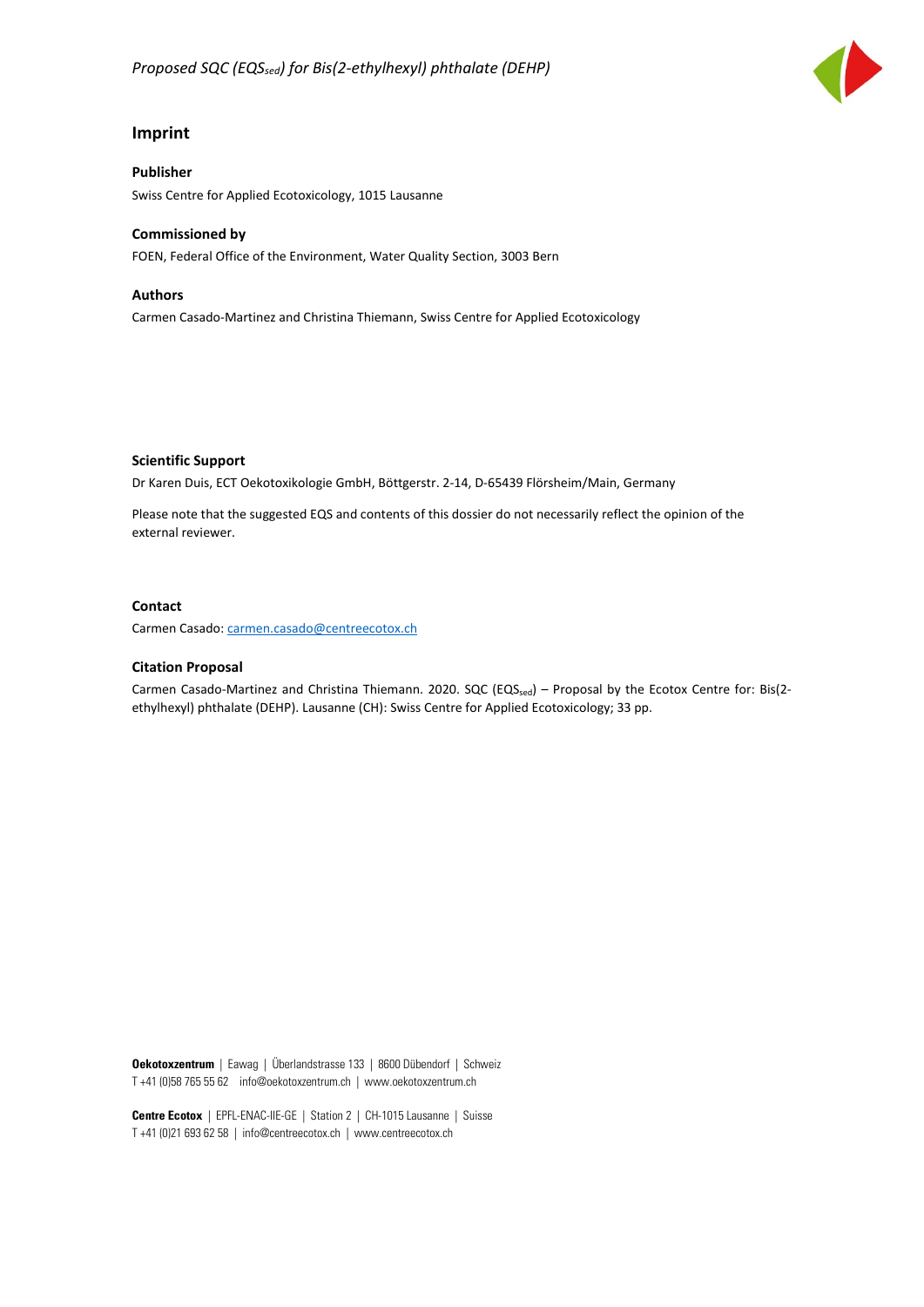

#### <span id="page-2-0"></span>Summary

#### **SQC (EQSsed): 1.8 mg/kg d.w.**

In the framework of the Module Sediment, which is intended to help cantons in sediment quality assessment, the Ecotox Centre develops proposals for Environmental Quality Criteria for sediment (SQC). SQC are derived applying the methodology described in the EU-Technical Guidance (TGD) for Deriving Environmental Quality Standards (EQS). In order to ensure that the dossiers are internationally comparable, the English terminology of the TGD will be used in the remainder of the dossier. These criteria provide a first screening tool to evaluate sediment chemical quality and the potential risk for the aquatic ecosystem. Based on the scientific literature available at present a generic SQC for DEHP of 1.08 mg/kg d. w. is proposed for standard sediments with 1 % OC.

#### <span id="page-2-1"></span>Zusammenfassung

#### **SQK (EQSsed): 1.8 mg/kg d.w.**

Im Rahmen des Sedimentmoduls, das den Kantonen bei der Bewertung der Sedimentqualität helfen soll, entwickelt das Oekotoxzentrum Vorschläge für Umweltqualitätskriterien für Sedimente (SQK). Diese Kriterien dienen als Methode für ein erstes Screening zur Bewertung der chemischen Sedimentqualität und des potenziellen Risikos für aquatische Ökosysteme. Auf der Basis von Literaturdaten für die Wirkung von Bis(2-ethylhexyl) phthalate (DEHP) und unter Verwendung der Methode, die in der Technischen Richtlinie der EU zur Ableitung von Umweltqualitätsnormen beschriebenen wird, schlägt das Oekotoxzentrum einen vorläufigen SQK für DEHP von 1.08 mg/kg d.w. für Standardsedimente mit 1 % OC vor.

#### <span id="page-2-2"></span>Résumé

#### **CQS (EQSsed): 1.8 mg/kg p.s.**

Dans le cadre du module Sédiments qui devrait aider les cantons à évaluer la qualité des sédiments, le Centre Ecotox élabore des propositions de critères de qualité environnementale pour les sédiments (CQS). Les CQS sont dérivés en appliquant la méthodologie décrite dans le Guide Technique de l'UE (TGD) pour la Dérivation des Normes de Qualité Environnementale (EQS). Afin que les dossiers soient comparables au niveau international, la terminologie anglaise du TGD est utilisée ci-dessous. Ces critères fournissent un premier outil de dépistage pour évaluer la qualité chimique des sédiments et le risque potentiel pour l'écosystème aquatique. Sur la base des données sur les effets existants dans la littérature un CQS générique pour le DEHP de 1.08 mg/kg p.s. est proposé pour les sédiments standards avec 1 % CO.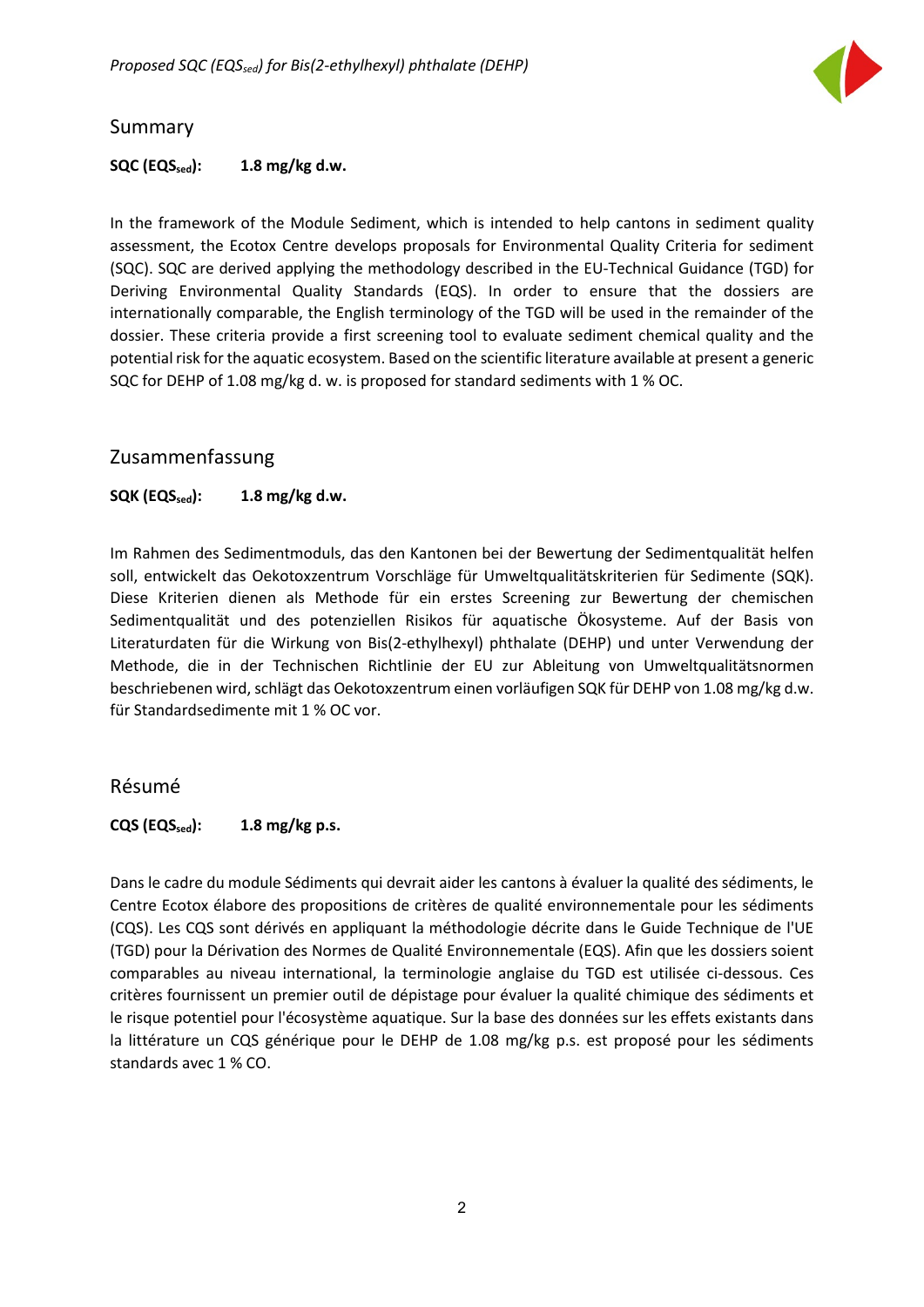

### <span id="page-3-0"></span>Sommario

#### **CSQ: 1.08 mg/kg p.s.**

Nell'ambito del modulo Sedimenti, che è finalizzato ad aiutare i Cantoni nella valutazione della qualità dei sedimenti, il Centro Ecotox sviluppa proposte per i criteri di qualità ambientale per i sedimenti (CQS). I CQS sono derivati applicando la metodologia descritta nella Guida Tecnica dell'UE (TGD) per la Derivazione degli Standard di Qualità Ambientale (EQS). Per garantire che i dossier siano comparabili a livello internazionale, viene utilizzata la terminologia inglese del TGD. Questi criteri forniscono un primo strumento di screening per valutare la qualità chimica dei sedimenti e il potenziale rischio per l'ecosistema acquatico. Sulla base della letteratura scientifica disponibile allo stato attuale un CQS generico per il DEHP di 1.08 mg/kg p.s. è proposto per sedimenti standard con 1% CO.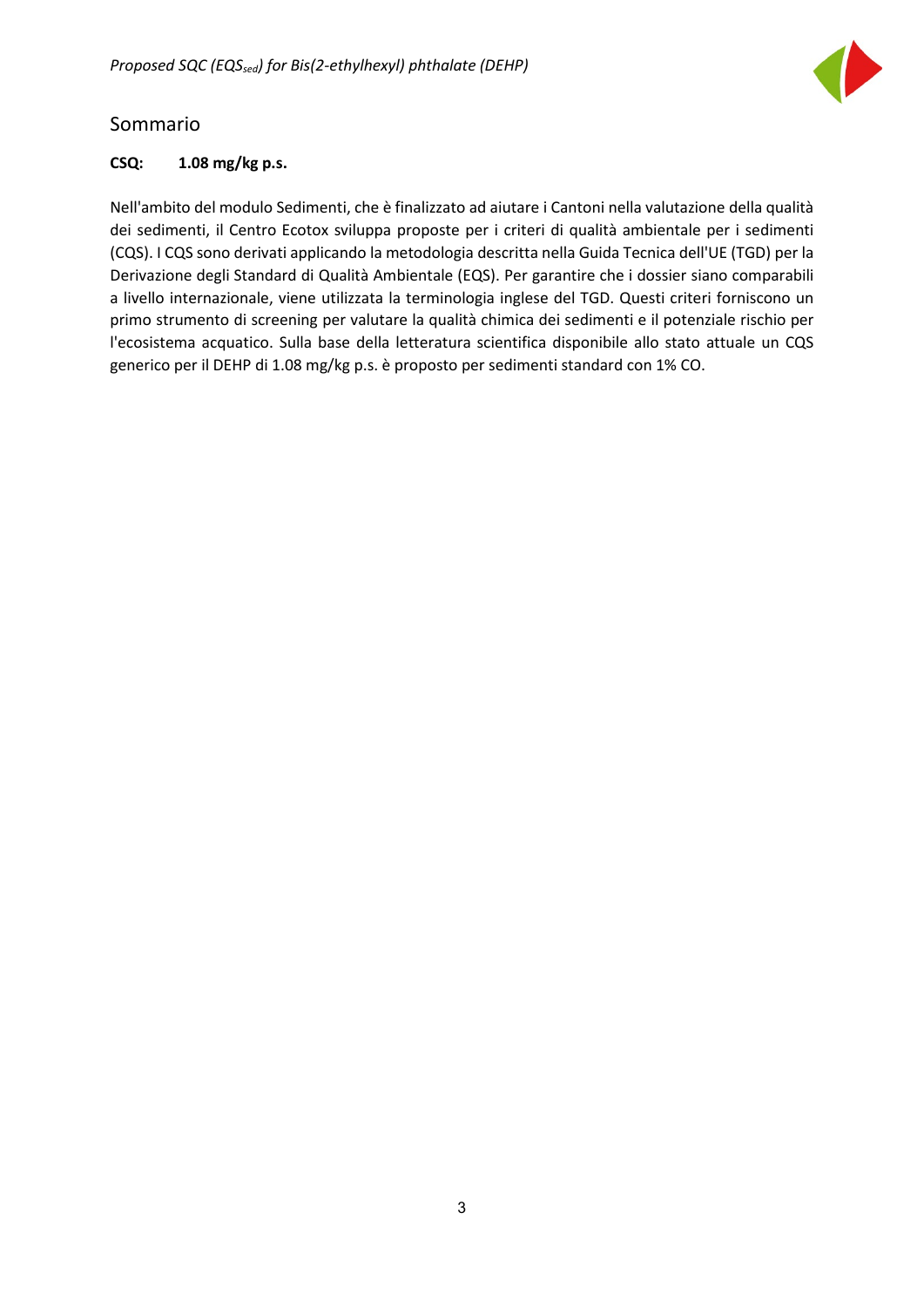

# Table of content

| $\mathbf{1}$                                                                                           |  |  |  |  |  |  |  |  |
|--------------------------------------------------------------------------------------------------------|--|--|--|--|--|--|--|--|
| 1.1                                                                                                    |  |  |  |  |  |  |  |  |
| 1.2                                                                                                    |  |  |  |  |  |  |  |  |
| 1.3                                                                                                    |  |  |  |  |  |  |  |  |
| 1.4                                                                                                    |  |  |  |  |  |  |  |  |
| $\overline{2}$                                                                                         |  |  |  |  |  |  |  |  |
| 2.1                                                                                                    |  |  |  |  |  |  |  |  |
| 2.2                                                                                                    |  |  |  |  |  |  |  |  |
| 2.3                                                                                                    |  |  |  |  |  |  |  |  |
| 2.4                                                                                                    |  |  |  |  |  |  |  |  |
| 3                                                                                                      |  |  |  |  |  |  |  |  |
| 3.1                                                                                                    |  |  |  |  |  |  |  |  |
| 3.2                                                                                                    |  |  |  |  |  |  |  |  |
| 4                                                                                                      |  |  |  |  |  |  |  |  |
| 4.1                                                                                                    |  |  |  |  |  |  |  |  |
| 4.2                                                                                                    |  |  |  |  |  |  |  |  |
| 4.3                                                                                                    |  |  |  |  |  |  |  |  |
| 5                                                                                                      |  |  |  |  |  |  |  |  |
| 5.1                                                                                                    |  |  |  |  |  |  |  |  |
| Derivation of QS <sub>sed,SSD</sub> using the species sensitivity distribution (SSD) method  27<br>5.2 |  |  |  |  |  |  |  |  |
| 6                                                                                                      |  |  |  |  |  |  |  |  |
| 6.1                                                                                                    |  |  |  |  |  |  |  |  |
| 6.2                                                                                                    |  |  |  |  |  |  |  |  |
| 6.3                                                                                                    |  |  |  |  |  |  |  |  |
| 6.4                                                                                                    |  |  |  |  |  |  |  |  |
| 7                                                                                                      |  |  |  |  |  |  |  |  |
| 8                                                                                                      |  |  |  |  |  |  |  |  |
| 9                                                                                                      |  |  |  |  |  |  |  |  |
| 9.1                                                                                                    |  |  |  |  |  |  |  |  |
| 10                                                                                                     |  |  |  |  |  |  |  |  |
|                                                                                                        |  |  |  |  |  |  |  |  |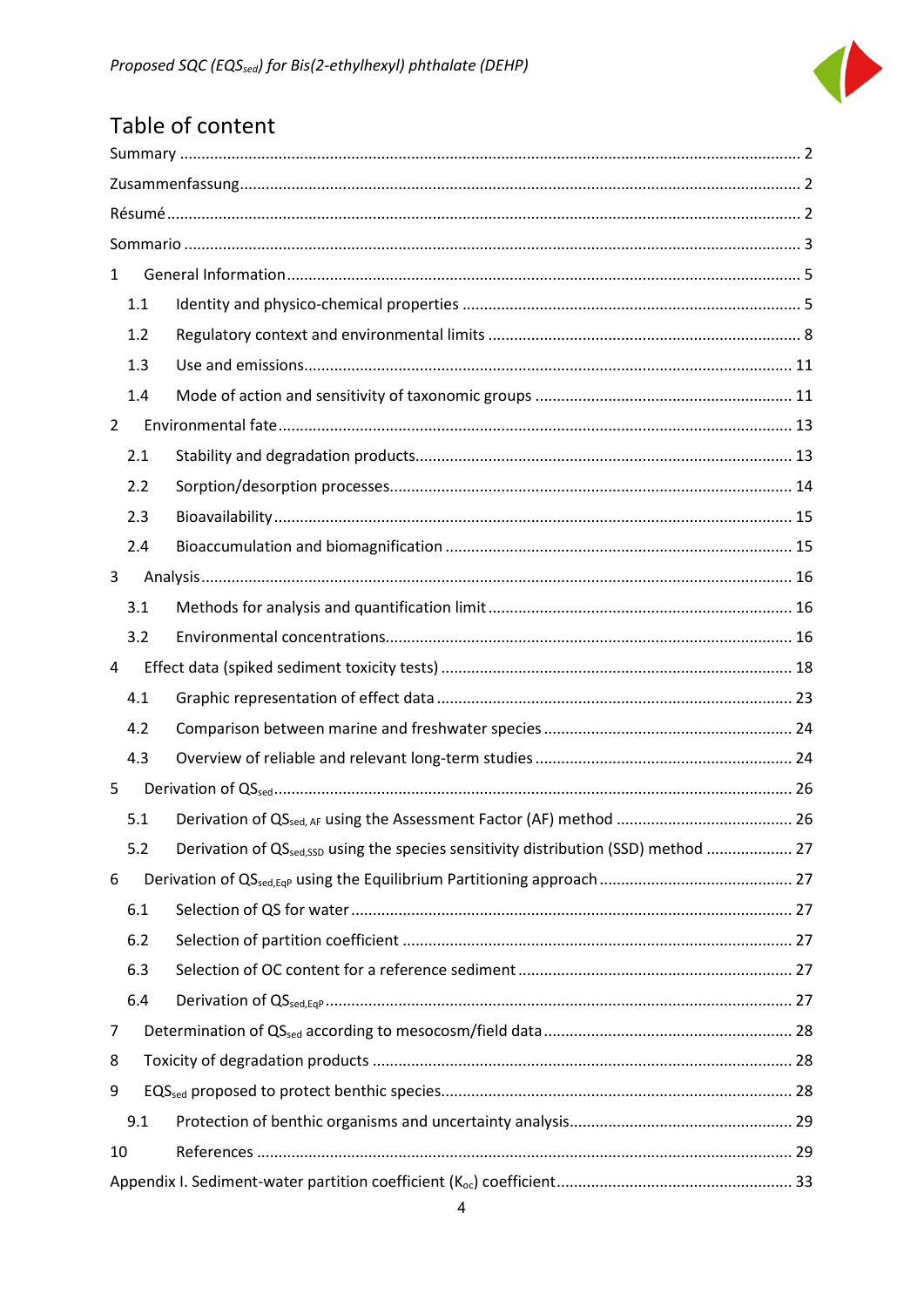

### **1 General Information**

<span id="page-5-0"></span>Selected information on the plasticizer Bis(2-ethyl) phthalate (DEHP) relevant for sediment is presented in this chapter. Existing registration and dossiers for DEHP are:

- ECHA (2020). Substance name: Bis(2-ethylhexyl) phthalate. EC number: 204-211-0. CAS Nr 117-81-7. Online registration dossier [: https://echa.europa.eu/it/registration-dossier/-](https://echa.europa.eu/it/registration-dossier/-/registered-dossier/15358) [/registered-dossier/15358](https://echa.europa.eu/it/registration-dossier/-/registered-dossier/15358)
- EC (2008). Bis(2-ethylhexyl) phthalate (DEHP), Risk Assessment Report, pp. 1-588. (Literature Review from 2005)
- EC (2005). Common Implementation Strategy for the Water Framework Directive Environmental Quality Standards (EQS) Substance Data Sheet Priority Substance No. 12 Diethylhexylphthalate (DEHP) CAS-No. 117-81-7
- RIVM (Rijksinstituut voor Volksgezondheid en Milieu, Netherlands) (2001). Ecotoxicological Serious Risk Concentrations for soil, sediment and (ground)water: updated proposals for first series of compounds. Report 711701 020 (Verbruggen et al.), pp. 1-263.
- ECCC (Environment and Climate Change Canada, Health Canada) (2017). Risk Management Scope for 1,2-Benzenedicarboxylic acid, bis(2-ethylhexyl) ester [DEHP] – Chemical Abstracts Service Registry Number (CAS RN): 117-81-7, pp. 1-20.
- Environment Canada and Health Canada (2017). Draft Screening Assessment, Phthalate Substance Grouping, pp. 1-228. (Literature Review from 2016)
- USEPA (2019). Proposed Designation of Di-Ethylhexyl Phthalate (DEHP) (1,2-Benzenedicarboxylic acid, 1,2-bis (2-ethylhexyl) ester) (CASRN 117-81-7) as a High-Priority Substance for Risk Evaluation, pp. 1-64.

#### <span id="page-5-1"></span>**1.1 Identity and physico-chemical properties**

DEHP, a colorless oily liquid, belongs to the class of phthalates and is used as a plasticizer.

Reliable log K<sub>oc</sub> reported for DEHP are in the range of 5.41-5.95, estimated log K<sub>oc</sub> is 6.18 (Table 1; Appendix 1). Reported experimental log  $K_{ow}$  is 7.5 (Table 1). Both parameters trigger an effect assessment for sediments according to the EC TGD EQS (EC 2018).

Table 1 summarizes identity and physico-chemical parameters for DEHP required for EQS derivation according to the TGD (EC 2018). Where available, experimentally collected data is identified as (exp.) and estimated data as (est.). When not identified, no indication is available in the cited literature.

Table 1 Information required for EQS derivation according to the EU TGD for EQS (EC 2018). Data not used in the EQS derivation are in grey font.

| <b>Characteristics</b> | <b>Values</b>               | <b>References</b> |  |  |  |
|------------------------|-----------------------------|-------------------|--|--|--|
| Common name            | <b>DEHP</b>                 |                   |  |  |  |
| <b>IUPAC name</b>      | Bis(2-ethylhexyl) phthalate | EC (2008)         |  |  |  |
| Chemical group         | Phtalates                   | EC (2008)         |  |  |  |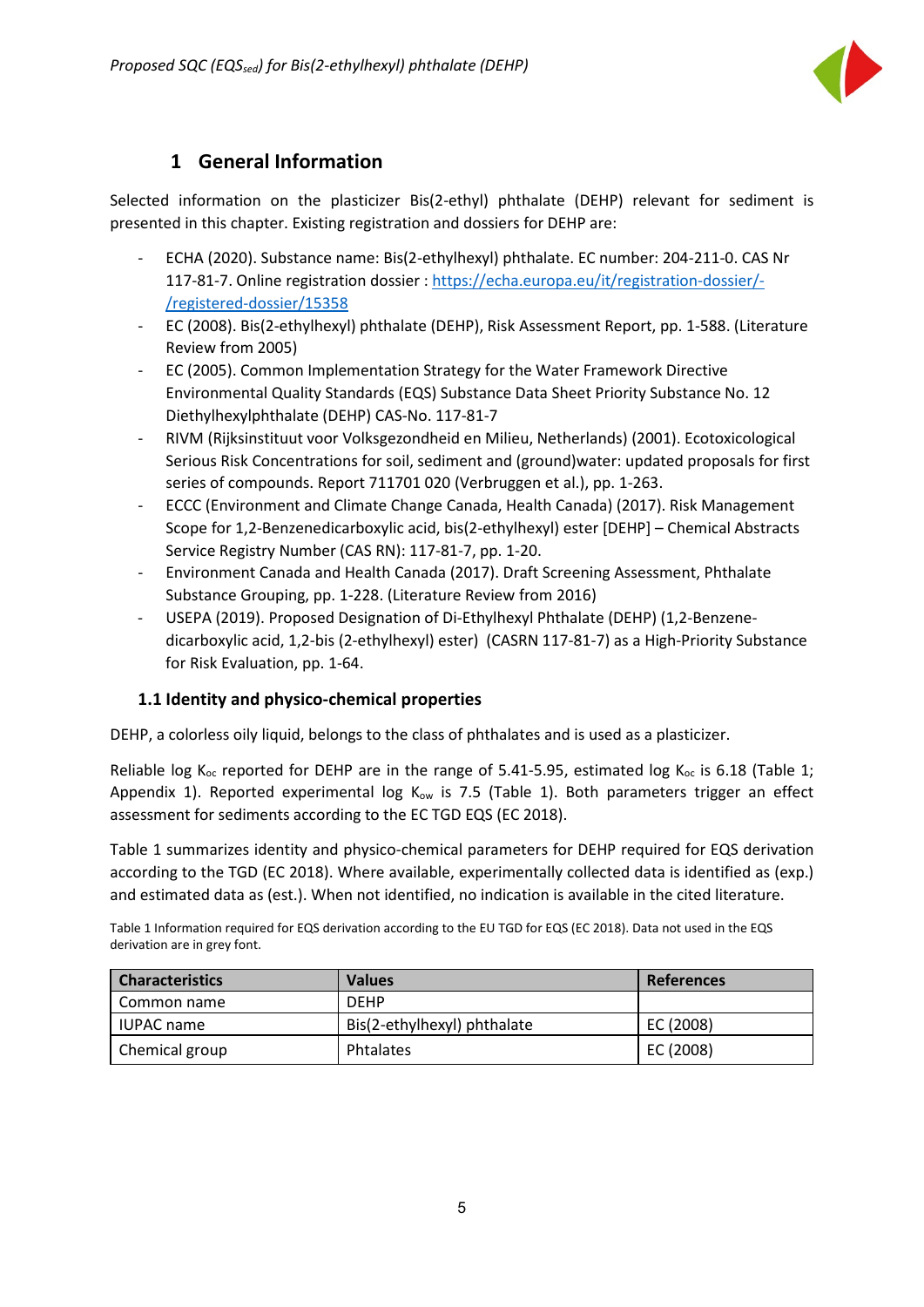

| <b>Characteristics</b>                                        | <b>Values</b>                                                                                                                                                                                                                                                                                               | <b>References</b>                                                                                                                                                                                                                                    |
|---------------------------------------------------------------|-------------------------------------------------------------------------------------------------------------------------------------------------------------------------------------------------------------------------------------------------------------------------------------------------------------|------------------------------------------------------------------------------------------------------------------------------------------------------------------------------------------------------------------------------------------------------|
| Structural formula                                            | CH <sub>3</sub><br>ő<br>$H_3C$                                                                                                                                                                                                                                                                              | EC (2008)                                                                                                                                                                                                                                            |
| Molecular formula                                             | $C_{24}H_{38}O_4$                                                                                                                                                                                                                                                                                           | EC (2008)                                                                                                                                                                                                                                            |
| CAS                                                           | 117-81-7                                                                                                                                                                                                                                                                                                    | EC (2008)                                                                                                                                                                                                                                            |
| <b>EC Number</b>                                              | 204-211-0                                                                                                                                                                                                                                                                                                   | EC (2008)                                                                                                                                                                                                                                            |
| SMILES code                                                   | $CCCC(CC)COC(=O)C1=CC=CC=Cl(C(=O)O$<br>CC(CC)CCCC                                                                                                                                                                                                                                                           | ECHA (2020)                                                                                                                                                                                                                                          |
| Molecular weight [g/mol]                                      | 390.6                                                                                                                                                                                                                                                                                                       | EC (2008)                                                                                                                                                                                                                                            |
| Melting point [°C]                                            | $[1] - 50$                                                                                                                                                                                                                                                                                                  | ECHA (2020)                                                                                                                                                                                                                                          |
| Boiling point [°C]                                            | [1] 374.15 (exp. atmospheric pressure)                                                                                                                                                                                                                                                                      | ECHA (2020)                                                                                                                                                                                                                                          |
| Vapour pressure [Pa]                                          | [1] Between 1.8x10E <sup>-5</sup> and 3.4x10E <sup>-5</sup> Pa<br>(room temperature 20-25°C; weight of<br>evidence)<br>[2] $2.52 \times 10^{-5}$                                                                                                                                                            | $[1]$ ECHA (2020)<br>[2] Cousins and<br>Mackay (2000) cited in<br>Net et al. (2015)                                                                                                                                                                  |
| Henry's law constant<br>$[Pa·m3·mol-1]$                       | 4.43                                                                                                                                                                                                                                                                                                        | EC (2008)                                                                                                                                                                                                                                            |
| Water solubility $[mg \cdot l^{-1}]$                          | $[1]$ 0.003 (exp. 20°C)<br>[2] 0.00249 (est. 25°C, IUCLID)<br>[3] 0.00362 (est. SPARC)<br>[4] 0.34 (exp. 25 °C), colloidal water<br>solubility                                                                                                                                                              | [1] Staples et al.<br>(1997) cited in EC<br>(2008) and ECHA<br>(2020)<br>[2] Cousin and Mackay<br>(2000) cited in ECHA<br>(2020)<br>[3] Ellington and Floyd<br>(1996) cited in ECHA<br>(2020)<br>[4] Howard et al.<br>(1985) cited in ECHA<br>(2020) |
| Dissociation constant (pKa)                                   | [1] no ionisable groups at<br>environmentally relevant pH in the<br>substance                                                                                                                                                                                                                               | $[1]$ ECHA (2020)                                                                                                                                                                                                                                    |
| Octanol-water partition<br>coefficient (log Kow) <sup>a</sup> | [1] 7.137 ± 0.153 (exp. OECD 123 slow<br>stirring method)<br>[2] $7.453 \pm 0.061$ (exp. OECD 123 slow<br>stirring method)<br>[3] 7.27 ± 0.04 (exp. OECD 123 slow<br>stirring method)<br>[4] 7.94 (exp. HPLC method)<br>$[5]$ 7.8 ± 1.4 (exp. HPLC method)<br>[6] 7.54 (est. SPARC)<br>[7] 7.73 (est. QSAR) | [1] Brooke et al.<br>(1990) cited in ECHA<br>(2020)<br>[2] DeBruijn et al.<br>(1990) cited in ECHA<br>(2020)<br>[3] Ellington et al.<br>(1990) cited in ECHA<br>(2020)<br>[4] Howard et al.<br>(1990) cited in ECHA<br>(2020)                        |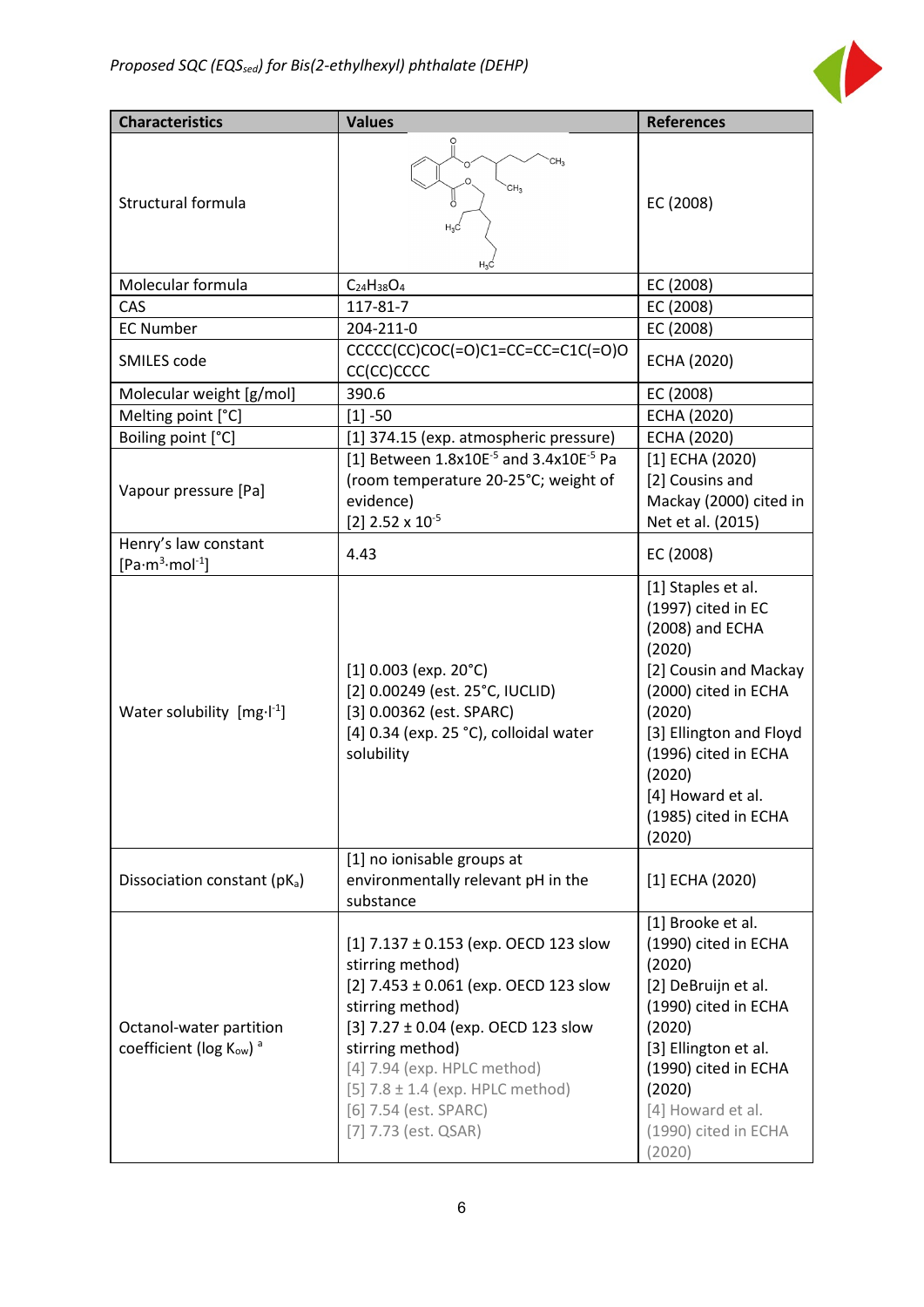

| <b>Characteristics</b>                                               | <b>Values</b>                                                                                                                                                                                                                                                                                                                                                                                                                                                                                                                                                                           | <b>References</b>                                                                                                                                                                                                                                                                                                                                                                                    |  |  |
|----------------------------------------------------------------------|-----------------------------------------------------------------------------------------------------------------------------------------------------------------------------------------------------------------------------------------------------------------------------------------------------------------------------------------------------------------------------------------------------------------------------------------------------------------------------------------------------------------------------------------------------------------------------------------|------------------------------------------------------------------------------------------------------------------------------------------------------------------------------------------------------------------------------------------------------------------------------------------------------------------------------------------------------------------------------------------------------|--|--|
|                                                                      |                                                                                                                                                                                                                                                                                                                                                                                                                                                                                                                                                                                         | [5] Klein et al. (1988)<br>cited in ECHA (2020)<br>[6] Ellington and Floyd<br>(1996) cited in ECHA<br>(2020)<br>[7] Cousins and<br>Mackay (2000) cited in<br><b>ECHA (2020)</b>                                                                                                                                                                                                                      |  |  |
| Organic carbon adsorption<br>coefficient (log Koc)                   | [1] 5.48, 5.95, 5.41 (exp. Batch<br>equilibrium method, freshwater<br>sediment 0.15-1.88 % OC, 10.7, 25.8,<br>42.7 % clay)<br>[2] 5.71 (exp. Batch equilibrium method,<br>seawater sediment <1 % OC)<br>$[3]$ 4.94 (exp.)<br>$[4] 6.00$ (exp.)<br>[5] 5.60 (exp., suspended matter, St.<br>Lawrence River)<br>[6] 5.77 (exp., suspended matter, Lake<br>Yssel and the Rhine River in the<br>Netherlands).<br>[7] 3.95 (exp. mean and median of 32<br>data, suspended matter, marine and<br>freshwater in the Netherlands)<br>[7] 5.77 (est. EUSES Model)<br>[8] 5.22 (est. PCKOC Model) | [1] Williams et al.<br>(1995)<br>[2] Sullivan et al.<br>(1982) cited in ECHA<br>(2020)<br>[3] Russell and<br>MacDuffie (1986)<br>[4] Furtman (1993)<br>cited in Staples et al.<br>(1997)<br>[5] Germain and<br>Langlois (1989) cited<br>in Staples et al. (1997)<br>[6] Ritsema et al.<br>(1989) cited in Staples<br>et al. (1997)<br>$[7]$ ECHA (2020)<br>[8] Meylan (1992)<br>cited in ECHA (2020) |  |  |
| Sediment adsorption<br>coefficient (K <sub>d</sub> [l/kg])           | 452, 5860, 4830<br>$[1]$<br>(exp.<br><b>Batch</b><br>equilibrium<br>method,<br>freshwater<br>sediment 0.15-1.88 % OC, 10.7-42.7 %<br>clay)                                                                                                                                                                                                                                                                                                                                                                                                                                              | $[1]$<br>Williams<br>et al.<br>(1995)                                                                                                                                                                                                                                                                                                                                                                |  |  |
| Aqueous hydrolysis DT <sub>50</sub>                                  | $[1] 106d = \pm 2740$ years (est. worst case<br>default half-life)<br>$[2] \pm 2000$ years (est.)                                                                                                                                                                                                                                                                                                                                                                                                                                                                                       | [1] EUSES cited in EC<br>(2008)<br>[2] Giam et al. 1984<br>cited in EC (2008) and<br><b>USEPA (2019)</b>                                                                                                                                                                                                                                                                                             |  |  |
| Aqueous photolysis DT <sub>50</sub>                                  | [1] EUSES cited in EC<br>(2008)<br>[2] Wolfe et al. (1980)<br>cited in EC (2008)                                                                                                                                                                                                                                                                                                                                                                                                                                                                                                        |                                                                                                                                                                                                                                                                                                                                                                                                      |  |  |
| Biodegradation in the<br>aqueous compartment DT <sub>50</sub><br>[d] | [1] Readily biodegradable (exp. OECD<br>301 B Modified Sturm-test; aerobic<br>conditions, sewage sludge).<br>[2] 3.3 d (0.5 µg/g, pH 7, 30°C) to 16.1<br>days (1 µg/g, pH 5, 30°C) when tested in<br>combination with DBP; 7 days when<br>tested alone (30°C, pH 7 and 2 $\mu$ g/g)<br>(sewage, screening tests) (exp.)                                                                                                                                                                                                                                                                 | $[1,2]$ ECHA (2020)<br>[3,4] Subba-Rao et al.<br>(1982) cited in ECHA<br>(2020)<br>[5] Saeger and Tucker<br>(1976) cited in ECHA<br>(2020)                                                                                                                                                                                                                                                           |  |  |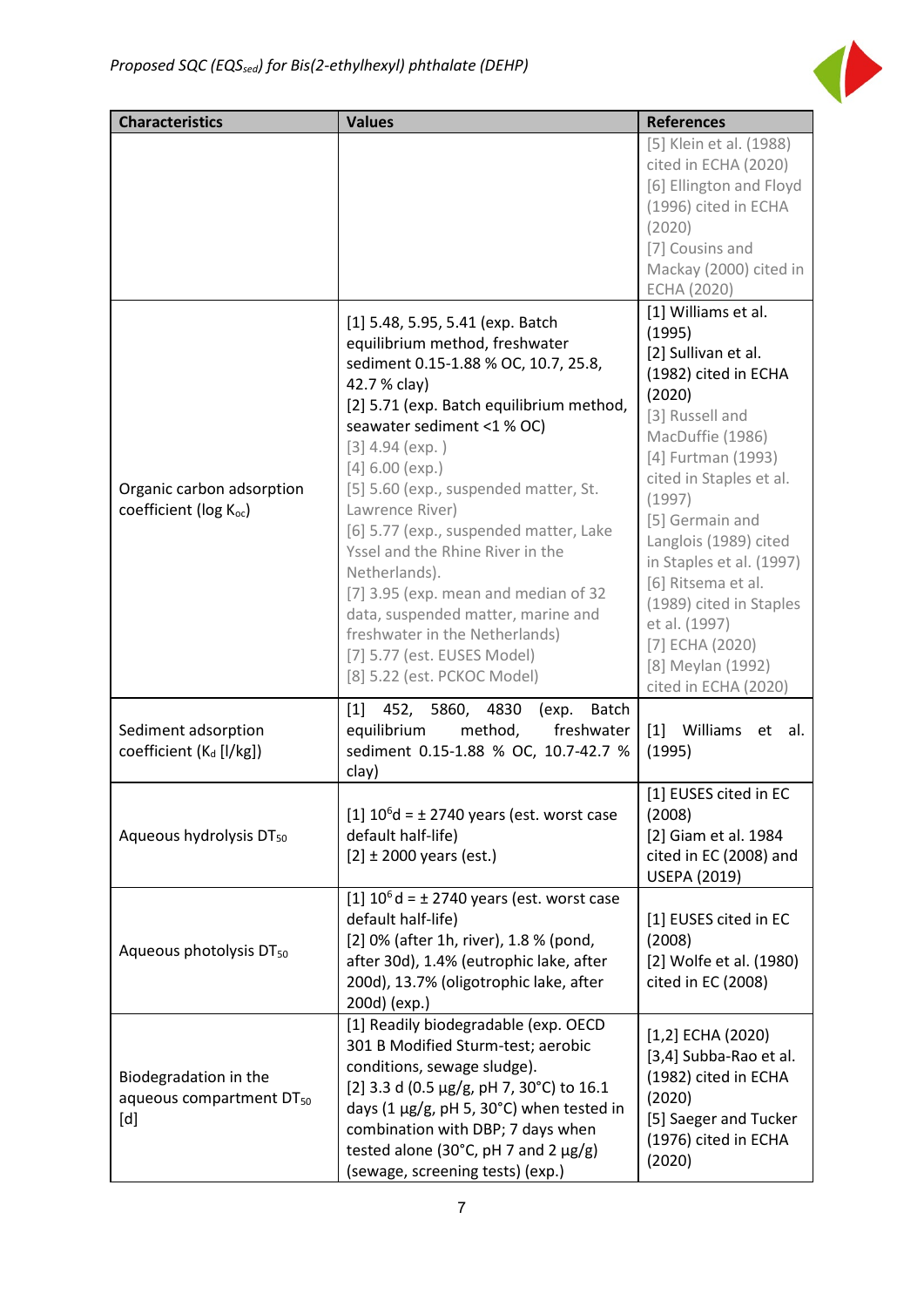

| <b>Characteristics</b>                   | <b>Values</b>                                                                                                                                                                                                                                                                                                                                                                                                                                                                                                                                                             | <b>References</b>                                                                                                                              |  |  |
|------------------------------------------|---------------------------------------------------------------------------------------------------------------------------------------------------------------------------------------------------------------------------------------------------------------------------------------------------------------------------------------------------------------------------------------------------------------------------------------------------------------------------------------------------------------------------------------------------------------------------|------------------------------------------------------------------------------------------------------------------------------------------------|--|--|
|                                          | [3] 22-64 d (exp., eutrophic lake water,<br>29 °C, mineralization study)<br>[4] 0 % mineralization (exp. oligotrophic<br>water, after 60 d, 29 °C)<br>[5] 30 d (exp. 20 °C, primary<br>degradation, Mississippi river water)<br>[6] 15 d (exp. 20 °C, primary<br>degradation, Rhine water)<br>[7] No primary degradation during 10 d<br>(exp. 4°C, Rhine water)<br>[8] 4.4 d (exp. 20° C, Rhine water)<br>[9] No degradation at 4°C (exp. Rhine<br>water)<br>[10] 50 d (est. from Diefenbach (1994)                                                                       | [6,7] Ritsema et al<br>(1989) cited in ECHA<br>(2020)<br>[8,9] Furtmann (1993)<br>cited in ECHA (2020)<br>$[10]$ ECHA (2020)                   |  |  |
|                                          | for a temperature of 12 °C, as worst<br>case).                                                                                                                                                                                                                                                                                                                                                                                                                                                                                                                            |                                                                                                                                                |  |  |
| Biodegradation in sediment<br>$DT50$ [d] | [1] 337 d (exp. similar to OECD 308;<br>natural marine bulk sediment (aerobic<br>surface layer, anoxic lower layers) and<br>natural freshwater; 13 °C).<br>MEHP (degradation product) was<br>demonstrated to be degraded very rapid<br>(DT50=26 hours at 22°C).<br>[2] 33 d (exp. highly contaminated river<br>in Taiwan, synthetic medium, 30°C and<br>pH 7). 139.3 d (12°C, temperature<br>adapted)<br>[3] 300 d (exp. bulk sediment, aerobic +<br>anaerobic; weight of evidence for 12°C)<br>[4] Infinite DT50 for anaerobic sediment<br>[5] 3000 d (sediment overall) | [1] Kickham (2010)<br>cited in ECHA (2020)<br>[2] Chang et al. (2005)<br>cited in ECHA (2020)<br>[3-5] Cited and used in<br><b>ECHA (2020)</b> |  |  |

a data obtained from HPLC-based or unknown methods are in grey font and were not used for EQS derivation.

#### <span id="page-8-0"></span>**1.2 Regulatory context and environmental limits**

Table 2 summarizes existing regulation and environmental limits in Switzerland, Europe and elsewhere for DEHP. Please note that these may have changed since finalization of this dossier.

Table 2 Existing regulation and environmental limits for DEHP in Switzerland and Europe.

| <b>Europe</b>                   |                                                                                                                                                                                                               |
|---------------------------------|---------------------------------------------------------------------------------------------------------------------------------------------------------------------------------------------------------------|
| EU Priority substance list      | PSR: priority substance under review according to<br>Decision 2455/2001.                                                                                                                                      |
| REACH Regulation (EC) 1907/2006 | Substance of very high concern (SVHC) included in<br>the candidate list for authorization.<br>Substance of very high concern requiring<br>authorisation before it is used (Annex XIV, Entry<br>$N^{\circ}$ 4) |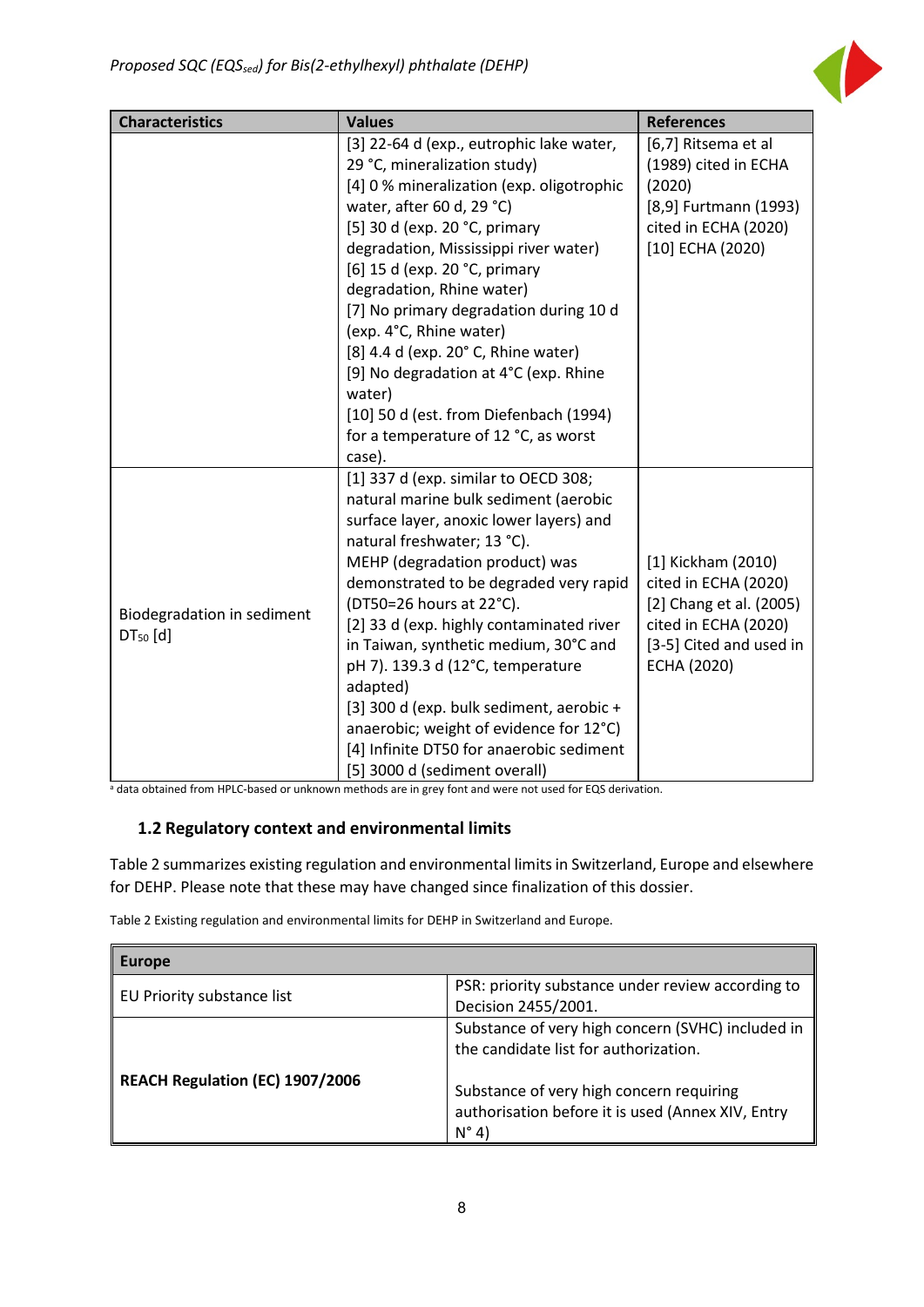

|                                        | Sunset date <sup>1</sup> 21/02/2015                                        |  |  |  |  |  |  |
|----------------------------------------|----------------------------------------------------------------------------|--|--|--|--|--|--|
|                                        | Exceptions: Uses in the immediate                                          |  |  |  |  |  |  |
|                                        | packaging of medicinal products covered                                    |  |  |  |  |  |  |
|                                        | under Regulation (EC) No 726/2004,                                         |  |  |  |  |  |  |
|                                        | Directive 2001/82/EC, and/or Directive                                     |  |  |  |  |  |  |
|                                        | 2001/83/EC.                                                                |  |  |  |  |  |  |
|                                        |                                                                            |  |  |  |  |  |  |
|                                        | Status under Article 57 (c): Identified as a CMR                           |  |  |  |  |  |  |
|                                        | (toxic for reproduction)                                                   |  |  |  |  |  |  |
|                                        |                                                                            |  |  |  |  |  |  |
|                                        | Status under Article 57 (f): as substance of very                          |  |  |  |  |  |  |
|                                        | high concern due to its endocrine disrupting                               |  |  |  |  |  |  |
|                                        | properties for which there is scientific evidence of                       |  |  |  |  |  |  |
|                                        | probable serious effects to human health and the                           |  |  |  |  |  |  |
|                                        | environment which give rise to an equivalent level                         |  |  |  |  |  |  |
|                                        | of concern to those of other substances listed in                          |  |  |  |  |  |  |
|                                        | paragraph(s) (a) to (e) of that Article (Commission                        |  |  |  |  |  |  |
|                                        | implementing decision of 4.7.2017)                                         |  |  |  |  |  |  |
|                                        |                                                                            |  |  |  |  |  |  |
|                                        | Restrictions on the manufacture, placing on the                            |  |  |  |  |  |  |
|                                        | market and use of certain dangerous substances,                            |  |  |  |  |  |  |
|                                        | mixtures and articles (Annex XVII of REACH, entry                          |  |  |  |  |  |  |
|                                        | N° 51 for DEHP, DBP, BBP and DIBP):                                        |  |  |  |  |  |  |
|                                        | Use as substances or in mixtures in toys                                   |  |  |  |  |  |  |
|                                        | and childcare articles                                                     |  |  |  |  |  |  |
|                                        | Placing toys and childcare articles                                        |  |  |  |  |  |  |
|                                        | containing BBP, DBP and DEHP on the                                        |  |  |  |  |  |  |
|                                        | market                                                                     |  |  |  |  |  |  |
|                                        | < 0.1% individually or in combination                                      |  |  |  |  |  |  |
|                                        | (Effective July 7, 2020)                                                   |  |  |  |  |  |  |
|                                        | Human health:                                                              |  |  |  |  |  |  |
|                                        | Classified as toxic to reproduction (Repr.                                 |  |  |  |  |  |  |
|                                        | Cat. 2, R60-61: may impair fertility, may                                  |  |  |  |  |  |  |
| Annex I to Directive 67/548/EEC (Index | cause harm to the unborn child)                                            |  |  |  |  |  |  |
| Number: 607-317-00-9)                  | Needs labelling on medical devices that                                    |  |  |  |  |  |  |
|                                        | come in contact with human body<br>(initially defined in Council Directive |  |  |  |  |  |  |
|                                        | 93/42/EEC (1993))                                                          |  |  |  |  |  |  |
|                                        | Environment:                                                               |  |  |  |  |  |  |
|                                        | none                                                                       |  |  |  |  |  |  |
|                                        |                                                                            |  |  |  |  |  |  |

According to the high partitioning of DEHP to sediments, a PNECsed was derived in the EU RAR (EC 2008). This value, > 100 mg/kg d.w., was derived from a NOEC >1000 mg/kg d.w. for amphibians with an assessment factor of 10 (because effect studies were available for organisms from 3 trophic levels) and is also reported as PNEC/QS<sub>sed</sub> by INERIS (INERIS 2018). Supportive studies with microorganisms indicated an effect at around 1 mg/kg d.w. but these were not used in the PNECsed derivation. The EU

<span id="page-9-0"></span><sup>&</sup>lt;sup>1</sup> Date from which the placing on the market and the use of that substance shall be prohibited unless an exemption applies or an authorisation is granted, or an authorisation application has been submitted before the application date also specified in Annex XIV, but the Commission decision on the application for authorisation has not yet been taken.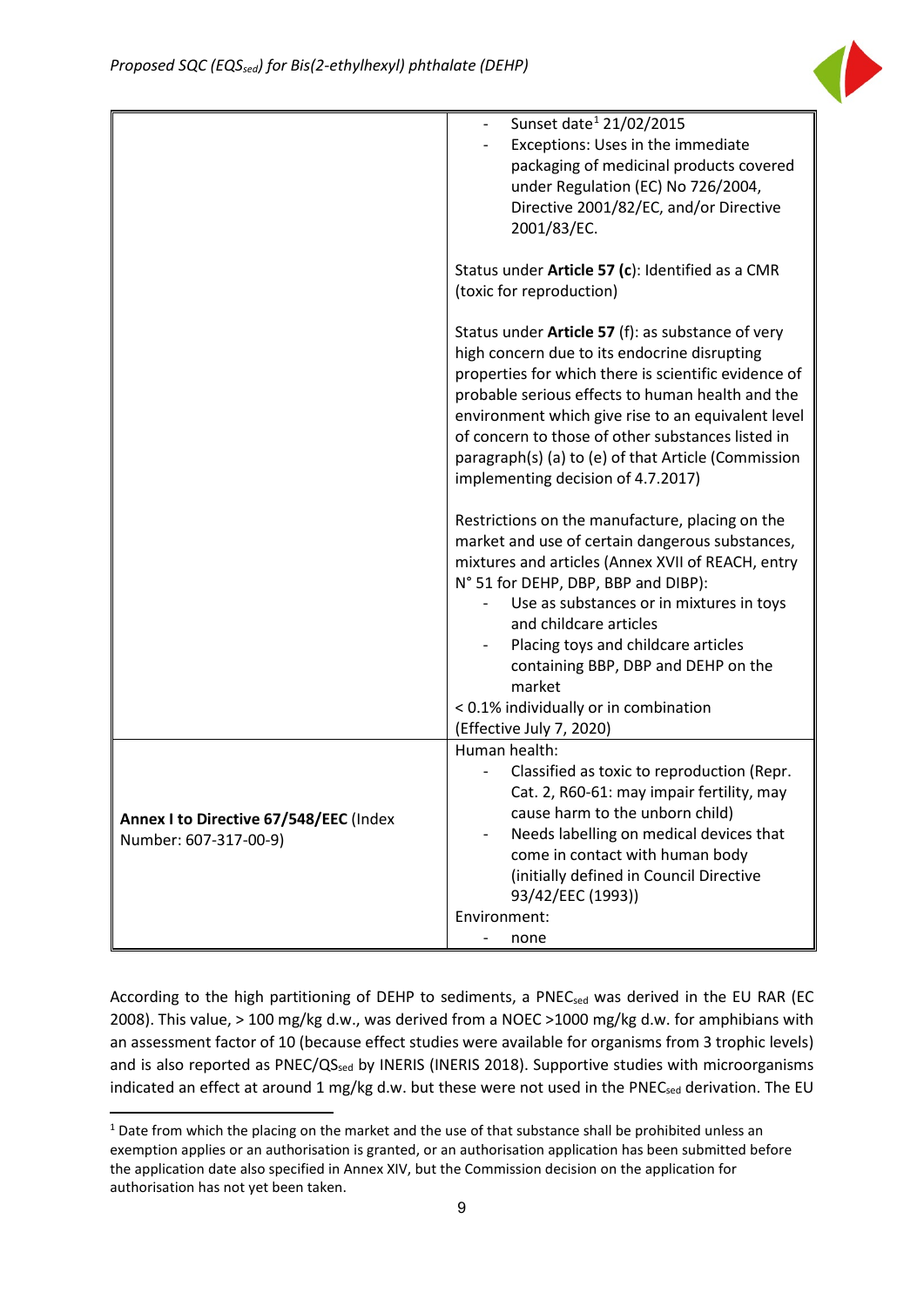

RAR (EC 2008) concluded that there was a need for further information and/or testing because there was concern for sediment dwelling organisms as a consequence of exposure to DEHP. However, implementation of risk management measures to address the risks identified for other environmental compartments would eliminate the need for further information on sediment dwelling organisms.

The EQS data sheet (EC 2005) derived a QS<sub>sed</sub> of 100 mg/kg d.w. as in the EU RAR (EC 2008). Additionally an EQS<sub>SPM,sec.pois.</sub> for protection from secondary poisoning to top predators of 17.2 mg/kg d.w. for freshwater and 20.4 mg/kg d.w. for marine water are derived from the biota QS of 3.2 mg/kg (tissue of prey, wet weight) corresponding to EQS of 1.3 μg/l and back-calculated for suspended matter using the equilibrium partitioning.

The limit values derived in the Netherlands by van Wezel et al. (1999) and Verbruggen et al. (2001) were one order of magnitude lower, with a Serious Risk Concentration (SRC) set at the NOEC from the study with amphibians of 10 mg/kg d.w. (Larsson and Thurén 1987), a Maximum Permissible Concentration (MPC) of 1.0 mg/kg d.w. derived after the application of safety factor of 10 and a Negligible Concentration (NC) of 0.01 mg/kg.

*Table 3 PNEC/quality standards available from authorities and reported in the literature for DEHP. All values for sediments in mg/kg d.w. if not otherwise stated.*

| <b>Water</b>                                       |                                       |                                                                                                                                                                                                                                                          |                                      |  |  |  |  |
|----------------------------------------------------|---------------------------------------|----------------------------------------------------------------------------------------------------------------------------------------------------------------------------------------------------------------------------------------------------------|--------------------------------------|--|--|--|--|
| <b>Description</b>                                 | Value<br>$[\mu$ g/l]                  | <b>Development method</b>                                                                                                                                                                                                                                | <b>References</b>                    |  |  |  |  |
| EQS                                                | 1.3                                   | Derived to protect from secondary<br>poisoning, derivation of EQS for pelagic<br>organisms not suitable.<br>All types of surface waters                                                                                                                  | EC (2005)<br><b>EU RAR (EC 2008)</b> |  |  |  |  |
|                                                    |                                       | <b>Sediment</b>                                                                                                                                                                                                                                          |                                      |  |  |  |  |
| <b>Description</b>                                 | Value<br>[mg/kg d.w.]                 | <b>Development method</b>                                                                                                                                                                                                                                | <b>References</b>                    |  |  |  |  |
| EQS <sub>SPM</sub> , sec.pois.                     | 17.2 (freshwater)<br>20.4 (saltwater) | Derived from the biota QS of 3.2 mg/kg<br>(tissue of prey, wet weight)<br>corresponding to EQS of 1.3 µg/l                                                                                                                                               | EC (2005)                            |  |  |  |  |
| QS <sub>sed</sub>                                  | 100                                   | Derived from a NOEC >1000 mg/kg                                                                                                                                                                                                                          | EC (2005)                            |  |  |  |  |
| <b>PNEC</b> sediment                               | >100                                  | d.w. for amphibians with an<br>assessment factor of 10                                                                                                                                                                                                   | <b>EU RAR (EC 2008)</b>              |  |  |  |  |
| SRC = Serious<br>Risk<br>Concentration             | 10                                    | For 10% OC and 25% clay.<br>From the NOEC for study with<br>amphibians of 10 mg/kg d.w. (Larsson<br>and Thurén 1987)                                                                                                                                     | Verbruggen et al. (2001)             |  |  |  |  |
| $MPC =$<br>Maximum<br>Permissible<br>Concentration | 1.0                                   | For 10% OC and 25% clay.<br>NOEC for study with amphibians of 10<br>mg/kg d.w. (Larsson and Thurén 1987)<br>with application of safety factor of 10.<br>An additional MPC of 6.9 is derived<br>through the EqP with the MPCwater and<br>$log Kp$ of 3.42 |                                      |  |  |  |  |
| <b>ERL</b> sediment                                | 1.0                                   | For 10% OC, in mg/kg fresh weight.<br>Effect data was not normalized for OC<br>but OC was between 5 and 13% fresh<br>weight                                                                                                                              | van Wezel et al. (1999)              |  |  |  |  |
| NC = Negligible<br>Concentration                   | 0.01                                  | For 10% OC, in mg/kg fresh weight.<br>Effect data was not normalized for OC<br>but OC was between 5 and 13% fresh<br>weight                                                                                                                              |                                      |  |  |  |  |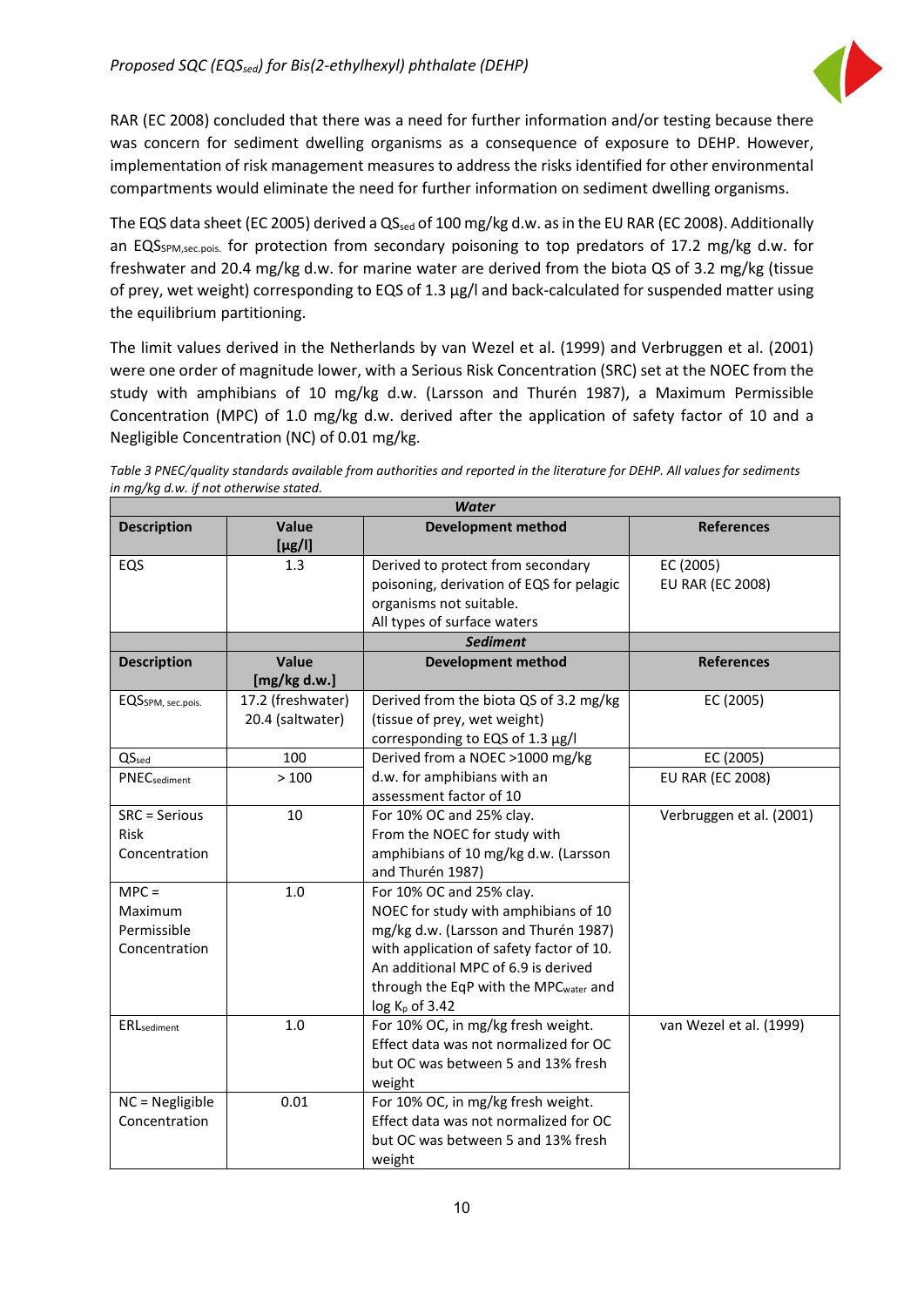

#### <span id="page-11-0"></span>**1.3 Use and emissions**

DEHP is a medium-chain phthalate and the most common member of the class of phthalates, which are used as plasticizers in polymer products to make plastic soft and malleable. Originally, plasticizers were used to increase the flexibility and workability mainly of poly(vinyl chloride) (PVC) (EC 2008; Net et al. 2015). ECHA (2008) reports a content of DEHP in flexible PVC at around 30 %. Flexible PVC, which accounts for over 80 % of world plasticizer consumption (OECD 2018) is used in manufacturing a wide variety of consumer products, such as packed food and beverages, soft plastic products such as toys, building and furniture materials such as vinyl flooring, cables, roofs, as well as medical products like blood bags, dialysis equipment, catheters (EC 2008, OECD 2018).

DEHP was identified as high production volume chemical (HPVC) by the OECD (OECD HPVC list 2007).

The biggest market for phthalates globally is the People's Republic of China, accounting for around 45% of all use, while Europe and the United States together account for around 25% of use, with the remainder widely spread around the world (IHS Markit 2015 cited in OECD 2018). Production volume of DEHP in 2015, as reported to US EPA in 2016, ranged between 100 million pounds and 250 million pounds (ca. 45 000 -113 400 tones). This is the annual production volume reported from 1986 to 2015 (US EPA 2019). No figure could be located for Europe or Switzerland.

According to the European Pollutant Release and Transfer Register (E-PRTR), the major diffuse source of DEHP to waters are urban waste water treatment plants, contributing with 96.3 % of the total release to waters or 17 493.54 tones in 2017 (last year available). The second main contributor is the production of pig iron or steel, contributing 1.4 % of the total, and disposal or recovery of hazardous waste 1.3 % (or 230.63 tones). Landfills only account for 0.7 % or 118 tones to DEHP released from diffuse sources to waters in Europe. In 2007, first year of record in the E-PRTR, urban waste water was also the main contributor to DEHP released to surface waters from diffuse sources but it accounted for 82.5 % of the total release and only 5 128.5 tones. Industrial scale production of organic chemicals also contributed with 10.5 % or 665.69 tones, sector that is no longer appearing as releasing DEHP in the registry.

According to the EU RAR (EC 2008), while the general information on manufacture and use of DEHP as a PVC plasticizer was envisaged to be well documented, information on the use of DEHP in formulation and processing of PVC polymers by down-stream industries (off-site; small industries) was not available with respect to the number and size of the sites and it was not known whether the import volumes used in the RAR were representative. It may be that the import volumes are underestimated. In addition, there is no detailed information on formulation/processing of DEHP in non-PVC polymers nor in non-polymer uses and neither on the use of these products.

#### <span id="page-11-1"></span>**1.4 Mode of action and sensitivity of taxonomic groups**

DEHP is officially recognized in the EU as toxic to reproduction, listed in the Harmonized Classification and Labelling (Harmonized C&L) and in the Candidate list of Substances of Very High Concern (SVHC), and is classified as Endocrine Disrupting (Candidate list of SVHCs) (ECHA 2020).

According to the most recent assessment report from Environment Canada and Health Canada ([2](#page-11-2)017)<sup>2</sup>, at acute exposure levels phthalates act in vertebrates through diester toxicity, a non-specific mode of action similar to baseline (non-polar) narcosis and polar narcosis, but resulting in slightly higher toxicity. Under longer-term exposure, many phthalates also act in vertebrates through specific modes

<span id="page-11-2"></span><sup>&</sup>lt;sup>2</sup> Conclusions and the studies they were based on have not been assessed for reliability and relevance here due to time constraints.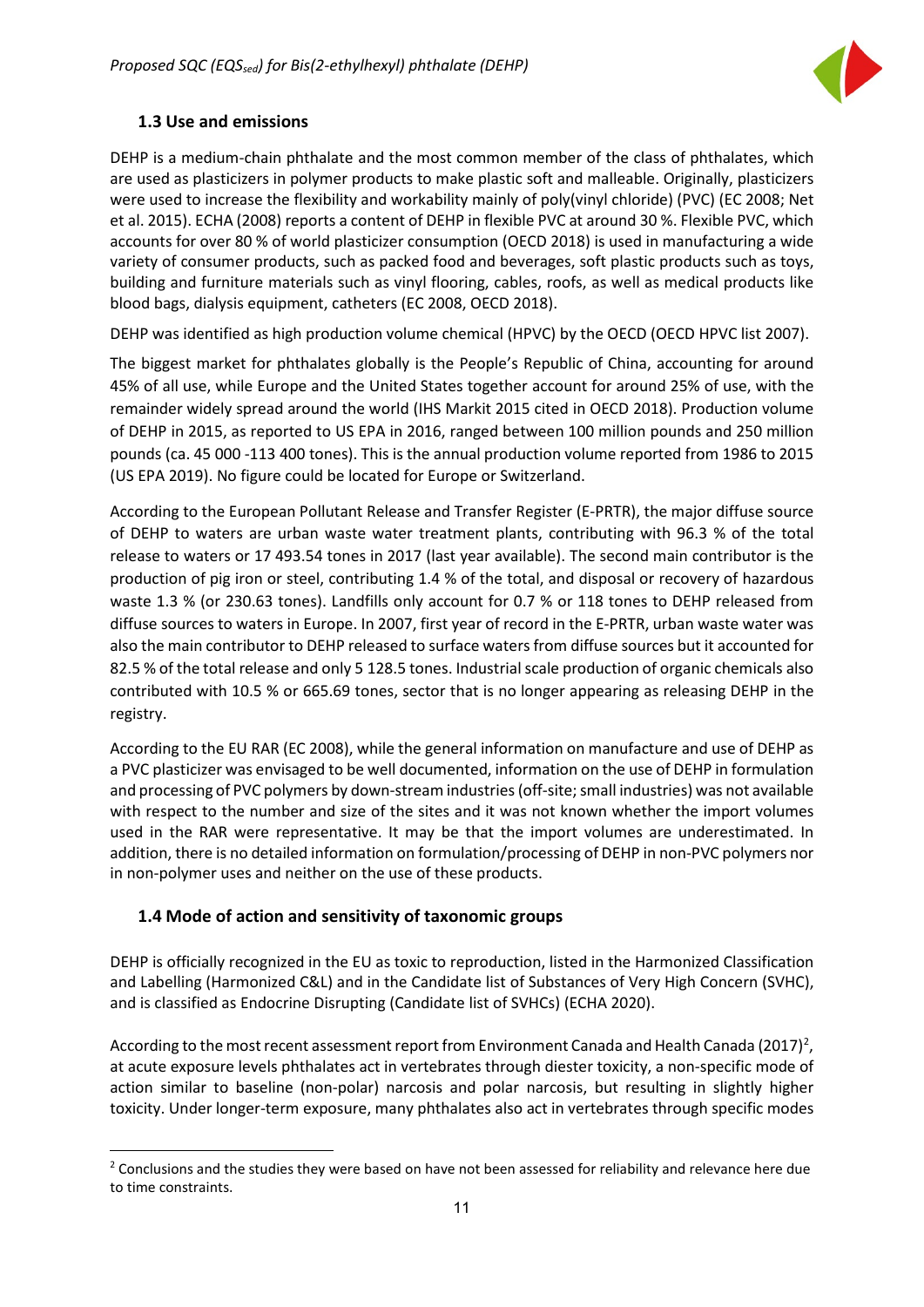

of action, mainly androgen-dependent effects affecting development of the male reproductive tract, as documented in mammalian studies (Health Canada 2015 cited in Environment Canada and Health Canada (2017). Adverse effects in the endocrine system of mammals have been reported in *in vivo* studies through reduced fetal testosterone, results further substantiated mechanistically in downregulation of genes in the steroidogenic biosynthesis pathway in *in vivo* studies (ECHA 2014)<sup>2</sup>. Adverse effects observed in studies with rats include increased nipple retention, decreased anogenital distance, genital malformations, reduced number of spermatocytes and testicular changes including multinucleated gonocytes, tubular atrophy and Leydig cell hyperplasia, all negative effects on reproduction that can lead to long term negative effects at the population level (ECHA 2014).

In aquatic organisms, different apical and non-apical effects have been observed in experimental studies with exposures to short- and a number of medium-chain phthalates including DEHP. While non-apical responses related to development, reproduction, and cellular stress have been identified for certain short- and medium-chain phthalates, for well-studied phthalates such as DEHP there is variability or inconsistency among studies and observed effects or responses, such as changes in vitellogenin (VTG) levels or model estimates of receptor binding affinities making it difficult to elucidate the precise mode of toxic action (Environment Canada and Health Canada 2017). According to ECHA (2014), available data indicate that DEHP exposure leads to effects in the sex ratio and reproductive output in fish, and several studies indicate the estrogenic mode of action of DEHP in fish. Corradetti et al. (2013) cited in Environment Canada and Health Canada (2017) reported impaired reproduction in zebrafish by inducing a number of changes, including reduced embryo production at a concentration of  $2 \times 10^{-4}$  mg/l DEHP. Histological changes in fish spermatozoa and gonads (indication of intersex) and retardation of oocyte development following exposure to DEHP have also been reported (Ye et al. 2013, Kim et al. 2002, Norman et al. 2007 cited in Environment Canada and Health Canada 2017). For Environment Canada and Health Canada (2017), non-apical effects for DEHP have been linked to androgen-mediated pathways while estrogen-mediated pathways have produced conflicting data while no data was located for thyroid-mediated pathways at the time of the review (Environment Canada and Health Canada 2017, p. 21). In silico predictions of estrogen receptor (ER) and androgen receptor (AR) binding capabilities of phthalates (Environment Canada and Health Canada 2017, p. 22) showed no binding affinity of DEHP for rainbow trout ER (ERES version 3) but binding affinity for rodent ER while not for AR receptor (TIMES 2014).

According to available data reviewed by Environment Canada and Health Canada (2017), DEHP as other medium-chain phthalates with side-chain backbones of six or fewer carbons—i.e., DBP, BBP, DCHP and B79P—are highly hazardous to fish, invertebrates, and algae, with effects such as behavioral abnormalities in fish, reproductive effects in daphnids, and effects on biomass in algae observed at exposure concentration of less than 1 mg/l. However, most toxicity data comes from studies with test levels that are above the very low water solubility of DEHP of approx. 3 µg/l, causing problems when testing and interpreting the results. At higher concentrations than the water solubility emulsions of microdoplets and surface films are formed that can produce direct physical effects in test organisms such as entrapment. Furthermore, test solutions are unstable and the bioavailable fraction is lower than the nominal concentration, therefore the exposure of the organisms cannot be correctly quantified. Because DEHP had not shown toxic effects at concentrations up to and markedly exceeding the water solubility, neither the solubility predicted from the physico-chemical properties nor the apparent solubility as observed in toxicity tests with daphnids which indicates problems at concentrations  $> 0.1$  mg/l, a PNEC<sub>water</sub> was not derived in the EQS sheet for DEHP (2005).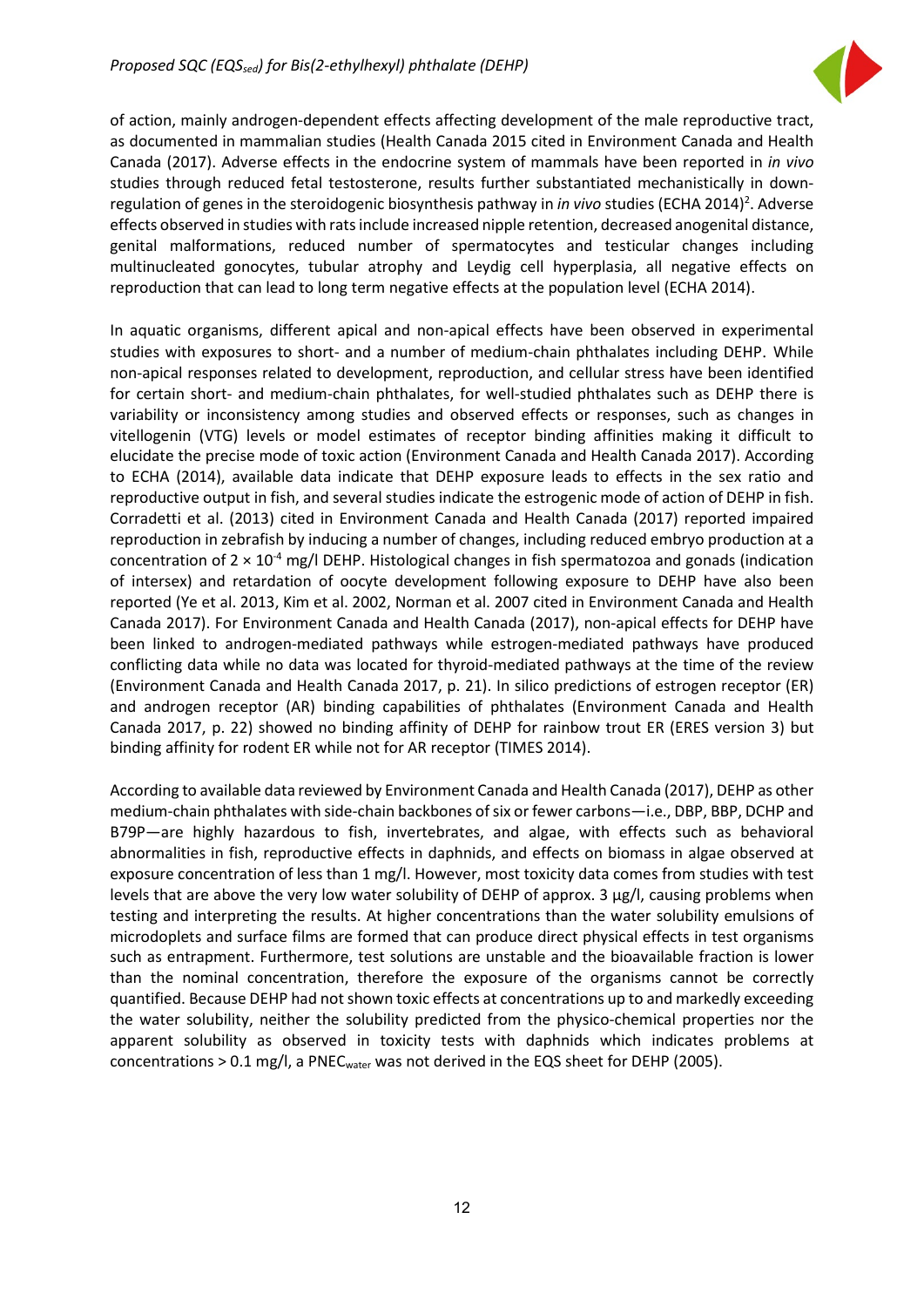

### <span id="page-13-0"></span>**2 Environmental fate**

#### **2.1 Stability and degradation products**

<span id="page-13-1"></span>According to ECHA (2020), DEHP shows very slow hydrolysis at neutral pH, leading to mono(2 ethylhexyl)phthalate (MEHP) and 2-ethylhexanol, with an estimated half-life of approximately 2 000 years (Giam et al. 1984).

Similarly, loss via photolysis (simulation using Exposure Analysis Modelling System EXAMS, Wolfe et al. 1980 cited in EU RAR 2008) is estimated at 0 % in river water over a period of 1 hour and 1.8 % in a pond over a period of 30 days. The estimated loss for a period of 200 days was 1.4 % for a eutrophic and 13.7 % for an oligotrophic lake (Wolfe et al. 1980 cited in EU RAR 2008).

According to ECHA (2020), DEHP is readily biodegradable in aerobic conditions by sewage sludge based on the key study that followed OECD 301 B (Modified Sturm-test), showing 82 % degradation (20.3 mg/l initial concentration) after 28 d at 20-22 °C (EC 2008) and several supporting studies showing similar results. A lag phase demonstrates adaptation of microorganisms, however testing with unexposed sludge becomes difficult due to the widespread presence of phthalates in the environment. The biodegradation rate in sewage treatment plants is set to the default value of 1 (h<sup>-1</sup>) (i. e. DT<sub>50</sub> -STP =0.029 d; EC 2008). Under anaerobic conditions, two experimental studies have reported no significant anaerobic degradation in municipal sewage sludge during a 32 d study at several test concentrations (Ziogou et al. cited in ECHA 2020) and during 92 d at 37 °C (Ejlertsson et al. 1997 cited in ECHA 2020). Additional studies showed complete biodegradation with petrochemical sludge under anaerobic conditions with half-lives (disappearance of parent) ranging from 3.3 days to 16.1 days at much lower initial concentrations.

Three studies are cited in ECHA (2020) on primary degradation of DEHP in different surface waters. Degradation of DEHP was observed in eutrophic water (35 – 71% was mineralised at 29°C after 40 days), whereas in oligotrophic water no mineralization was observed during 60 days (Subba-Rao et al. 1982 cited in ECHA 2020). In addition to nutrient enrichment, degradation rate in waters is highly temperature-dependent, with no degradation of DEHP at 4°C in Rhine water (Ritsema et al. 1989 and Furtmann 1993 cited in ECHA 2020) and considerable degradation at >20°C (Ritsema et al. 1989, Furtmann 1993, Subba-Rao et al. 1982 cited in ECHA 2020). Since the main metabolite MEHP is considered ecotoxicologically relevant as being more toxic than the parent compound, ECHA (2020) concludes that the estimation of the biodegradation rate should preferably not be based on primary degradation. According to the results of screening tests on biodegradability from Diefenbach (1994) resulting in a half-life of 15 days in surface water and considering the variability of the degradations observed in test simulating natural conditions, a half-life for DEHP in surface waters of 50 days (at 12°C) is cited in ECHA (2020) as a conservative approach taking due account of data pointing to lower degradation rates at lower temperatures in line with EU-RAR (2008).

Four studies are cited in ECHA (2020) investigating degradation of DEHP in sediments. In a synthetic medium, Chang et al. (2005, cited in ECHA 2020) reported a DT<sub>50</sub> of 33 d (139.3 d for 12°C according to temperature correction) for whole system (sediment from a highly contaminated river of Taiwan and synthetic medium under anaerobic conditions at 30°C and pH 7) in a modified OECD 311 biodegradation study of 84 days duration. Kickham (2010) performed a test similar to OECD 308 transformation study with marine sediment spiked with DEHP plus overlying bottom water from a depth of approximately 5 m for 144 days incubation time at 13 °C. Concentrations of DEHP declined slowly in test sediment over the incubation period, with approximately 85 % of the original amount of DEHP remaining at the end of the test. A half-life of 337 d was estimated for natural marine bulk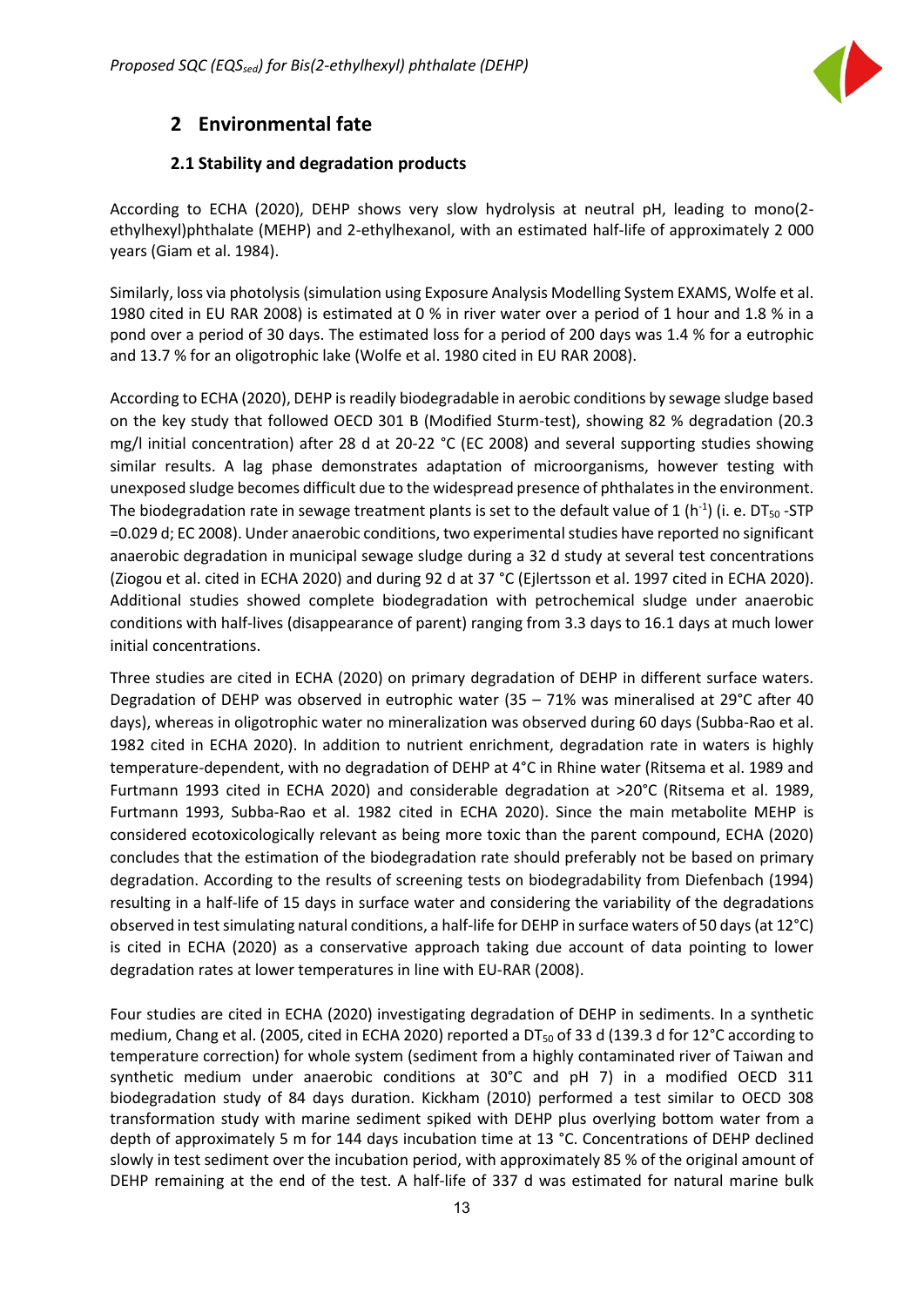

sediment (aerobic surface layer, anoxic lower layers) through first order kinetics while the DEHP metabolite MEHP increased from 48 to 162 µg/kg d.w. over the first 12 days of incubation, declining and stabilizing at 25-30 µg/kg d.w. until end of study. Primary biodegradation of MEHP was demonstrated to be very rapid (DT50=26 hours at 22°C). The much lower half-life estimated by Chang et al. (2005) compared to the study of Kickham (2010) was attributed to the use of synthetic medium instead of natural water, pre-adapted microorganisms due to the heavy pollution of the river, higher temperature, as well as freshwater conditions which may be more favorable for degradation. Using two supportive studies, ECHA (2020) proposes a conservative half-life (DT<sub>50</sub>) for DEHP of 300 days for bulk sediment (aerobic and anaerobic) and an infinite  $DT_{50}$  for anaerobic sediment for 12 $^{\circ}$ C using a weight of evidence, leading to a final  $DT_{50}$  for bulk sediment (overall sediment) of 3 000 days (ECHA 2020), deviating from the initial EU RAR (EU 2008).

#### **2.2 Sorption/desorption processes**

<span id="page-14-0"></span>With a log  $K_{ow}$  of 7.29, DEHP is expected to be strongly adsorbed to organic matter. This is further enhanced by bonding (van der Waals type bonds) between mineral surfaces and the benzene rings and carbonyl groups in DEHP. Although this suggests that the mobility of DEHP in soil would be low, DEHP adsorption to organic acids (especially humic substances) and to non-humic matter such as proteins suggest that colloidal matter may also enhance subsurface transport of contaminants in soils (ECHA 2020). Together with its low water solubility, DEHP is expected to be sorbed to suspended matter and sediments.

Williams et al. (1995) calculated log K<sub>OC</sub> values ranging from 5.48 to 5.95, with mean 5.68 for freshwater sediment following US EPA batch equilibrium method (EPA OTS 796.2750, Sediment and Soil Adsorption Isotherm). Sullivan et al. (1982) observed that DEHP dissolved in seawater rapidly adsorbed onto and desorbed from three clay minerals (montmorillonite, kaolite, calcium montmorillonite). Average corrected partitioning coefficients for calcite in seawater ranged from 130 000 to 1 270 000 l/kg. Reported  $K_{\text{OC}}$  values from a marine sediment/water system ranged from 794 000 to 1 260 000 l/kg (Sullivan et. al. 1982). Extensive to complete desorption of DEHP was found for all clay minerals and calcite while DEHP showed significant irreversibility of adsorption to sediment, which suggests that marine sediment may act as final repository of DEHP. This is in agreement with field studies and fugacity model results showing that DEHP consistently shows stronger net adsorption to sediments compared to other phthalates such as DBP (Lee et al. 2019).

The geometric mean of valid experimentally determined  $K_{OC}$  values and one  $K_{OC}$  value estimated from the  $K_{OW}$  (Table 1) is 5.71 (Appendix 1). This value is used here for EQS derivation.

Additional log  $K_{OC}$  values calculated from suspended matter and water concentrations measured in field studies range from 4.94 to 6.00 as reported by Staples et al. (1997). These values are not considered here for QS derivation due to the non-accessibility of the studies as they were not included in the risk assessments of DEHP (EC 2008, ECHA 2020). Peijnenburg and Stuijs (2006) also reported a mean and median log Kp value of 3.95 from 32 pairs of suspended matter and water concentrations in freshwater and marine samples from the Netherlands (no OC for normalization included). However, a strong positive correlation between sediment OC or OM and DEHP is observed from field study results, according to the high hydrophobicity of DEHP (e.g. Arfeinia et al. 2019, Lee et al. 2019, Zhang et al. 2020). In addition, although particle size also shows a negative correlation with DEHP concentration in sediment in field studies, the distribution of DEHP concentrations is mostly affected by organic content of sediments rather than the size of particles (Arfaeinia et al. 2019).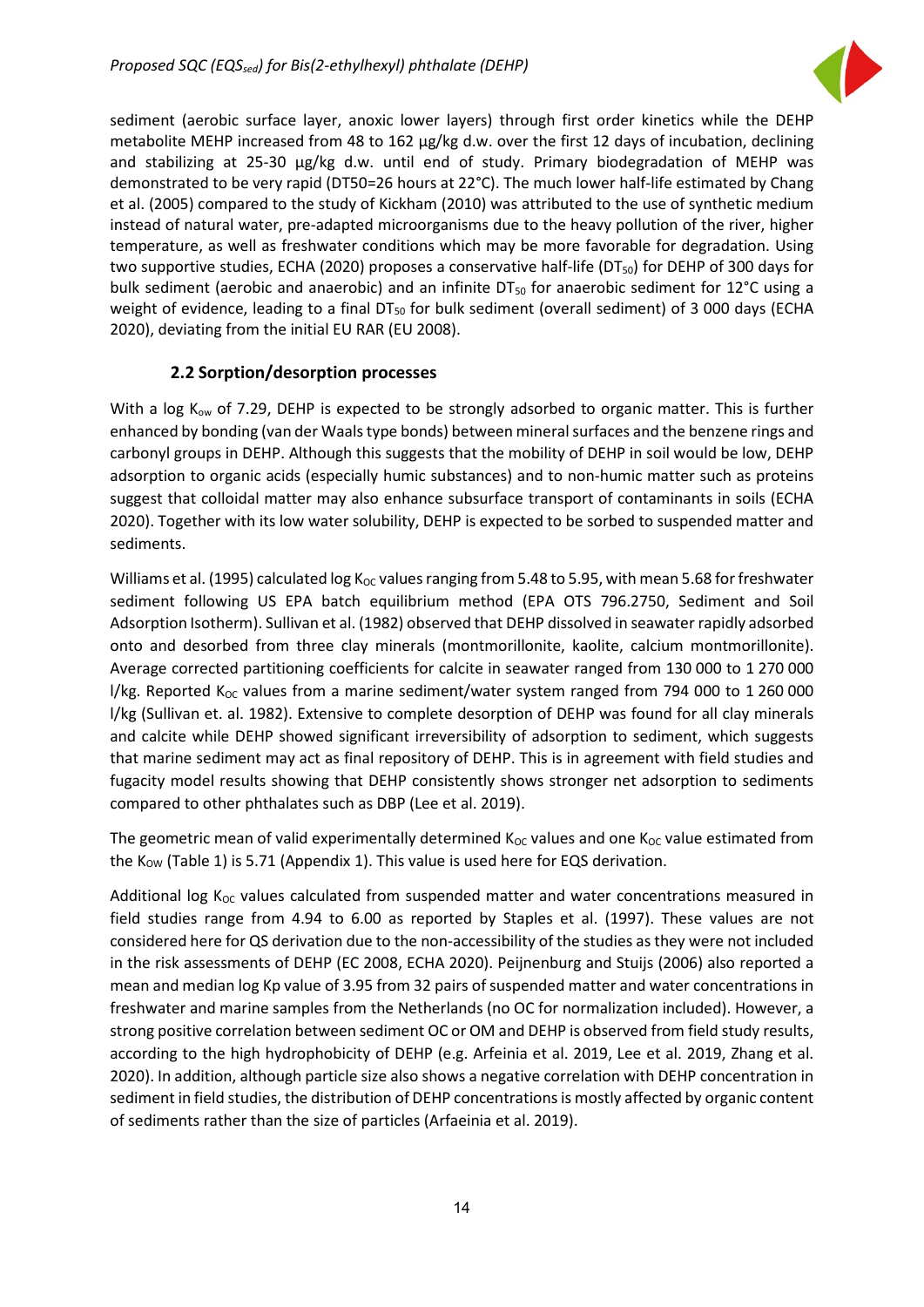

#### **2.3 Bioavailability**

<span id="page-15-0"></span>Bioavailability is a complex process which depends on many factors including the sorption capacity of the sediment considered (e.g. OC content), the hydrophobicity of the compound, and the physiology, feeding behaviour, and burrowing activity of the benthic organism considered (Warren et al. 2003).

The scientific opinion of the EFSA on the effect assessment for pesticides on sediment organisms recognizes that "*the most appropriate metric for bioavailability in soils and sediments appears to be the 'freely dissolved pore water concentration' rather than the total sediment concentration, particularly for compounds with a log K<sub>ow</sub> < 5" (EFSA 2015). However, it has been argued that* substances with very low water solubility are likely to be less bioavailable in the environment through direct water uptake, with more likely exposure through the diet (Environment Canada and Health Canada 2017). No studies are available to discern the contribution of dissolved water versus food/sediment ingestion in aquatic or benthic organisms.

According to a study on the bioaccumulation of five phthalates in the earthworm *Eisenia fetida* (Hu et al. 2005), phthalates that were more hydrophobic were assimilated slower by earthworms according to their higher affinity for soil organic matter (OM). Consequently, this resulted in lower desorption and diffusion of phthalates in the soil solution and lower uptake via dermis. It is noted that only two of the four phthalate studied were detected earthworms. Kinetic BSAF (calculated from uptake and efflux rate constants as  $K_u/K_e$ ) for DEHP was higher for soil with lower organic matter compared to BSAF for high organic matter (0.244 for sediment with 1.35 % OM compared to 0.073 for 4.53 % OM). This circumstance is as well attributed to the lower desorption, which presumably decreases bioavailability of DEHP in pore water and bioavailability of DEHP from ingested sediment. Aging of DEHP in soils also leads to a decrease in the bioaccumulation and therefore bioavailability, according to the lower extractability of DEHP from soil (Hu et al. 2005).

Lee et al. (2019) also attributed a low bioavailability from sediments for phthalates with high log  $K_{\text{OW}}$ according to the positive correlation between log BAFs (calculated from water concentrations and fish sampled at the Asan Lake of Korea) and log  $K_{OW}$  and negative correlation between log BSAF values and log K<sub>ow</sub>. The authors concluded that higher molecular weight phthalates are more strongly adsorbed to sediments than low molecular weight ones. Thus, relatively low bioaccumulation happens into fish compared to high levels of phthalates in the sediment (Lee et al. 2019). This study also found higher concentrations of phthalates in benthic compared to pelagic fishes, suggesting a contribution of sediments in DEHP bioaccumulation through aquatic food webs.

#### **2.4 Bioaccumulation and biomagnification**

<span id="page-15-1"></span>According to ECHA (2020), 3 studies are available that studied bioconcentration of DEHP using the radioactive parent compound (DEHP). Mayer and Sanders (1973) exposed fathead minnows to a DEHP concentration of 1.9 μg/l during 56 days followed by a depuration phase of 28 days in freshwater. The calculated BCF was 1380 presumably for total weight with a plateau after 28 d of exposure. Depuration reached 50 % of the accumulated DEHP after 7 days in clean freshwater. However, in a later study by Mehrle and Mayer (1976), adult fathead minnows were exposed to 0.9, 2.5, 4.6, 8.1, 14, 30 and 62 μg/l DEHP for 56 days at 25°C in a flow-through system followed by a depuration phase of 28 days. Here, the BCF values based on 14C-DEHP were between 582 and 614 and between 737 and 891 when based on total  $14C$  which is much less than in the study of Mayer and Sander (1973). BCF values that were calculated with the computer program BIOFAC resulted in a mean BCF of 842  $\pm$  105 based on total <sup>14</sup>C.

Several studies on the bioaccumulation of DEHP in invertebrates are available from ECHA (2020) (e.g. Sanders et al. 1973, Mayer and Sanders 1973, Streufert et al. 1980, Brown and Thompson 1980 cited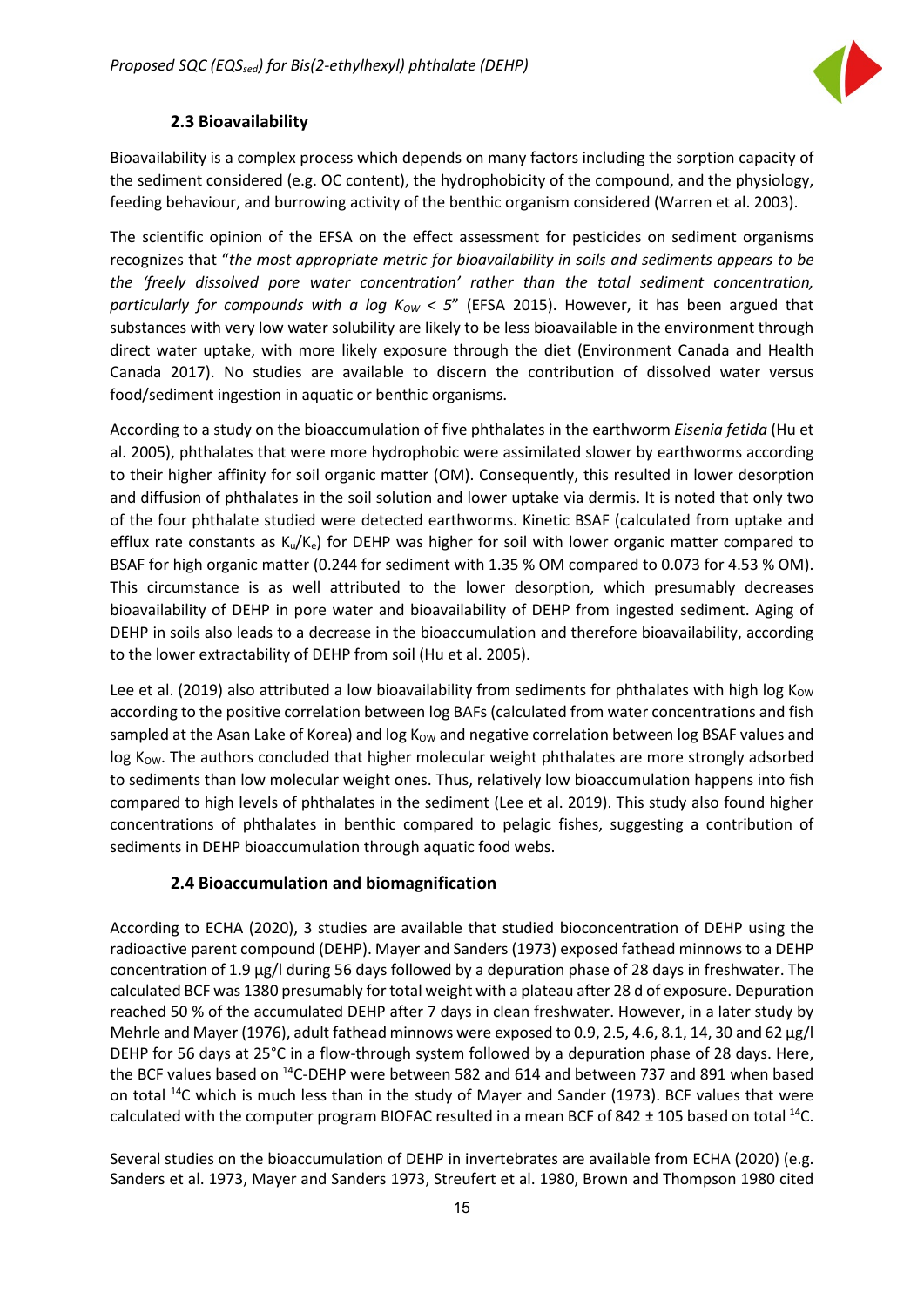

in ECHA 2020) that were used in the EU RAR (EC 2008). The BCFs obtained in these studies, which encompassing from laboratory water-only exposures to mesocosm studies with water and sediment, suggested that DEHP bound to colloids were more bioavailable, resulting a significant exposure route of DEHP to filter feeders such as *Mytilus edulis* and *Mulina lateralis* (EC 2008). The update in ECHA (2020) concludes that these BCFs are not reliable because exposure concentrations are much higher than water solubility of DEHP and all are based on total radioactivity instead of DEHP only.

BAFs and BSAFs from field studies have been recently derived for several species of fish collected at Asan Lake, a lake in South Korea surrounded by industrial complex and farmland, sampled in 2016 and 2017. The concentrations of DEHP were the highest among other phthalates, with concentrations ranging from 6.7 μg/kg d.w. in bluegill to 140 and 141 μg/kg d.w. in crucian carp and skygager, corresponding to BAFs of 61 and 1 273, respectively. BSAFs calculated as the average concentration of DEHP in fish in μg/kg d.w. divided by the average concentration in sediment in μg/kg d.w. ranged from 0.001 to 0.0086. Higher accumulation is observed in fishes with benthic compared to pelagic life habits.

Mackintosh et al. (2004) studied the distribution of phthalate esters in a marine aquatic food web consisting of eighteen species (pelagic and benthic) that represented approximately four trophic levels at three different locations in False creek, Vancouver. DEHP food-web magnification factors (FWMFs) of 0.32 (0.14-0.71, 95% Cl, based on stable isotope) and 0.34 (0.18-0.64, 95% CI, based on trophic position) indicate that DEHP does not biomagnify in the studied aquatic food web. It rather undergoes trophic dilution, with high molecular weight phthalates and the lipid equivalent concentrations significantly declining with increasing trophic position.

### <span id="page-16-0"></span>**3 Analysis**

#### **3.1 Methods for analysis and quantification limit**

<span id="page-16-1"></span>DEHP can be analyzed together with other phthalates using several analytical techniques, with different limits of quantification (Table 4).

Limits of quantification in the low  $\mu g/kg$  d.w. can be achieved for sediments by Gas Chromatography -Tandem Mass Spectrometry (GC-MS/MS) conducted by service and research laboratories (LABERCA, Personal Communication; CIPEL 2017; Lee et al. 2019). DEHP can be also analyzed by Liquid chromatography–mass spectrometry (LC-MS) but detection and quantification limits are in the range of tens to hundreds µg/kg d.w. (Nagorka and Koschorreck 2020).

*Table 4 Methods for DEHP analysis in sediments and corresponding limits of detection (LOD) and limits of quantification for sediment samples (LOQ) (µg/kg d.w.). n. a. means not reported.*

| <b>LOD</b> | LOQ  | <b>Analytical</b><br>method | <b>Reference</b>                                 |
|------------|------|-----------------------------|--------------------------------------------------|
| 43         | 130  | LC/MS                       | Nagorka and Koschorreck<br>(2020)                |
| n.a.       |      | GC-MS/MS                    | LABERCA, Personal<br>Communication; CIPEL (2017) |
| 0.92       | 2.75 | GC-MS/MS                    | Lee et al. (2019)                                |

#### <span id="page-16-2"></span>**3.2 Environmental concentrations**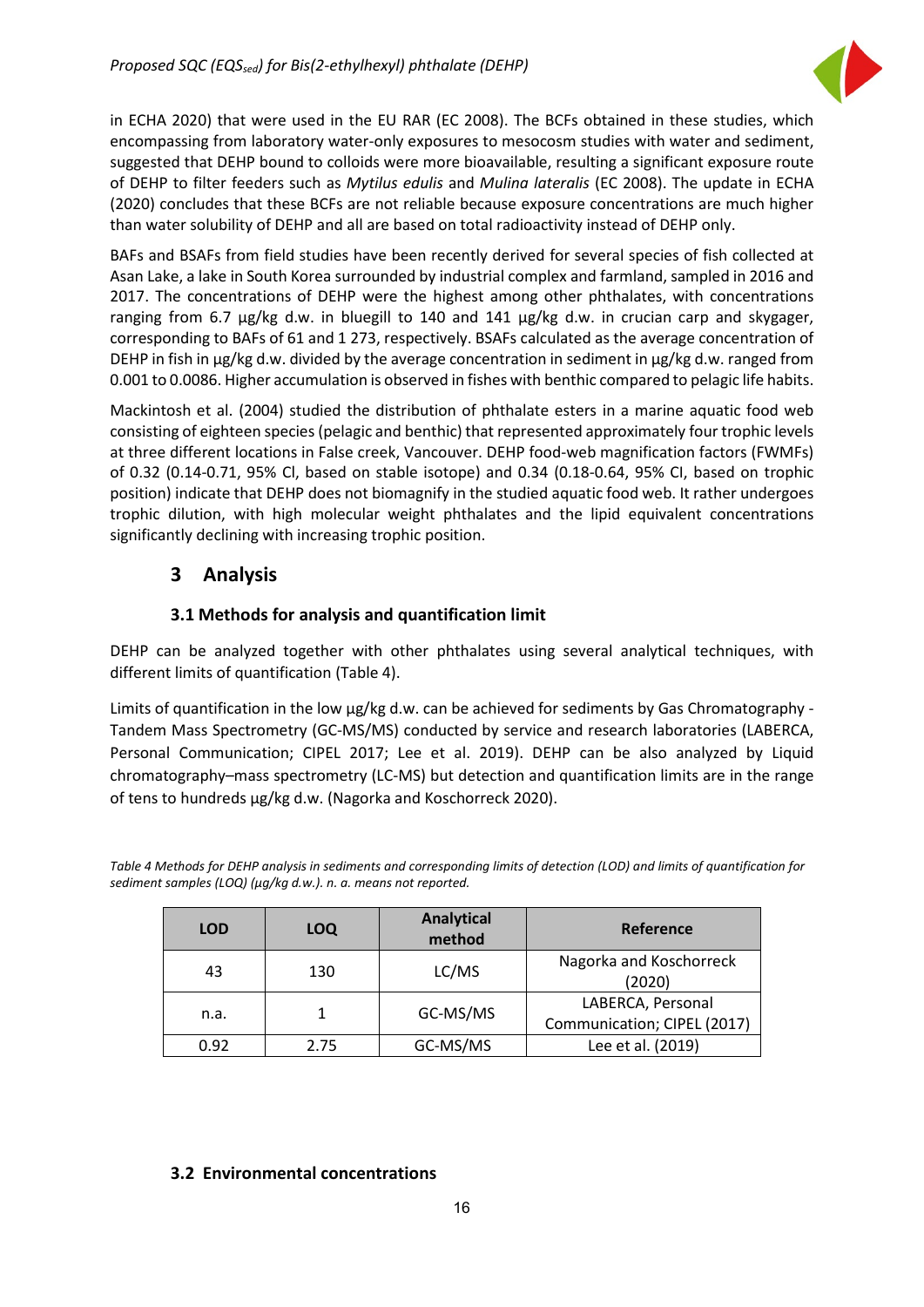

Measured environmental concentrations (MEC) of DEHP in sediments are summarized in Table 5. The concentrations are presented for recent sampling campaigns. In sediments from small streams in Switzerland collected in August 2018, DEHP concentrations ranged from < 1 (LOD) to 525.6 µg/kg d.w. in sediments sieved at < 2 mm, and from 21.4 to 1 197.5  $\mu$ g/kg d.w. in sediments sieved at < 63  $\mu$ m, with means of 209.1 and 311.6 µg/kg d.w. respectively. These results indicate that DEHP is preferentially accumulated in the fine fraction at contaminated sites. The concentrations in Lake Geneva measured in 2016 ranged from 30 to 7 080 µg/kg d.w., with a median concentration of 90 µg/kg d.w. and peak concentrations close to the WWTP in the Bay of Vidy (Loizeau et al. 2017). The concentrations in Lake Geneva were slightly lower but on average within the same range as those measured in 2007 (Edder et al. 2008). These concentrations are in the same range as those measured in Lake Asan, a large lake surrounded by an industrial complex and farmland (Lee et al. 2019), although the median concentration determined in Lake Asan is by a factor of approx. 10 higher than the median concentration determined in Lake Geneva.

In Germany, analysis of suspended matter from several rivers reported concentrations ranging from 488 to 6 720 µg/kg d.w. in stored samples from 2005 and 2006. In 2017, concentrations had decreased and ranged from 225 to 2 080 µg/kg d.w., showing an overall decreasing trend in DEHP concentrations in suspended matter and an increasing trend for other phthalates used as substitutes for DEHP (Nagorka and Koschorrek 2020).

| <b>Country</b> | MEC (min-max)                                                                                                | <b>Nr sites</b>                                          | <b>Comments</b>                                                                                                         | Reference                                             |  |  |
|----------------|--------------------------------------------------------------------------------------------------------------|----------------------------------------------------------|-------------------------------------------------------------------------------------------------------------------------|-------------------------------------------------------|--|--|
| Switzerland    | Sediment < 2 mm:<br>209.1 (mean) (<1-<br>525.6)<br>Sediments $< 63$<br>µm: 311.6 (mean)<br>$(21.4 - 1197.5)$ | 18                                                       | Small streams sampled in<br>August 2018. Different levels<br>and sources of pollution.<br>Detection frequency ca. 100 % | Centre Ecotox,<br>unpubl. data                        |  |  |
| Switzerland    | 90 (median) (30-<br>7 080)                                                                                   | 31                                                       | Lake sediment sampled in 2016.<br>Maximum concentration close<br>to WWTP. Detection frequency<br>100 %                  | Loizeau et al.<br>(2017)                              |  |  |
| Germany        | 2 005-2 006: 488-<br>11<br>6720                                                                              |                                                          | Suspended matter from<br>German rivers. Detection                                                                       | Nagorka and<br><b>Koschorrek</b>                      |  |  |
|                | 2017: 225-2 080                                                                                              | 13                                                       | frequency 100 %                                                                                                         | (2020)                                                |  |  |
|                | 2009: 278, 867                                                                                               | 2                                                        | Danube suspended matter                                                                                                 |                                                       |  |  |
|                | 2002: 700<br>(median) (210-<br>8 4 4 0 )                                                                     | German surface waters (rivers,<br>35<br>lakes, channels) |                                                                                                                         | Fromme et al.<br>(2002) cited in<br>Leschber (2006)   |  |  |
| Germany        | 2002-2010: 500-<br>10 000                                                                                    | n.a.                                                     | Particle bound phthalates<br>(DEHP and DBP) in Bavarian<br>surface waters                                               | LfU (2014,<br>Landesamt für<br>Umwelt Bayern)         |  |  |
| <b>USA</b>     | 1800 (average<br>concentration)                                                                              | 10                                                       | 39.2% of collected sediments<br>showed stated concentration,<br>sediments from Mud Dump<br>Sites in the New York Bight  | Friedman et al.<br>(2000) cited in<br>Leschber (2006) |  |  |

*Table 5 Measured environmental concentrations (MEC) of DEHP in Switzerland and elsewhere. All concentrations expressed as µg/kg d.w. for sediment if not indicated otherwise. n.d. not detected*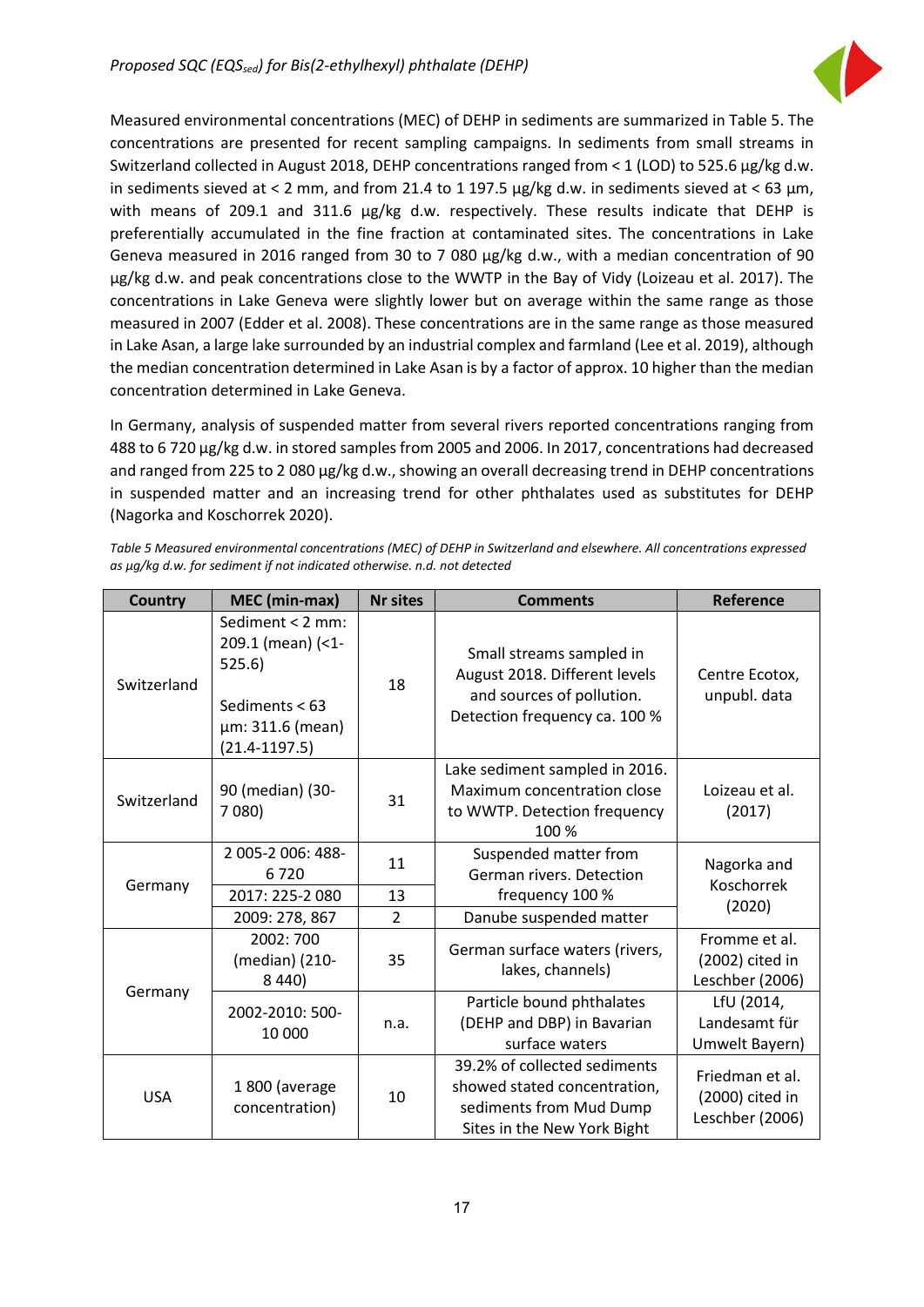

| Country     | MEC (min-max)                                  | <b>Nr sites</b> | <b>Comments</b>                                                                                          | Reference         |
|-------------|------------------------------------------------|-----------------|----------------------------------------------------------------------------------------------------------|-------------------|
| South Korea | $3.6 - 8.326$<br>(median: 1020,<br>mean: 2056) | 47              | Sediment from Asan Lake<br>sampled in 2016 and 2017,<br>surrounded by industrial<br>complex and farmland | Lee et al. (2019) |

## **4 Effect data (spiked sediment toxicity tests)**

<span id="page-18-0"></span>A non-filtered bibliographic search was performed for DEHP (by CAS number) in the US Ecotox Data Base (U.S. EPA 2016) which yielded two publications on sediment organisms: Call et al. (2001) and Brown et al. (1996). A search in the German Environmental Office database ETOX did not yield any relevant results. A key word search performed on Scopus (DEHP + sediment + toxicity, no restriction regarding publication date) resulted in 468 publications, none of which were based on spiked sediment tests – except the Call et al. (2001) publication.

Potentially unpublished data was searched for in registration information, risk assessment dossiers and EQS dossiers (Environment Canada 2017, RIVM 2001, EC 2008). The EU risk assessment report on DEHP lists six toxicity tests performed with benthic organisms exposed via spiked sediment (EC 2008).

One of the original reports (Wennberg et al. 1997 cited in ECHA 2020) is not available but is documented as indicated in EC (2008) and ECHA (2020). It is considered not reliable according to ECHA (2020) assessment on reliability being compromised by spiking with ethanol.

Relevance ("C" score in the table below) and reliability ("R" score in the table below) of studies are evaluated according to the CRED-criteria (Moermond et al. 2016, Casado-Martinez et al. 2017).

According to the (EC 2018) "*What is considered chronic or acute is very much dependent on 1) the species considered and 2) the studied endpoint and reported criterion*". According to EFSA, true chronic tests should cover a range of 28-65 d when half-life of a pesticide in sediment is >10 d (EFSA, 2015). Available data that originate from ≥ 26 d tests are considered as "chronic" endpoints while effect data from 10 d tests are considered here as acute, independently of the measured endpoint.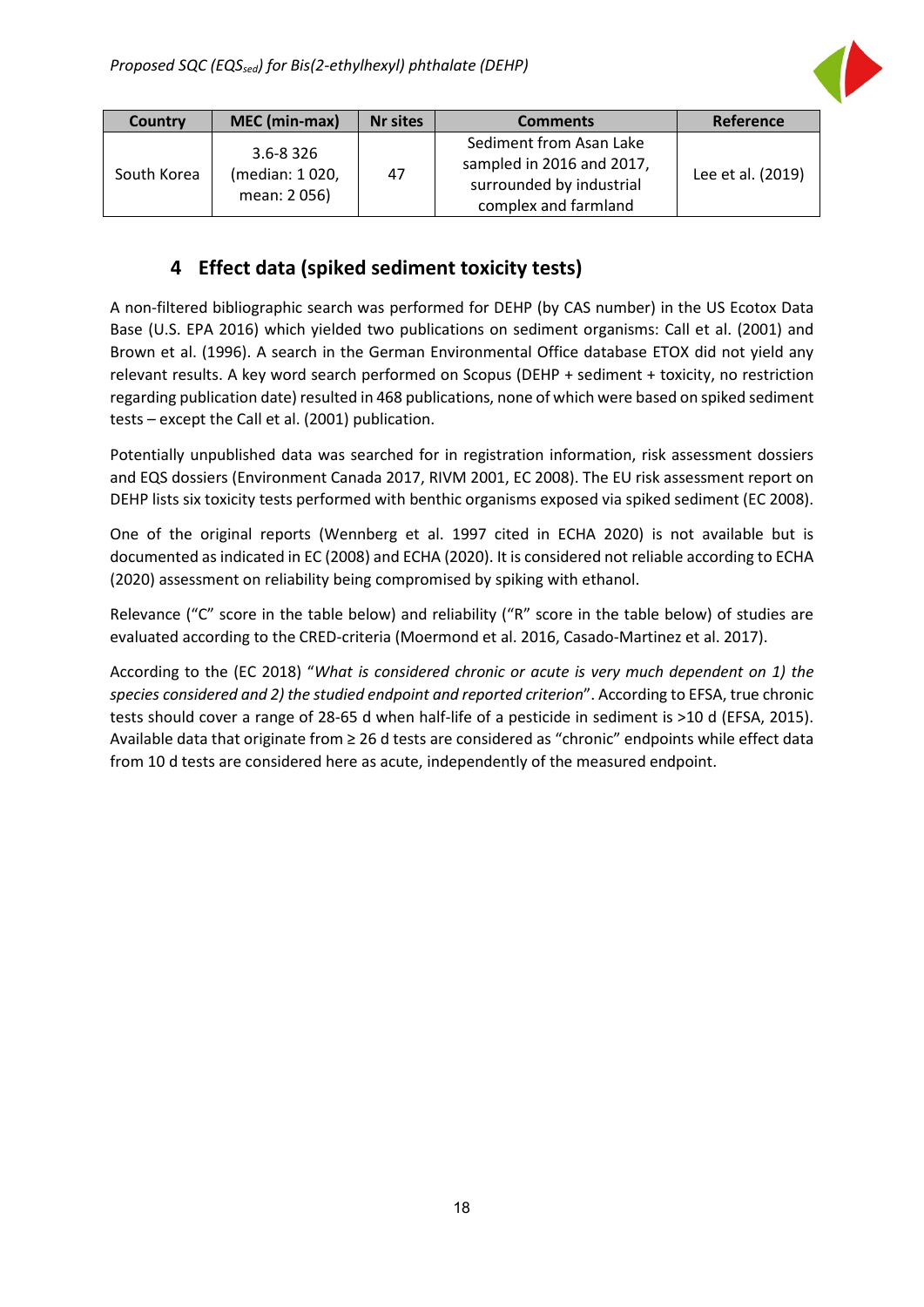

Table 6 Sediment effect data collection for DEHP in mg/kg d.w. Data were evaluated for relevance and reliability according to the CRED criteria for sediments (Casado-Martinez et al. 2017). *Data assessed as not relevant and not reliable is in grey font.* 

| Group     | <b>Species</b>                                  | Test<br>compound            | <b>Exposure</b> <sup>a</sup> | Equilibration<br>time              | Endpoint            | Test<br>duration | Temperat<br>ure<br>Acute toxicity data in freshwater | <b>Effect</b><br>concentra<br>tion | Value<br>[mg/kg<br>d.w.] | Sediment type                                                                                                                                                     | Normal<br>ized<br>value<br>[mg/kg]<br>d.w.,<br>1 % OC | Normali<br>zed<br>value<br>[mg/kg<br>d.w.,<br>5 % OC] | Chem.<br><b>Analysis</b> | <b>Note</b>                                                                                                                                                                                                        | Validity | References              |
|-----------|-------------------------------------------------|-----------------------------|------------------------------|------------------------------------|---------------------|------------------|------------------------------------------------------|------------------------------------|--------------------------|-------------------------------------------------------------------------------------------------------------------------------------------------------------------|-------------------------------------------------------|-------------------------------------------------------|--------------------------|--------------------------------------------------------------------------------------------------------------------------------------------------------------------------------------------------------------------|----------|-------------------------|
| Insecta   | Chironomus<br>tentans<br>(10-12d old<br>larvae) | <b>DEHP</b><br>(99% purity) | T                            | 1 d<br>(mixing 6 d in<br>rotation) | Survival            | 10 <sub>d</sub>  | 23 °C                                                | <b>NOEC</b><br>(unbound)           | $\geq 3000$              | Uncontaminated, natural<br>sediment from Airport<br>Pond and West Bearskin<br>Lake, 4.8% TOC, 46.9%<br>sand, 30.2% silt, 2.34%<br>coarse clay, 20.5% fine<br>clay | $\ge 625$                                             | $\geq 3125$                                           | nom-i                    | Limit test.<br>Sediment,<br>porewater and<br>overlying water<br>analysed at day<br>0 and 10, mean<br>recovery 86.4%.<br>Additional<br>details in<br>companion<br>paper Call et al.<br>2001b                        | R2/C2    | Call et al. (2001a)     |
| Insecta   | Chironomus<br>tentans<br>(10-12d old<br>larvae) | <b>DEHP</b><br>(99% purity) | T                            | $\boldsymbol{u}$                   | Growth              | 10 d             | $\mathbf{u}$                                         | <b>NOEC</b><br>(unbound)           | $\geq 3000$              | $\mathbf{u}$                                                                                                                                                      | $\geq 625$                                            | $\geq 3125$                                           | nom-i                    | $\boldsymbol{u}$                                                                                                                                                                                                   | R2/C2    | Call et al. (2001a)     |
| Amphipoda | Hyalella azteca<br>(7-14d old)                  | <b>DEHP</b><br>(99% purity) | T                            | $\boldsymbol{u}$                   | Survival            | 10 d             | $\mathbf{u}$                                         | <b>NOEC</b><br>(unbound)           | $\geq 3000$              | $\boldsymbol{u}$                                                                                                                                                  | $\geq 625$                                            | $\geq 3125$                                           | nom-i                    | $\boldsymbol{u}$                                                                                                                                                                                                   | R2/C2    | Call et al. (2001a)     |
| Amphipoda | Hyalella azteca<br>(7-14d old)                  | <b>DEHP</b><br>(99% purity) | T.                           | $\mathbf{u}$                       | Growth              | 10 d             | $\boldsymbol{u}$                                     | <b>NOEC</b><br>(unbound)           | $\geq 3000$              | $\boldsymbol{u}$                                                                                                                                                  | $\geq 625$                                            | $\geq 3125$                                           | nom-i                    | $\boldsymbol{u}$                                                                                                                                                                                                   | R2/C2    | Call et al. (2001a)     |
|           |                                                 |                             |                              |                                    |                     |                  | Acute toxicity data in marine water                  |                                    |                          |                                                                                                                                                                   |                                                       |                                                       |                          |                                                                                                                                                                                                                    |          |                         |
|           |                                                 |                             |                              |                                    |                     |                  |                                                      | No data available                  |                          |                                                                                                                                                                   |                                                       |                                                       |                          |                                                                                                                                                                                                                    |          |                         |
|           |                                                 |                             |                              |                                    |                     |                  | Chronic toxicity data in freshwater                  |                                    |                          |                                                                                                                                                                   |                                                       |                                                       |                          |                                                                                                                                                                                                                    |          |                         |
| Amphibia  | Rana arvalis<br>(eggs)                          | <b>DEHP</b>                 | $\mathsf{R}$                 | 5 d (mixing 7 d)                   | Hatching<br>success | 26 d             | 10 °C                                                | <b>NOEC</b><br>(unbound)           | $\geq 845$               | Natural coarse sediment,<br>TOC 16.0                                                                                                                              | $\geq 52.8$                                           | $\geq 263.9$                                          | m-t                      | 3 test<br>concentrations<br>at 2<br>temperatures.<br>Only results for<br>10°C reported,<br>low reliability of<br>results at 5°C.<br>Recovery at<br>start <80%<br>attributed to<br>non-<br>homogeneous<br>sediments | R2/C1    | Solyom et al.<br>(2001) |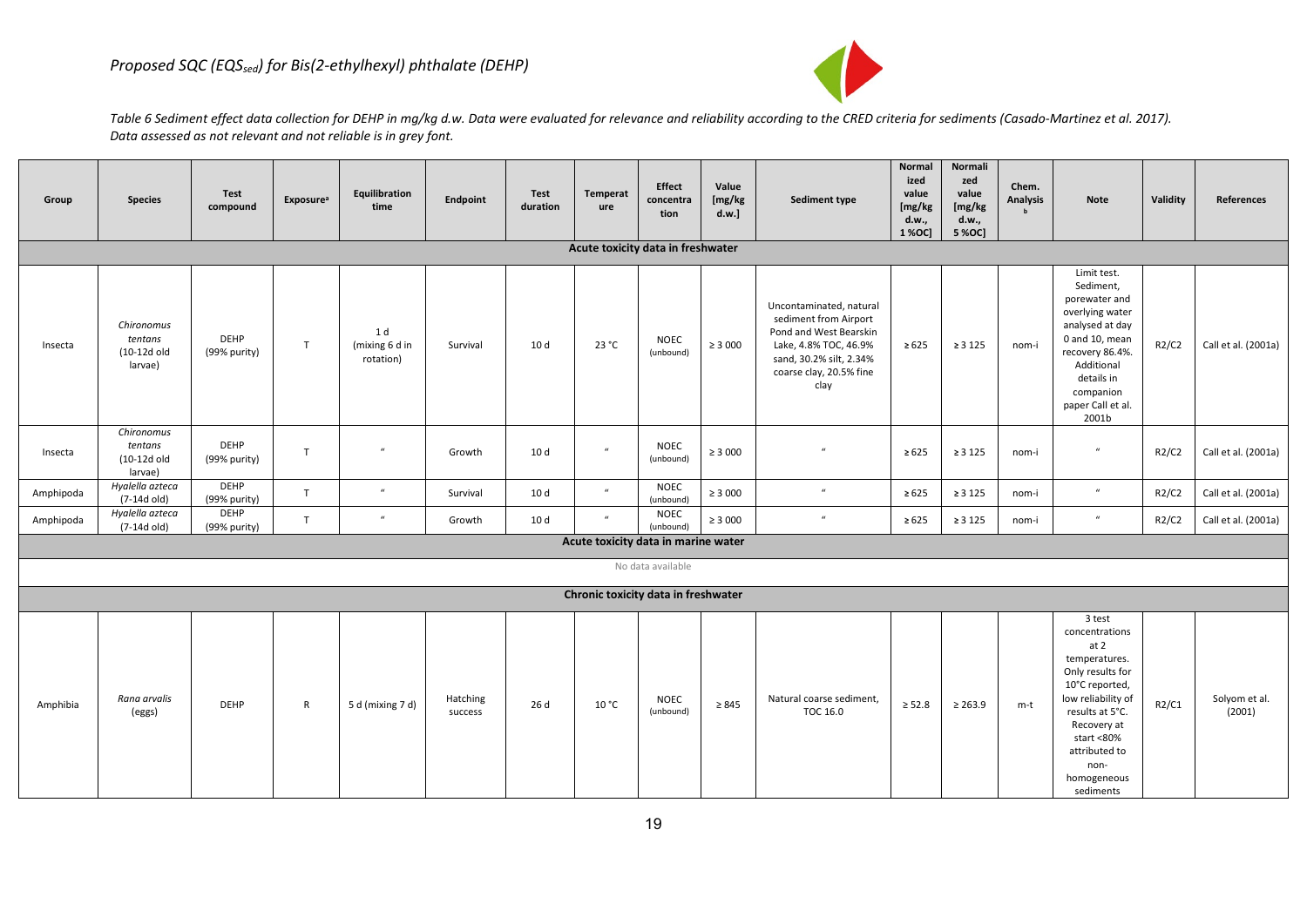

| Group    | <b>Species</b>                            | Test<br>compound     | <b>Exposure</b> <sup>a</sup> | Equilibration<br>time | Endpoint                               | Test<br>duration | <b>Temperat</b><br>ure | <b>Effect</b><br>concentra<br>tion | Value<br>[mg/kg]<br>d.w.] | Sediment type                                                                                               | Normal<br>ized<br>value<br>[mg/kg<br>d.w.,<br>1 % OC | Normali<br>zed<br>value<br>[mg/kg<br>d.w.,<br>5 % OC | Chem.<br><b>Analysis</b> | <b>Note</b>                                                                                                                         | Validity | References                                      |
|----------|-------------------------------------------|----------------------|------------------------------|-----------------------|----------------------------------------|------------------|------------------------|------------------------------------|---------------------------|-------------------------------------------------------------------------------------------------------------|------------------------------------------------------|------------------------------------------------------|--------------------------|-------------------------------------------------------------------------------------------------------------------------------------|----------|-------------------------------------------------|
| Amphibia | Rana arvalis<br>(eggs)                    | <b>DEHP</b>          | R                            | 5 d (mixing 7 d)      | Hatching<br>success                    | 26 d             | 10 °C                  | <b>NOEC</b><br>(unbound)           | $\geq 1165$               | Natural fine sediment<br>with TOC 17.3                                                                      | $\ge 67.3$                                           | $\geq 336.4$                                         | m-t                      | $\mathbf{u}$                                                                                                                        | R2/C1    | Solyom et al.<br>(2001)                         |
| Amphibia | Rana arvalis<br>(eggs)                    | <b>DEHP</b>          | R                            | $\mathbf{u}$          | Survival                               | 26 d             | 10 °C                  | <b>NOEC</b><br>(unbound)           | $\geq 845$                | Natural coarse sediment,<br>TOC 16.0                                                                        | $\geq 52.8$                                          | $\geq 263.9$                                         | m-t                      | $\mathbf{u}$                                                                                                                        | R2/C1    | Solyom et al.<br>(2001)                         |
| Amphibia | Rana arvalis<br>(eggs)                    | <b>DEHP</b>          | R                            | $\boldsymbol{u}$      | Survival                               | 26 d             | 10 °C                  | <b>NOEC</b><br>(unbound)           | $\geq 1.165$              | Natural fine sediment<br>with TOC 17.3                                                                      | $\ge 67.3$                                           | $\geq 336.4$                                         | m-t                      | $\boldsymbol{u}$                                                                                                                    | R2/C1    | Solyom et al.<br>(2001)                         |
| Amphibia | Rana arvalis<br>(eggs)                    | <b>DEHP</b>          | $\mathsf{R}$                 | $\boldsymbol{u}$      | Visual<br>morphological<br>deformation | 26 d             | 10 °C                  | <b>NOEC</b><br>(unbound)           | $\geq 845$                | Natural coarse sediment,<br><b>TOC 16.0</b>                                                                 | $\geq 52.8$                                          | $\geq 263.9$                                         | m-t                      | $\boldsymbol{u}$                                                                                                                    | R2/C1    | Solyom et al.<br>(2001)                         |
| Amphibia | Rana arvalis<br>(eggs)                    | <b>DEHP</b>          | R                            | $\boldsymbol{u}$      | Visual<br>morphological<br>deformation | 26 d             | 10 °C                  | <b>NOEC</b><br>(unbound)           | $\geq 1.165$              | Natural fine sediment<br>with TOC 17.3                                                                      | $\ge 67.3$                                           | $\geq 336.4$                                         | m-t                      | $\boldsymbol{u}$                                                                                                                    | R2/C1    | Solyom et al.<br>(2001)                         |
| Amphibia | Rana arvalis<br>(eggs)                    | <b>DEHP</b>          | R                            | $\overline{u}$        | Growth                                 | 26 d             | 10 °C                  | <b>NOEC</b><br>(unbound)           | $\geq 845$                | Natural coarse sediment,<br>TOC 16.0                                                                        | $\geq 52.8$                                          | $\geq 263.9$                                         | m-t                      | $\boldsymbol{u}$                                                                                                                    | R2/C1    | Solyom et al.<br>(2001)                         |
| Amphibia | Rana arvalis<br>(eggs)                    | <b>DEHP</b>          | R                            | $\mathbf{u}$          | Growth                                 | 26 d             | 10 °C                  | <b>NOEC</b><br>(unbound)           | $\geq 1165$               | Natural fine sediment<br>with TOC 17.3                                                                      | $\ge 67.3$                                           | $\geq 336.4$                                         | m-t                      | $\boldsymbol{u}$                                                                                                                    | R2/C1    | Solyom et al.<br>(2001)                         |
| Amphibia | Rana arvalis<br>(eggs)                    | DEHP                 | R                            | Not reported          | Hatching<br>(measured<br>after 14d)    | 29 d             | 10 °C                  | <b>NOEC</b><br>(unbound)           | $\geq 433$                | Natural sediment with OM<br>22.5% measured as loss of<br>ignition, converted to<br>13.2% OC with factor 1.7 | $\geq 32.8$                                          | $\geq 166$                                           | m                        | 7<br>concentrations<br>tested, one<br>concentration<br>tested with 3<br>different<br>sediments                                      | R3/C1    | Wennberg et al.<br>1997 cited in<br>ECHA (2020) |
| Amphibia | Rana arvalis<br>(eggs)                    | DEHP                 | R                            | $\mathcal U$          | Survival                               | 29 d             | 10 °C                  | <b>NOEC</b><br>(unbound)           | $\geq 433$                | $\iota$                                                                                                     | $\geq 32.8$                                          | $\geq 166$                                           | m                        | $\mathcal U$                                                                                                                        | R3/C1    | Wennberg et al.<br>1997 cited in<br>ECHA (2020) |
| Amphibia | Rana arvalis<br>(eggs)                    | DEHP                 | R                            | $\mathcal{U}$         | Growth                                 | 29 d             | 10 °C                  | NOEC<br>(unbound)                  | $\geq 433$                | $\mathcal{U}$                                                                                               | $\geq 32.8$                                          | $\geq 166$                                           | m                        | $\mathcal{U}$                                                                                                                       | R3/C1    | Wennberg et al.<br>1997 cited in<br>ECHA (2020) |
| Amphibia | Rana arvalis<br>(field collected<br>eggs) | DEHP<br>(97% purity) | S                            | 7 d                   | Hatching<br>success                    | 60 d             |                        | <b>NOEC</b>                        | 27.08                     | Natural sediment from<br>pond, dry weight = 25-<br>40% (mean 32.5%), OM =<br>21-33% (mean 27%)              | 1.69                                                 | 8.46                                                 | m                        | NOEC from<br>Table 1 (8.8<br>$mg/kg$ w.w.)<br>converted to<br>d.w. using<br>32.5% mean<br>dw, estimated<br>16 % OC (27%<br>OM/1.724 | R4/C1    | Larsson and<br>Thuren (1987)                    |
| Amphibia | Rana arvalis                              | DEHP, 97%<br>purity  | S                            | 7 d                   | Survival                               | 60 d             |                        | <b>NOEC</b><br>(unbound)           | $\geq 2415$               |                                                                                                             | $\geq 151$                                           | $\geq 755$                                           | m                        | NOEC from<br>Table 1 (784.8<br>mg/kg w.w.),<br>further details<br>see above                                                         | R4/C1    | Larsson and<br>Thuren (1987)                    |
| Amphibia | Rana arvalis                              | DEHP, 97%<br>purity  | S                            | 7 d                   | Median<br>hatching time                | 60 d             |                        | <b>NOEC</b><br>(unbound)           | $\geq 2415$               |                                                                                                             | $\geq 151$                                           | $\geq 755$                                           | m                        |                                                                                                                                     | R4/C1    | Larsson and<br>Thuren (1987)                    |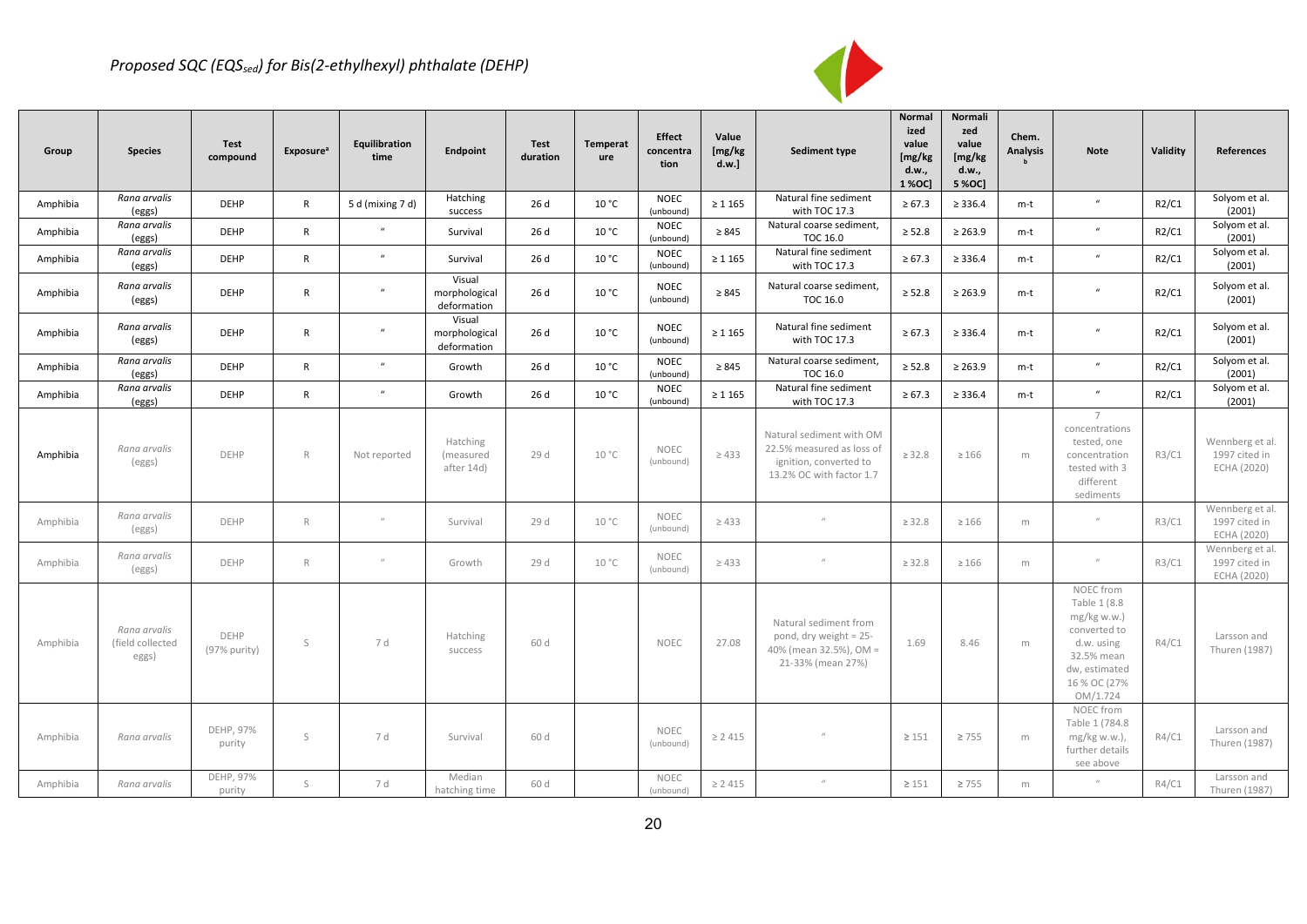### *Proposed SQC (EQSsed) for Bis(2-ethylhexyl) phthalate (DEHP)*



| Group                  | <b>Species</b>                                  | Test<br>compound                                                                 | <b>Exposure</b> <sup>a</sup> | Equilibration<br>time                                             | Endpoint                                                                                                 | Test<br>duration                                                                       | Temperat<br>ure | <b>Effect</b><br>concentra<br>tion | Value<br>[mg/kg]<br>d.w.] | <b>Sediment type</b>                                                                                                                                                                                                                                       | Normal<br>ized<br>value<br>[mg/kg]<br>d.w.,<br>1 % OC | Normali<br>zed<br>value<br>[mg/kg<br>d.w.,<br>5 % OC] | Chem.<br><b>Analysis</b> | <b>Note</b>                                                                                                                                                                                                      | Validity | <b>References</b>            |
|------------------------|-------------------------------------------------|----------------------------------------------------------------------------------|------------------------------|-------------------------------------------------------------------|----------------------------------------------------------------------------------------------------------|----------------------------------------------------------------------------------------|-----------------|------------------------------------|---------------------------|------------------------------------------------------------------------------------------------------------------------------------------------------------------------------------------------------------------------------------------------------------|-------------------------------------------------------|-------------------------------------------------------|--------------------------|------------------------------------------------------------------------------------------------------------------------------------------------------------------------------------------------------------------|----------|------------------------------|
| Amphibia               | Rana arvalis                                    | DEHP<br>(97% purity)                                                             | $\mathsf S$                  | 7 d                                                               | Development                                                                                              | 60 d                                                                                   |                 | <b>NOEC</b><br>(unbound)           | $\geq 2415$               | $\mathcal{U}$                                                                                                                                                                                                                                              | $\geq 151$                                            | $\geq 755$                                            | m                        |                                                                                                                                                                                                                  | R4/C1    | Larsson and<br>Thuren (1987) |
| Insecta                | Aeshna sp                                       | DEHP                                                                             | S                            | 5 d (3 d plus 2<br>d in test<br>beakers before<br>water addition) | Predatory<br>efficiency<br>(measured as<br>successful<br>strikes of<br>labium<br>extensions)             | 63 d (21 d<br>acclimatiza<br>tion to test<br>exposure<br>plus 40 d<br>observatio<br>n) |                 | <b>NOEC<sup>c</sup></b>            | 780                       | Natural sediment from<br>eutrophic pond, 40% dw<br>at 105°C, OC estimated<br>from related study (loss of<br>ignition at $530^{\circ}$ C = 23 %)<br>(Larsson et al. 1986)                                                                                   | 60                                                    | 300                                                   | m                        | LOEC w.w.<br>converted to<br>d.w. with factor<br>2.6 from EC TGD<br>(2018);<br>normalized OC<br>values<br>estimated with<br>13% OC (23%<br>OM /1.724, out<br>boundaries for<br>normalization<br>$0.2 - 10\%$ OC) | R3/C1    | Woin and<br>Larsson (1987)   |
| Insecta                | Chironomus<br>riparius<br>(<24h post-<br>hatch) | <b>DEHP</b><br>(mixed<br>radiolabelled,-<br>99.5% and<br>stable 93.3%<br>purity) | $\mathsf{R}$                 | Overnight (18 h<br>mixing)                                        | Time to first<br>emergence                                                                               | 28 d                                                                                   | $20^{\circ}$ C  | <b>NOEC</b><br>(unbound)           | $\geq 10000$              | Natural sediment from<br>river Frome, wet:dry ratio<br>$= 2.35$ , LOI (550°C) = 8.6%<br>w.w., TOC = 3.6% w.w.<br>(estimated as 42% of the<br>organic matter by the<br>authors), 23.6% coarse<br>sands, 40.6%<br>medium/very fine sands,<br>35.8% silt/clay | $\geq$ 2'778                                          | $\geq 13'889$                                         | nom                      | Recovery of<br>DEHP in<br>sediment: 100-<br>140% (start),<br>110-130%<br>(end). NOEC<br>derived from<br>nominal                                                                                                  | R2/C1    | Brown et al.<br>(1996)       |
| Insecta                | Chironomus<br>riparius<br>(<24h post-<br>hatch) | $\boldsymbol{u}$                                                                 | $\mathsf{R}$                 | Overnight (18 h<br>mixing)                                        | Time to 50%<br>emergence                                                                                 | 28 d                                                                                   | $20^{\circ}$ C  | <b>NOEC</b><br>(unbound)           | $\geq 10000$              | $\mathbf{u}$                                                                                                                                                                                                                                               | $\geq 2778$                                           | $\geq 13889$                                          | nom                      | $\boldsymbol{u}$                                                                                                                                                                                                 | R2/C1    | Brown et al.<br>(1996)       |
| Insecta                | Chironomus<br>riparius<br>(<24h post-<br>hatch) | $\boldsymbol{u}$                                                                 | $\mathsf{R}$                 | Overnight (18 h<br>mixing)                                        | Emergence at<br>28 d                                                                                     | 28 d                                                                                   | $20^{\circ}$ C  | <b>NOEC</b><br>(unbound)           | $\geq 10000$              |                                                                                                                                                                                                                                                            | $\geq 2778$                                           | $\geq 13889$                                          | nom                      |                                                                                                                                                                                                                  | R2/C1    | Brown et al.<br>(1996)       |
| Insecta                | Chironomus<br>riparius<br>(<24h post-<br>hatch) | $\mathbf{u}$                                                                     | $\mathsf{R}$                 | Overnight (18 h<br>mixing)                                        | Sex<br>distribution                                                                                      | 28 d                                                                                   | $20^{\circ}$ C  | <b>NOEC</b><br>(unbound)           | $\geq 10000$              | $\boldsymbol{u}$                                                                                                                                                                                                                                           | $\geq 2.778$                                          | $\geq 13889$                                          | nom                      |                                                                                                                                                                                                                  | R2/C1    | Brown et al.<br>(1996)       |
| Microbial<br>community |                                                 | <b>DEHP</b>                                                                      | $R_{\rm}$                    | n.a. (most<br>probably<br>overnight)                              | Oxygen<br>demand<br>(measured at<br>two times:<br>after 100h to<br>1 week, and<br>after 1 to 2<br>weeks) | 4 weeks                                                                                | $5^{\circ}$ C   | <b>NOEC</b>                        | 43.42                     | Natural sediment and<br>overlying water from<br>eutrophic lake, LOI (550°C)<br>$= 23\%$ w.w., TOC = 13.5%<br>(as LOI/1.7), converted<br>from w.w. to d.w. using<br>conversion factor of 2.6<br>(EC 2018).                                                  | 3.22                                                  | 16.1                                                  | m                        | Measured at<br>end of test in<br>top 5 cm<br>sediment, while<br>DEHP injected<br>at sub-surface<br>layer therefore<br>measured<br>concentrations                                                                 | R3/C1    | Larsson et al.<br>(1986)     |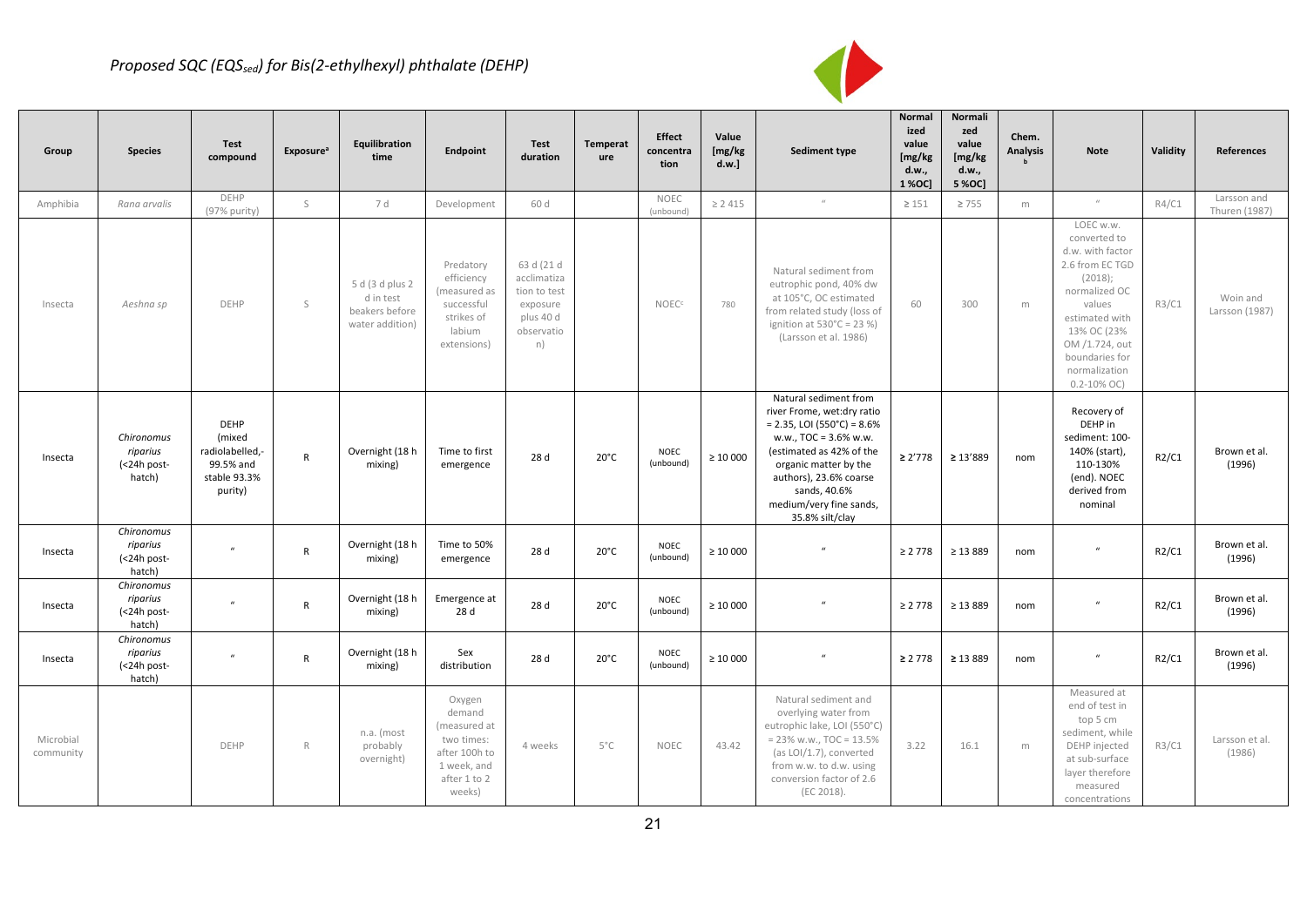

| Group | <b>Species</b> | Test<br>compound | Exposure <sup>a</sup> | Equilibration<br>time | Endpoint | Test<br>duration | Temperat<br>ure | Effect<br>concentra<br>tion | Value<br>[mg/kg<br>d.w.] | <b>Sediment type</b> | Normal<br>ized<br>value<br>[mg/kg<br>d.w.,<br>1 % OC] | Normali<br>zed<br>value<br>[mg/kg<br>d.w.,<br>5 % OC] | Chem.<br><b>Analysis</b> | Note                          | Validity | References |
|-------|----------------|------------------|-----------------------|-----------------------|----------|------------------|-----------------|-----------------------------|--------------------------|----------------------|-------------------------------------------------------|-------------------------------------------------------|--------------------------|-------------------------------|----------|------------|
|       |                |                  |                       |                       |          |                  |                 |                             |                          |                      |                                                       |                                                       |                          | is most                       |          |            |
|       |                |                  |                       |                       |          |                  |                 |                             |                          |                      |                                                       |                                                       |                          | probably an<br>underestimatio |          |            |
|       |                |                  |                       |                       |          |                  |                 |                             |                          |                      |                                                       |                                                       |                          | n. Rrecovery 76-              |          |            |
|       |                |                  |                       |                       |          |                  |                 |                             |                          |                      |                                                       |                                                       |                          | 134%. LOEC                    |          |            |
|       |                |                  |                       |                       |          |                  |                 |                             |                          |                      |                                                       |                                                       |                          | estimated from                |          |            |
|       |                |                  |                       |                       |          |                  |                 |                             |                          |                      |                                                       |                                                       |                          | measured                      |          |            |
|       |                |                  |                       |                       |          |                  |                 |                             |                          |                      |                                                       |                                                       |                          | (134% nominal),               |          |            |
|       |                |                  |                       |                       |          |                  |                 |                             |                          |                      |                                                       |                                                       |                          | converted into a              |          |            |
|       |                |                  |                       |                       |          |                  |                 |                             |                          |                      |                                                       |                                                       |                          | NOEC as LOEC/2                |          |            |
|       |                |                  |                       |                       |          |                  |                 |                             |                          |                      |                                                       |                                                       |                          | because effect                |          |            |
|       |                |                  |                       |                       |          |                  |                 |                             |                          |                      |                                                       |                                                       |                          | is <20% (EC                   |          |            |
|       |                |                  |                       |                       |          |                  |                 |                             |                          |                      |                                                       |                                                       |                          | 2018)                         |          |            |

a S: static; R: static renewal; T: flow-through

bm: based on measured concentration at the test end; nom: based on nominal concentrations; nom-i: based on nominal concentrations, in case recovery was 80-120 %; m-t: time-averaged measured concentrations at start and end of the test.

<sup>c</sup> NOEC estimated as LOEC/2 according to EU TGD p. 154.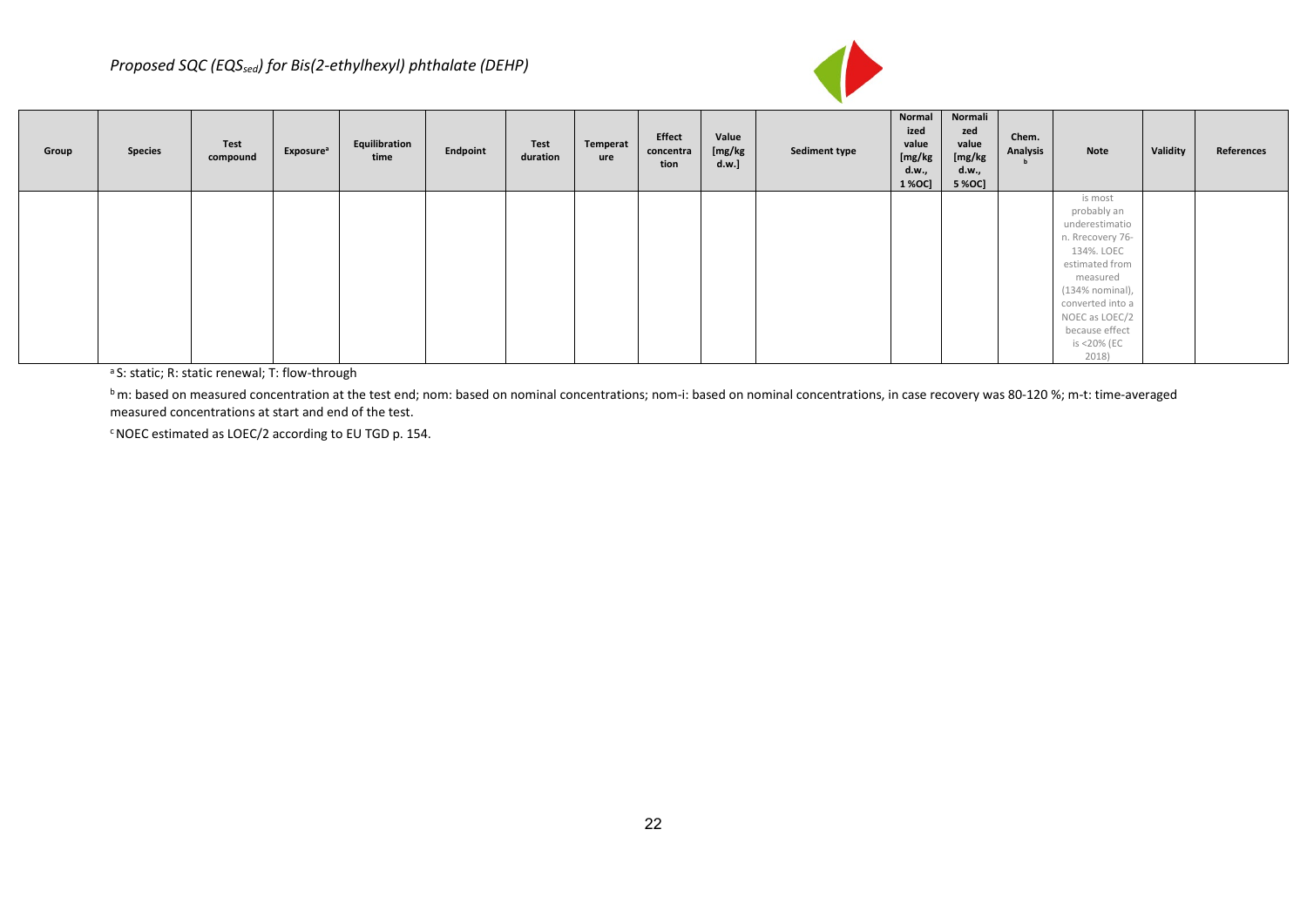

#### **4.1 Graphic representation of effect data**

<span id="page-23-0"></span>All available data have been plotted independently of their relevance and reliability before and after normalization to a standard sediment with 5% OC content (Figures 1a and 1b, respectively).



*Figure 1a Graphical representation of short- and long-term effect data from spiked sediment toxicity tests with DEHP. Data are not normalized for OC.* 



*Figure 1b Graphical representation of short- and long-term effect data from spiked sediment toxicity tests with DEHP, normalized to 5% OC content of the sediment used.*

All relevant and reliable short- and long-term effect concentrations are unbounded values (all values below are normalized to 5% OC):

(a) the acute NOECs of ≥ 3 125 mg/kg d.w. for *C. riparius* and *H. azteca* (Call et al. 2001), and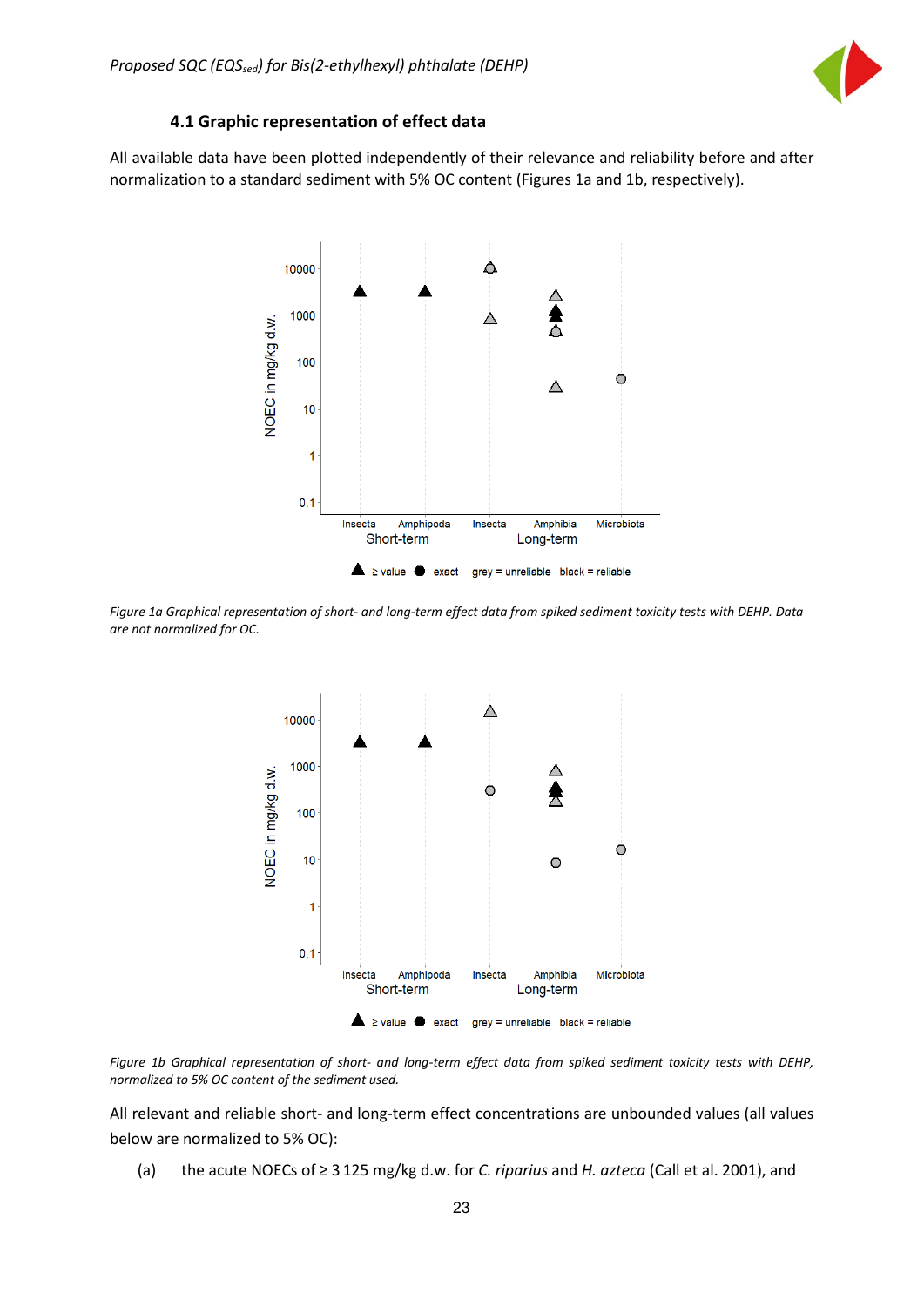

(b) the chronic NOECs of ≥ 263.9 mg/kg d.w. for *R. arvalis* (Solyom et al. 2001) and ≥ 13 899 mg/kg dw for *C. riparius* (Brown et al. 1996).

For unbounded (≥) NOEC values, the choice of the range of test concentrations influences the NOEC and therefore no sound conclusions can be drown regarding the sensitivity of different test organisms. Overall, the tested DEHP concentrations do not appear to have a toxic effect on the tested organisms.

#### **4.2 Comparison between marine and freshwater species**

<span id="page-24-1"></span><span id="page-24-0"></span>No marine data was available.

#### **4.3 Overview of reliable and relevant long-term studies**

According to the EC EQS TGD (EC (2018) p. 25): "*All available data for any taxonomic group or species should be considered, provided the data meet quality requirements for relevance and reliability*".

Effect data for *Rana arvalis* (several endpoints) from Solyom et al. (2001) were evaluated as R2/C1. The chronic effect data for *Chironomus riparius*from Brown et al. (1996) were also evaluated as R2/C1. These studies are summarized below.

Solyom et al. (2001) « Further investigations on the influence of sediment associated phthalate esters (DEHP and DINP) on hatching and survival of the moorfrog *Rana arvalis*".

- Species: *Rana arvalis.*
- No standardised guideline was followed, and the study was not conducted according to the principles of GLP.
- Exposure was started with eggs with intact jellycoat and continued for 35 d at 5°C and 26 d at 10°C. Only data from 10°C exposures is considered reliable due to 5°C exposures adversely affecting test organisms.
- Experimental sediment: 2 types of sediments: fine sediment (mostly degraded material, particles  $> 2$ mm = 0.1% d.w., TOC = 17 % d.w.) and coarse sediment (contained undegraded material, particles  $> 2$ mm = 4.7 % d.w., TOC = 16 % d.w.).
- Spiking and equilibration time: DEHP was spiked with acetone as solvent, directly into dried sediment, followed by evaporation of acetone under reduced pressure in an evaporator. The dry, spiked sediment was then mixed with wet sediment for 7 d on a shaking board. Afterwards, sediment-water systems were set up, left for 5 days equilibration with added lake water then eggs were added.
- Bioassay: 3 nominal exposure concentrations: 100, 300, and 1 000 mg/kg d.w.; tested in 5 replicates for each temperature/sediment combination, 50 eggs per replicate. Control and solvent control were run in parallel. Photoperiod of 12h light and 12h darkness, beakers were gently aerated.
- Daily measurements of temperature, oxygen, and pH; at least weekly measurements of ammonia and nitrite; in 15 beakers representing all treatments. Temperature variations <0.5°C, oxygen levels always >70 %. pH values decreased below 6.5, addition of NaHCO3 to maintained appropriate pH levels on days 9, 14 and 18. Ammonia and nitrite levels at levels appropriate for the species. No bacteria/fungi infections in none of the beakers.
- Measured DEHP concentrations: at start and end of experiment, ranged between 73 and 118% of nominal concentrations, except lowest concentration (100 mg/kg d.w.) in the fine sediment tested at 5°C: 242 % of nominal (242 mg/kg d.w.). Relevant media were monitored for DEHP concentrations before and during exposures. Effect concentrations expressed as time-average due to variation in measured versus nominal at start of the test.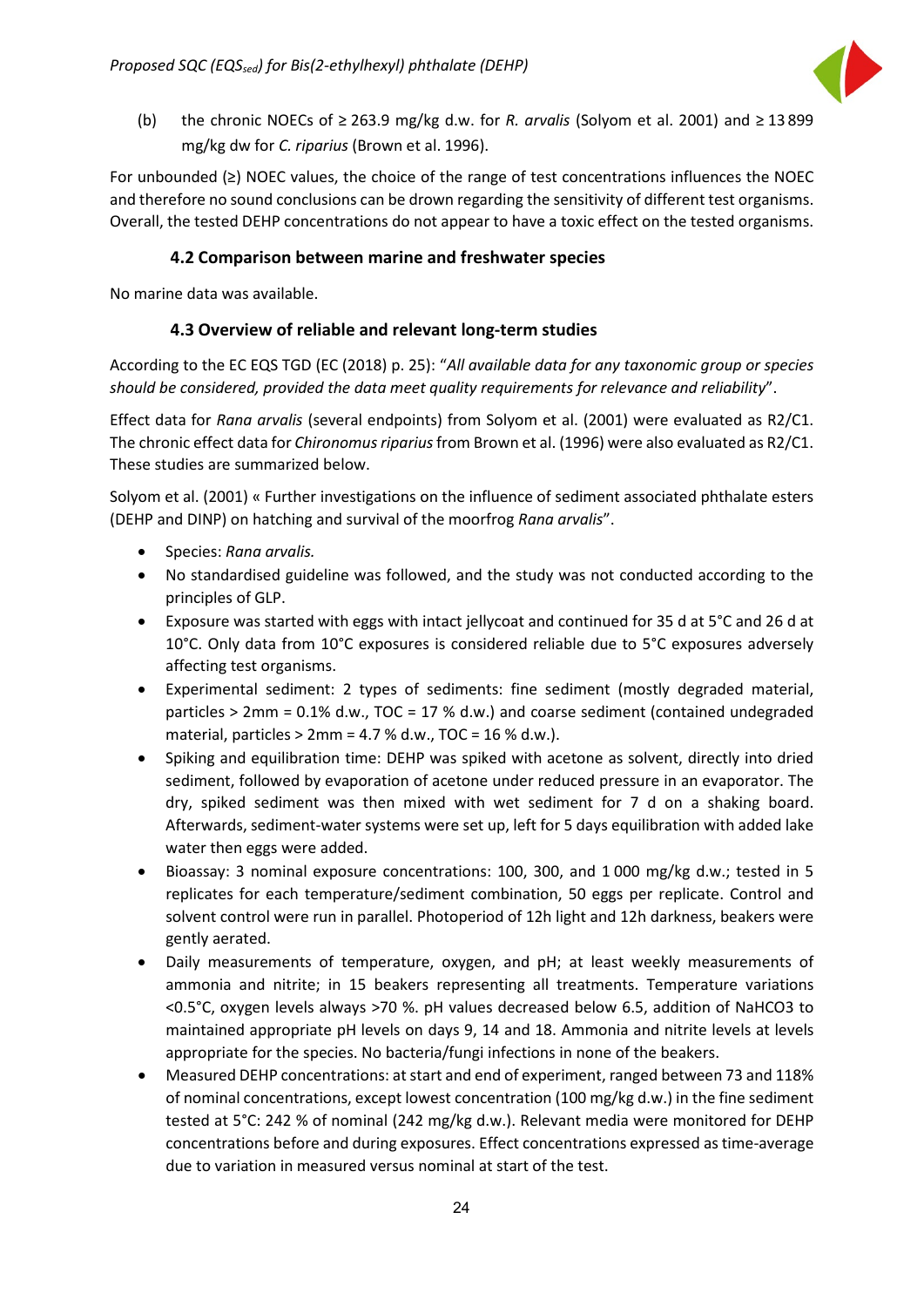

- Endpoints: median hatching time (monitored on day 9, 12, 16 and 21): approx. 12 d at 10°C and ± 24d at 5°C. Hatching success: 92-95 % at 10°C and 73-86% at 5°C in all controls and concentrations. Mortality of tadpoles: 0-3 % for both temperatures at all concentrations. Deformation of tadpoles (retarded tail): 0-2.3 % for both temperatures at all treatments.
- No statistically significant differences between controls and exposure concentrations.
- Results: Hatchability of eggs and survival of tadpoles NOEC  $\geq 1000$  mg/kg d.w. (nominal concentration), corresponding to  $\geq 1$  165 mg/kg d.w. time-averaged measured concentrations in fine sediment and ≥ 845 mg/kg d.w. time-averaged measured concentrations in coarse sediment.

Brown et al. (1996) "The effect of phtalate ester plasticisers on the emergence of the midge (*Chironomus riparius*) from treated sediments".

- Species: *Chironomus riparius.*
- No standardised guideline was followed, and the study was not conducted according to the principles of GLP.
- The study set-up comprised a semi-static soft-bottom water-sediment study. Each breaker (borosilicate 400-mL cylinders) had a bottom layer of 94 g w.w. homogenized natural sediment spiked with DEHP in acetone.
- Origin of test organisms: continuous laboratory culture.
- Experimental sediment: natural river sediment with a wet:dry ratio of 2.35. Loss on ignition of dried sediment at 550°C for ±1h showed an organic content of 8.6 % w/w and an estimated organic carbon content of 3.6 % w/w based on the assumption that 42 % of the organic matter are organic carbon. The sediment was analyzed for grain size in a particle size analyzer (Malvern 3600E) and sieving for fractions >0.5mm: 23.6% coarse sands (0.5-2mm), 40.6% medium/very fine sands (0.0625-0.5mm), 35.8 % silt/clay (<0.0625mm).
- Spiking and equilibration time: spiking via addition of 4 mL DEHP acetone solution to an oven dried portion of the sediment (34 g d.w. [20% of total spiked sediment], dried at 60°C for >48h). Sediment and acetone solution were mixed in a glass bottle, acetone left to evaporate, and 320 g wet sediment (equaling 170 g d.w.) plus 46 mL dilution water added afterwards. 40 g d.w. were placed into test vessels after spiked sediment was left for mixing at 20 rpm for 18h (at 20°C). Dilution water was added up to the 300 mL-mark and the system left to equilibrate overnight before addition of test organisms.
- Overlying water: glass-distilled water with added NaHCO<sub>3</sub> (96 mg/l), CaSO<sub>4</sub>.2H<sub>2</sub>O (60 mg/l), MgSO4·7H2O (122.7 mg/l), and KCl (4 mg/l); pH of 8.25. Aerated for >2h before use.
- Bioassays: the animals were exposed to DEHP in a semi-static soft-bottom water-sediment study. Each beaker (borosilicate 400 mL cylinders) had a bottom layer of 94 g w.w. homogenized natural sediment. Water temperature was 20±1°C. Throughout the exposure period, light regime followed a 16h light and 8h dark cycle with a 15 min transition time. 70% of overlying water was replaced after 14 d. The experiment consisted of 5 test conditions (two control series and three DEHP exposure series – nominally 100, 1 000 and 10 000 mg/kg d.w.), with 3 replicates, each containing 20 larvae. Test vessels were randomly allocated.
- Test endpoints: emergence and sex ratio after 28 d with no effects on both endpoints.
- Measured DEHP concentrations: sediments were dried prior to methanol extraction. Thanks to the fraction of radio labelled DEHP in some of the tested concentrations, analysis could be achieved using liquid scintillation counting (with a Beckmann LS5801 liquid scintillation spectrometer). For non-labelled extracts, radio thin layer chromatography with both normal and reverse phase was used (with a Bioscan System 200 imaging scanner). Measurements at start showed 100-140 % recovery and at end 110-130 %. Results are expressed as measured concentrations for EQS derivation.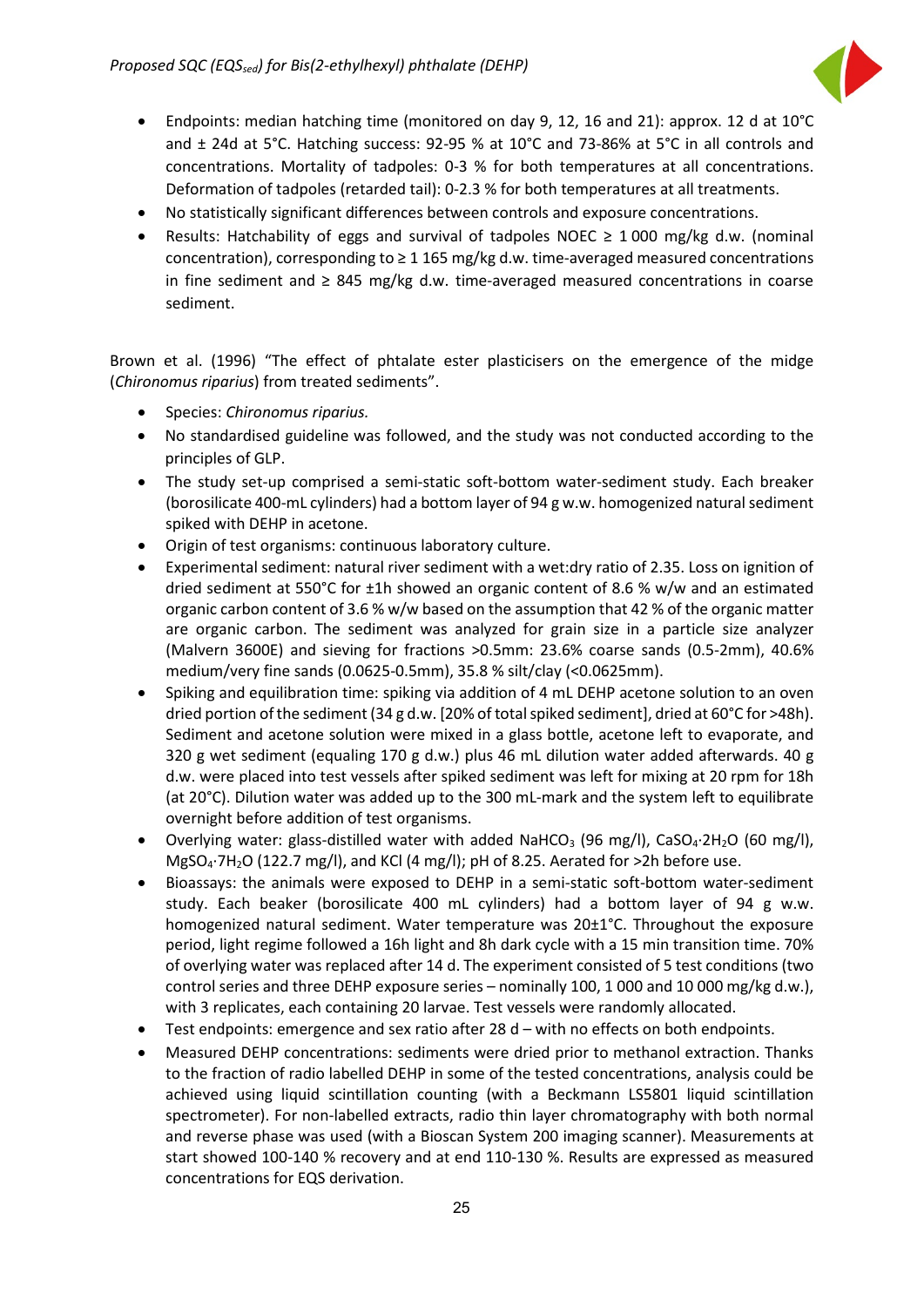

- Statistics: moving average angle analysis (time to 50% emergence), one-way ANOVA on arcsine square root proportion of females (sex ratio).
- Results: time to first emergence, time to 50% emergence and total emergence at 28 d, and sex ratio NOEC  $\geq$  10 000 mg/kg d.w. (nominal concentration) corresponding to 13 889 mg/kg d.w.

### **5 Derivation of QSsed**

<span id="page-26-0"></span>According to the EU TGD for EQS, sediment toxicity tests, aquatic toxicity tests in conjunction with equilibrium partitioning (EqP) and field/mesocosm studies are used as several lines of evidence to derive QS<sub>sed</sub> (EC 2018). Thus, in the following, the appropriateness of the deterministic approach (AF-Method), the probabilistic approach (SSD method) and the EqP approach were examined.

#### **5.1 Derivation of QSsed, AF using the Assessment Factor (AF) method**

<span id="page-26-1"></span>The derivation of  $QS_{sed, AF}$  is determined using assessment factors (AFs) applied to the lowest credible datum from long-term toxicity tests.

The lowest chronic effect datum available for DEHP is the unbounded NOEC of ≥ 289 mg/kg d.w. (5 % OC) for *R. arvalis.*

| <b>Species</b>      | <b>Exposure</b><br><b>Endpoint</b><br>duration (d) |                                                                                  | NOEC/EC <sub>10</sub><br>[mg/kg d.w.] | <b>OC</b><br>[%] | $NOEC/EC_{10}$<br>[mg/kg d.w.<br><b>5% OC]</b> |  |
|---------------------|----------------------------------------------------|----------------------------------------------------------------------------------|---------------------------------------|------------------|------------------------------------------------|--|
| Rana arvalis        | 26d                                                | Hatching success,<br>survival, growth,<br>visual<br>morphological<br>deformation | $\geq 845$                            | 16.0             | $\geq 269$                                     |  |
| Chironomus riparius | 28 <sub>d</sub>                                    | Emergence                                                                        | $\geq 10000$                          | 4.8              | $\geq$ 13 889                                  |  |

*Table 7 Most sensitive relevant and reliable chronic data summarized from Table 5.*

In case of long-term NOECs or  $EC_{10}$ s being available for two species the TGD recommends the application of an assessment factor of 50 on the lowest credible datum (Table 11 in EC (2018)).

$$
QS_{sed,AF} = \frac{lowest \ EC10 \ or \ NOEC}{AF}
$$

$$
QS_{sed,AF} = \frac{269 \left(\frac{mg}{kg}\right)}{50} = 5.38 \left(\frac{mg}{kg}\right)
$$

The application of an AF of 50 to the lowest datum results in a  $QS_{\text{sed},AF} = 5.38 \text{ mg/kg}$  d.w. for a standard sediment with 5 % OC, which corresponds to 1.08 mg/kg d.w. for a sediment with 1 % OC representing a worst case scenario in Switzerland.

According to the TGD for EQS (section A1.3.2.9, p. 144), unbounded effect concentrations cannot be used to derive an EQS value. Since for DEHP, all relevant and reliable effect concentrations are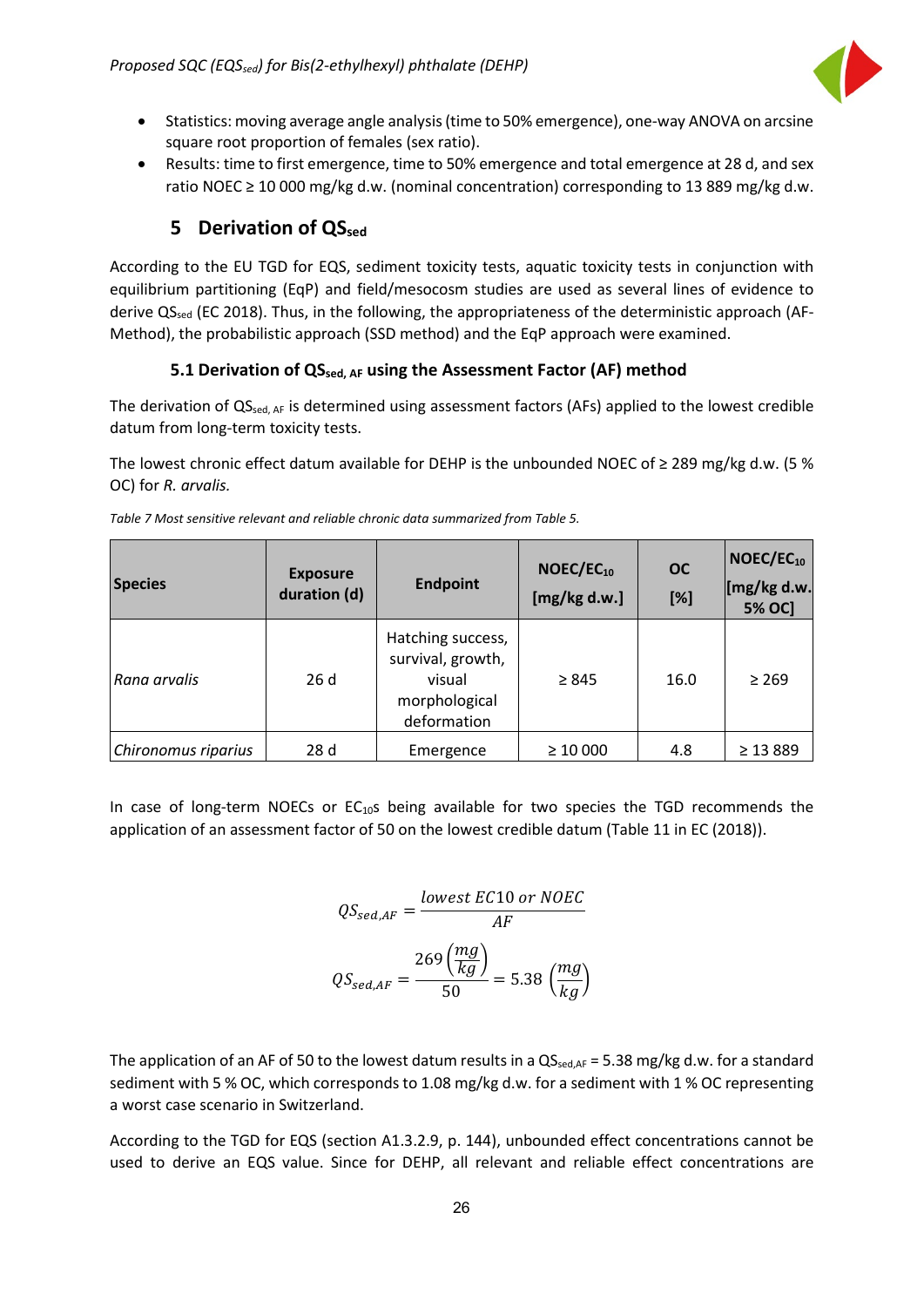

unbounded values, it appears a pragmatic approach to use the lowest of these values for EQS derivation. However, the derived  $QS_{sed, AF}$  are designated as tentative value.

#### **5.2 Derivation of QSsed,SSD using the species sensitivity distribution (SSD) method**

<span id="page-27-0"></span>The minimum data requirements recommended for the application of the SSD approach for EQS water derivation is preferably more than 15, but at least 10 NOEC/EC<sub>10</sub>, from different species covering at least eight taxonomic groups (EC (2018), p. 43). In this case, not enough data from spiked sediment toxicity tests are available for applying the SSD approach.

### **6 Derivation of QSsed,EqP using the Equilibrium Partitioning approach**

<span id="page-27-1"></span>If no reliable sediment toxicity data are available, the Equilibrium Partitioning (EqP) can be used to estimate the EQS<sub>sed,Eqp</sub>. This approach, developed for non-ionic substances, is used here for comparison purposes given the small data base of sediment toxicity studies.

#### **6.1 Selection of QS for water**

<span id="page-27-2"></span>According to the EU EQS datasheet (EU 2005) and the EU RAR (EC 2008, ECHA 2020) an EQS of 1.3 µg/l was derived based on protection of top predators for secondary poisoning, which is used for deriving a QS using the EqP for comparison purposes.

#### **6.2 Selection of partition coefficient**

<span id="page-27-3"></span>One of the main factors influencing the application of the EqP model is the choice of the partition coefficient. It is stipulated in the ECHA 2017 guideline (p. 143, ECHA (2017)) that "To increase the reliability of PNEC sediment screen derived using the EqP, it is imperative that a conservative but realistic partitioning coefficient (e.g.  $K_{\text{dc}}$ ,  $K_{\text{oc}}$ ,  $K_{\text{ow}}$ ) is chosen. A clear justification must be given for the chosen coefficient and any uncertainty should be described in a transparent way."

The EU TGD for EQS requires deriving a geometric mean of all available K<sub>oc</sub> values including one derived from a  $log K_{ow}$  value (EC 2018).

The valid log  $K_{oc}$  reported for DEHP are in the range of 5.41-5.95 (Table 1, Appendix 1). Reported experimental log K<sub>ow</sub> for DEHP is 7.29 (Table 1), estimated log K<sub>oc</sub> is 6.00. The geometric mean Log K<sub>oc</sub> of 5.71 is used for EQS derivation via EqP.

#### **6.3 Selection of OC content for a reference sediment**

<span id="page-27-4"></span>To account for the influence of OC content on  $QS_{\text{sed,EqP}}$  development, calculations have been performed for a standard sediment according to the EU TGD for EQS with 5 % OC (EC 2018). As 5 % OC might not be representative for sediment in Switzerland, calculation was made as well for a worst-case scenario considering measurement on total sediment with  $1\%$  OC (approx.  $10<sup>th</sup>$  percentile of OC content in Swiss Rivers).

#### **6.4 Derivation of QS**sed, Eqp

<span id="page-27-5"></span>For the derivation of  $QS_{\text{sed,EqP}}$  (Table 8), the partition coefficient between water and sediment has been estimated as the fraction of organic carbon multiplied by organic carbon partition coefficient  $(Kp=f<sub>OC</sub>*K<sub>OC</sub>)$  as proposed by Di Toro et al. (1991) for non-ionic organic chemicals. The authors considered that, for sediment with an organic fraction higher than 0.2 %, organic carbon is the main driver for chemical sorption.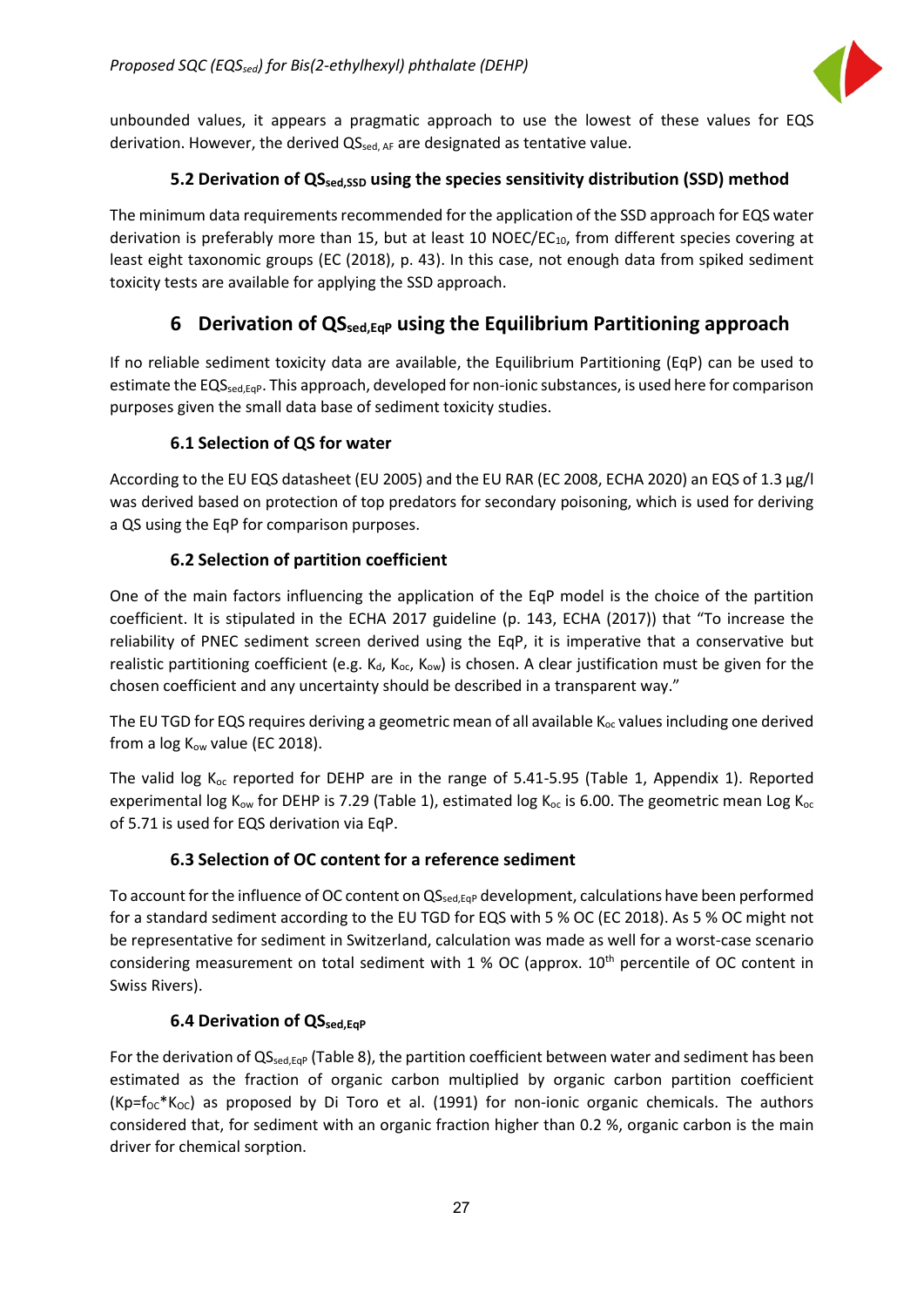

An additional AF of 10 should be applied to the resulting  $QS_{\text{sed,Eq}}$  for substances with log K<sub>ow</sub> > 5. According to the experimental log  $K_{ow} > 5$  the additional AF of 10 is warranted.

Table 8 Derived QSsed,Eqp for a mean K<sub>OC</sub> based on Appendix I and the EQS from the EU EQS datasheet (EU 2005). The partition coefficient solid-water sediment (Kp<sub>sed</sub>) is estimated for a sediment with 5% OC (standard EC TGD sediment) and 1% OC (worst case scenario in Switzerland).

|        | $K_{oc}$<br>[1/kg] | Kpsed<br>[l/kg] | Ksed-water<br>$\rm [m^3/m^3]$ | <b>PNEC</b> water<br>[µg/l] | $QS_{sed,EqP}$<br>$[\mu$ g/kg w.w.] | $QS_{\text{sed,EqP}}$<br>$\lceil \mu g / \log d.w.\rceil$ | Included<br>AF |
|--------|--------------------|-----------------|-------------------------------|-----------------------------|-------------------------------------|-----------------------------------------------------------|----------------|
| 5 % OC | 512 716            | 25 635.8        | 12 818.7                      | 1.3                         | 12820                               | 3 3 3 3                                                   | 10             |
| 1 % OC | 512 716            | 5 1 2 7 . 2     | 2 5 6 4 . 4                   | 1.3                         | 2 777                               | 667                                                       | 10             |

Given the analytical challenges in DEHP analysis in surface waters, DEHP is most often monitored within the EU WFD in suspended particulate matter. Accordingly, the EU EQS datasheet (EC 2005) proposed a QS<sub>SPM, Eqp</sub> of 17.2 mg/kg d.w. for suspended matter derived using a Kp of 16 500 l/kg and a concentration of suspended particulate matter in freshwater environments of 15 mg/l. The differences in the derived  $QS_{sed,Eq}$  and the  $QS_{SPM,Eq}$  are therefore attributed to the different calculation methods for suspended matter (EC 2005) compared to those for sediments in the EU TGD (EC 2018) and the additional AF of 10 for this last one.

### **7 Determination of QSsed according to mesocosm/field data**

<span id="page-28-0"></span>No field or mesocosm studies that provide effect concentrations of DEHP are available on benthic invertebrates or amphibians.

### **8 Toxicity of degradation products**

<span id="page-28-1"></span>According to the EU RAR (EC 2008), the degradation product Mono-2-ethylhexyl phthalate (MEHP) is formed during biodegradation. MEHP causes reproductive toxic effects in studies on mammals (EC 2008, Net al. al. 2015) but other ecotoxicological properties of MEHP are unknown. The extent of formation of MEHP in the environment was also unknown at the time of completing the DEHP RAR. However, the large amount of DEHP observed in DEHP-related technological processes was expected to be a considerable potential for formation and distribution of MEHP. The fate of this metabolite can be expected to differ from DEHP's fate due to different chemical and physical properties. Therefore, the EU RAR concluded that it was not possible based on available data to estimate the environmental (and human) risks of MEHP formed in the environment (EC 2008).

It is concluded that the lack of (a) information on environmental behavior of MEHP and (b) information on their ecotoxicity is the reason that the present  $EQ_{\text{sed}}$  proposal does not include a specific risk assessment for the degradation products of DEHP.

### <span id="page-28-2"></span>**9 EQSsed proposed to protect benthic species**

The different QS values for each derivation method included in the EU TGD for EQS are summarized in Table 9. According to the EU TGD for EQS, the most reliable extrapolation method for each substance should be used (EC 2018). In all cases, data from spiked sediment toxicity tests are preferred over the EqP approach.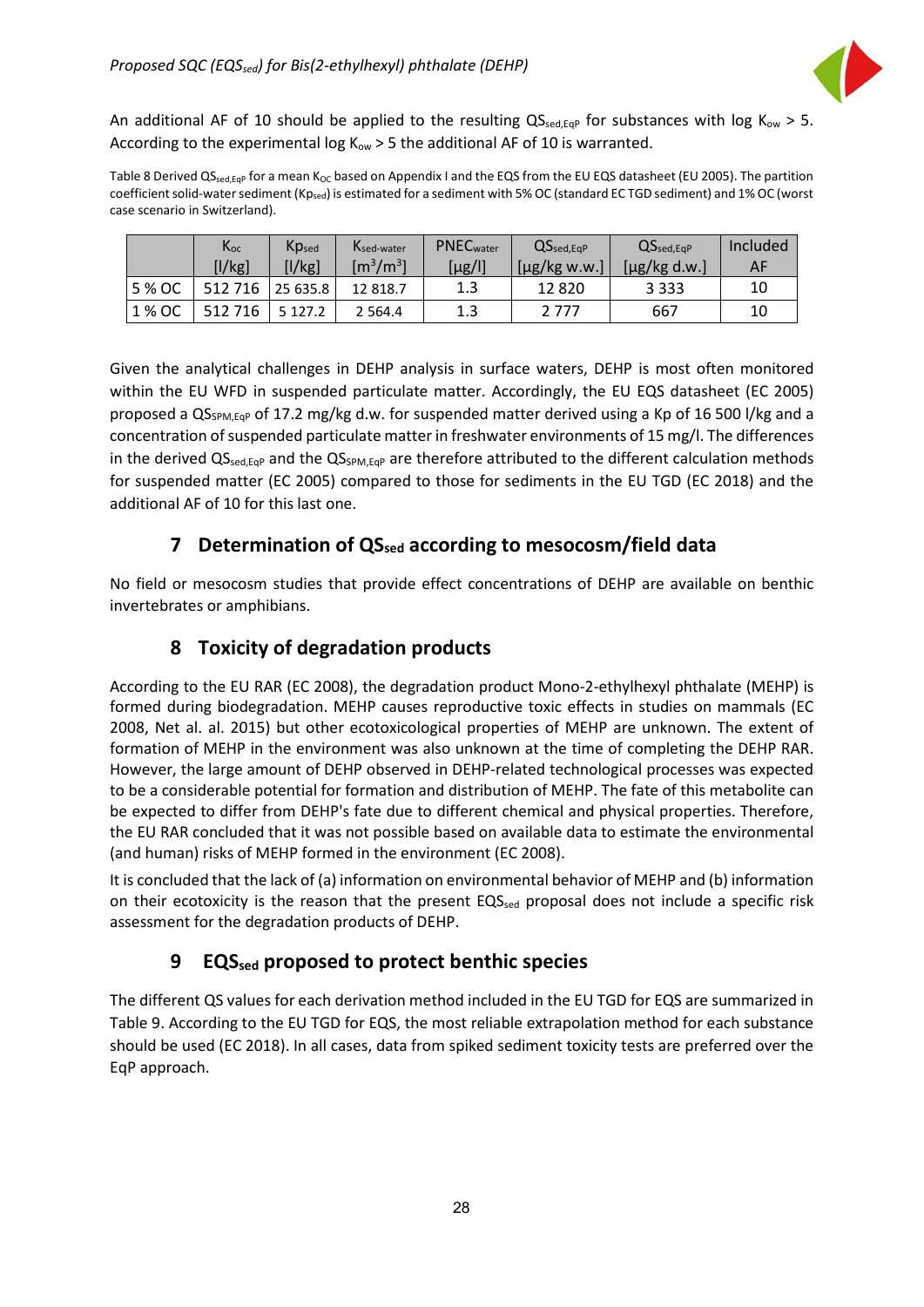

*Table 9 QSsed derived according to the three methodologies stipulated in the EU TGD for EQS and their corresponding AF. All concentrations expressed as mg/kg d.w.*

|                                | Sediment       | Sediment      | AF |
|--------------------------------|----------------|---------------|----|
|                                | <b>5 % TOC</b> | <b>1% TOC</b> |    |
| $\mathsf{QS}_\mathsf{sed,SSD}$ |                |               |    |
| $QS_{\text{sed,EqP}}$          | 3.33           | 0.67          | 10 |
| $QS_{\text{sed,AF}}$           | 5.38           | 1.08          | 50 |
| <b>Proposed EQSsed</b>         | 5.38           | 1.08          |    |

A EQS<sub>sed</sub> of 1.08 mg/kg (1% OC) for DEHP including the application of an AF of 50 is thus suggested.

#### <span id="page-29-0"></span>**9.1 Protection of benthic organisms and uncertainty analysis**

According to the critical data used in EQS sediment derivation and additional supportive information, the proposed EQS for sediment should protect amphibians as well as benthic invertebrates from general toxicity as they appear to be less sensitive to DEHP than amphibiansin spiked sediment toxicity tests. The proposed EQS<sub>sed</sub> is also lower but within the same order of magnitude than the estimated NOEC for microbial activity that is not used in EQS derivation due to lower reliability.

According to the TGD for EQS (section A1.3.2.9, p. 144), unbounded effect concentrations cannot be used to derive an EQS value. Since for DEHP, all relevant and reliable effect concentrations are unbounded values, it appears a pragmatic approach to use the lowest of these values for EQS derivation. However, the derived QS<sub>sed, AF</sub> is designated as tentative value.

DEHP is known for its endocrine effects but this endpoint is not considered in the EQSsed. However, the derived QS<sub>sed,Eqp</sub> based on protection of top predators for secondary poisoning, which is within the same order of magnitude of the proposed  $EQS_{\text{sed}}$ , includes endpoints in its derivation that are related to endocrine effects. The EQS<sub>sed</sub> should partially be protective against this endpoint.

It is noted here that recently Environment Canada and Health Canada (2017) derived a PNEC for surface waters within the context of the draft screening risk assessment of phthalates of 0.07 µg/l based on a 21 d EC<sub>90</sub> for zebrafish of 0.2 µg/l (Corradetti et al. 2013) and an assessment factor of 3. The derivation procedure is not in line with that in the EU TGD (EC 2018) and the effect data used in this recent draft screening assessment have not been assessed here for reliability and relevance. However the estimated QS<sub>sed,Eqp</sub> based on this PNEC water would be two orders of magnitude lower than the proposed EQSsed.

In addition, it is noted that DEHP occurs in sediments together with other phthalates, the need for assessing phthalates as a mixture is not within the scope of this report but should be further evaluated.

The proposed EQS<sub>sed</sub> does not involve analytical challenges.

#### <span id="page-29-1"></span>**10 References**

- Arfaeinia H, Fazlzadeh M, Taghizadeh F, Saeedi R, Spitz J, Dobaradaran S. (2019). Phthalate acid esters (PAEs) accumulation in coastal sediments from regions with different land use configuration along the Persian Gulf. Ecotox Environ Saf 169:496-506.
- Brown D, Thompson RS, Stewart KM, Croudace CP, Gillings E. (1996). The effect of phthalate plasticizers on the emergence of the midge (*Chironomus riparius*) from treated sediments. Chemosphere 32:2177–2187.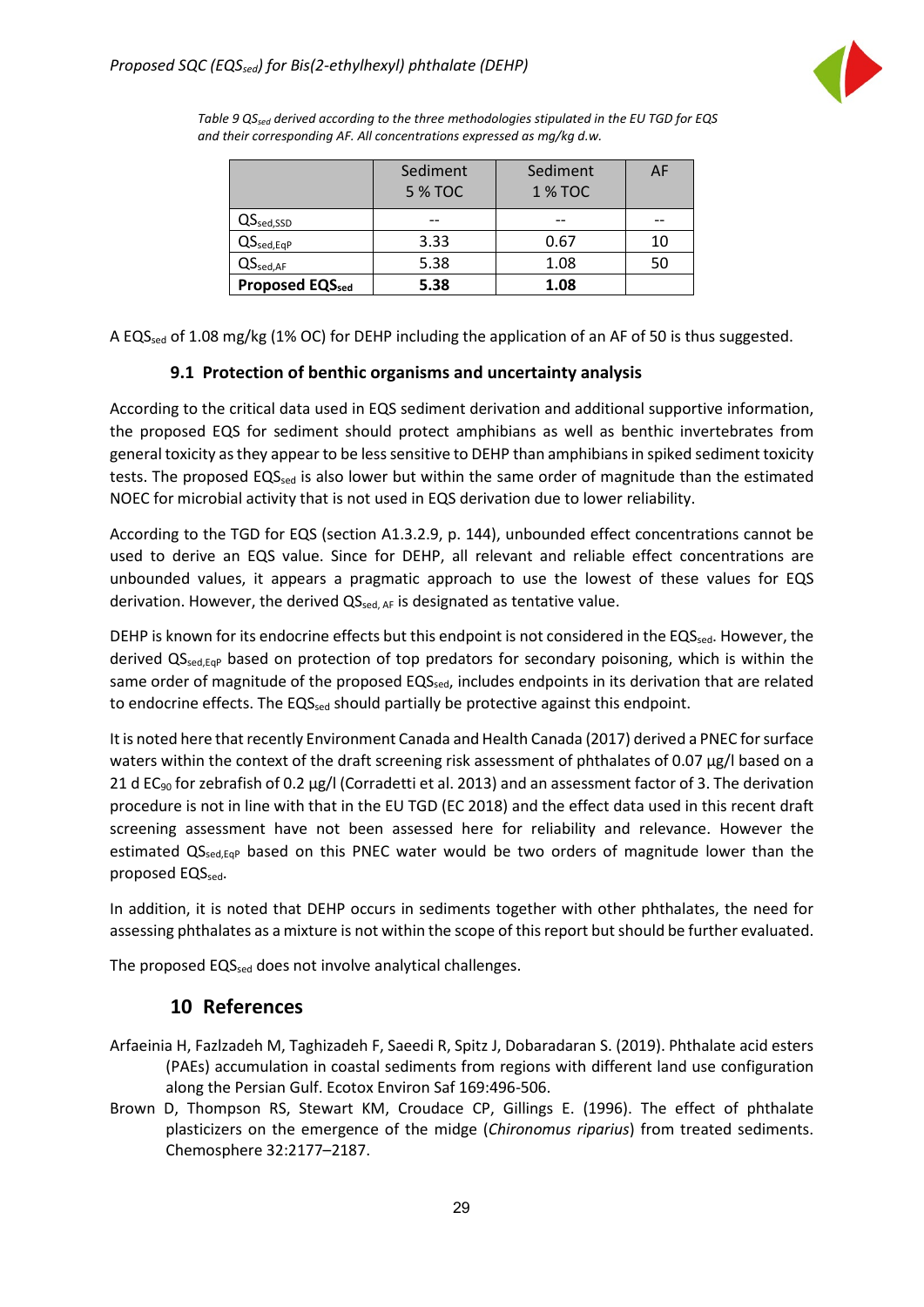

- Call DJ, Cos DA, Geiger DL, Genisot, KI, Markee TP, Brooke LT, Polkinghorne CN, Vandeventer FA, Gorsuch JW, Robillard KA, Parkerton TF, Reiley MC, Ankley GT, Mount DR. (2001a). An assessment of the toxicity of phthalate esters to freshwater benthos. 2. Sediment exposures. Environ Toxicol Chem 20(8):1805–1815.
- Call DJ, Cos DA, Markee TP, Geiger DL, Brooke LT, Vandeventer FA, Cox DA, Genisot, KI, Robillard KA, Gorsuch JW, Parkerton TF, Reiley MC, Ankley GT, Mount DR. (2001b). An assessment of the toxicity of phthalate esters to freshwater benthos. 2. Aqueous exposures. Environ Toxicol Chem 20(8):1798–1804.
- Casado-Martinez, M.C., Mendez-Fernandez, L., Wildi, M., Kase, R., Ferrari, B.J.D. and Werner, I. (2017) Incorporation of sediment specific aspects in the CRED evaluation system: recommendations for ecotoxicity data reporting. SETAC Europe 27th Annual Meeting, Brussels.EC (2005). Common Implementation Strategy for the Water Framework Directive Environmental Quality Standards (EQS) Substance Data Sheet Priority Substance No. 12 Diethylhexylphthalate (DEHP) CAS-No. 117-81-7
- Di Toro, D.M., Zarba, C.S., Hansen, D.J., Berry, W.J., Swartz, R.C., Cowan, C.E., Pavlou, S.P., Allen, H.E., Thomas, N.A. and Paquin, P.R. (1991) Technical basis for establishing sediment quality criteria for nonionic organic chemicals using equilibrium partitioning. Environmental Toxicology and Chemistry 10(12), 1541-1583.
- EC (2008). Bis(2-ethylhexyl) phthalate (DEHP), Risk Assessment Report, pp. 1-588. (Literature Review from 2005)
- EC (2005). Common Implementation Strategy for the Water Framework Directive Environmental Quality Standards (EQS) Substance Data Sheet Priority Substance No. 12 Diethylhexylphthalate (DEHP) CAS-No. 117-81-7ECHA (2014). Principles for environmental risk assessment of the sediment compartment: proceedings of the topical scientific workshop. Helsinki (FI): ECHA. 81 p.
- ECHA (2014). Substance Name: Bis(2-ethylhexyl) phthalate (DEHP), EC Number: 204-211-0, CAS Number: 117-81-7. Support document to the opition of the member state Committee for identification of Bis(2-ethylhexyl) phthalate (DEHP) as a substance of very high concern because of its endocrine disrupting properties which cause probable serious effects to human health and the environment which give rise to an equivalent level of concern to those of CMR and PBT/vPvB substances. Available at [https://echa.europa.eu/documents/10162/21833221/svhc\\_msc\\_opinion\\_support\\_documen](https://echa.europa.eu/documents/10162/21833221/svhc_msc_opinion_support_document_dehp_20141211_en.pdf) [t\\_dehp\\_20141211\\_en.pdf](https://echa.europa.eu/documents/10162/21833221/svhc_msc_opinion_support_document_dehp_20141211_en.pdf)
- ECHA (2017) Guidance on Information Requirements and Chemical Safety Assessment; Chapter R.7b: Endpoint specific guidance.
- ECHA (2020). Substance name: Bis(2-ethylhexyl) phthalate. EC number: 204-211-0. CAS Nr 117-81-7. Online registration dossier : [https://echa.europa.eu/it/registration-dossier/-/registered](https://echa.europa.eu/it/registration-dossier/-/registered-dossier/15358)[dossier/15358](https://echa.europa.eu/it/registration-dossier/-/registered-dossier/15358)
- EC (2018). Technical Guidance for Deriving Environmental Quality Standards Environment, Guidance Document No. 27, Updated version 2018, Document endorsed by EU Water Directors at their meeting in Sofia on 11-12 June 2018.
- ECCC (Environment and Climate Change Canada, Health Canada) (2017). Risk Management Scope for 1,2-Benzenedicarboxylic acid, bis(2-ethylhexyl) ester [DEHP] – Chemical Abstracts Service Registry Number (CAS RN): 117-81-7, pp. 1-20.
- Edder P, Ortelli D, Klein A, Ramseier S. (2008). Métaux et micropolluants organiques dans les eaux et sédiments du Léman. Rapp Comm int prot eaux Léman contre pollut, Campagne 2007: 57-84.
- EFSA (2015) Scientific Opinion on the effect assessment for pesticides on sediment organisms in edgeof-field surface water (PPR Panel). EFSA Journal 13(7), 4176.
- Environment Canada and Health Canada (2017). Draft Screening Assessment, Phthalate Substance Grouping, pp. 1-228. (Literature Review from 2016)
- Hu X-Y, Wen B, Zhan S, Shan X-Q. (2005). Bioavailability of phthalate congeners to earthworms (*Eisenia fetida*) in artificially contaminated soils. Ecotoxicol Environ Saf 62(1):26-34.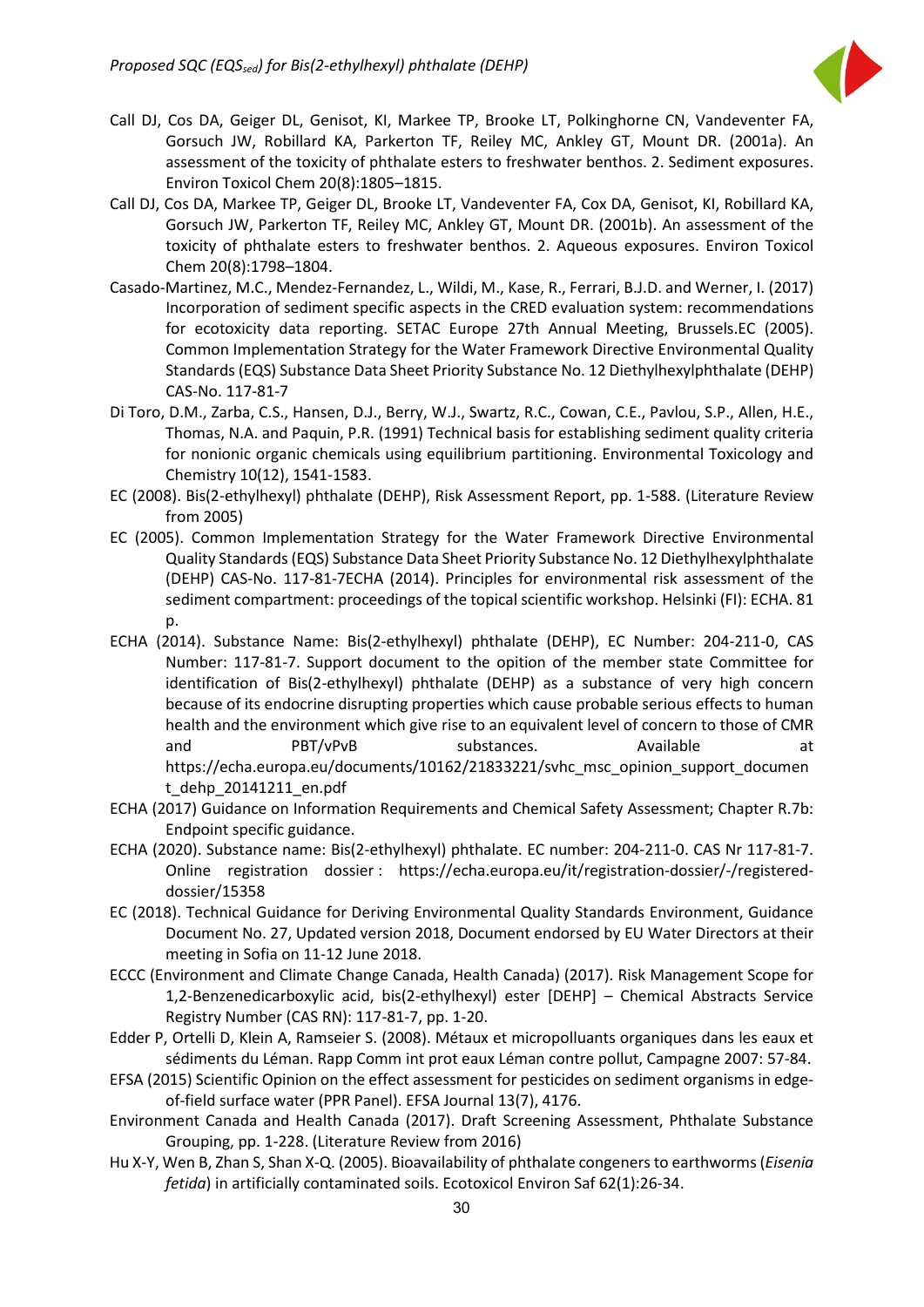

- INERIS (2018) Portail Substances Chimiques: DEHP. CAS : 117-81-7. [https://substances.ineris.fr/fr/substance/nom/dehp.](https://substances.ineris.fr/fr/substance/nom/dehp) Last accessed: 22.07.2020.
- Larsson P and Thurén A (1987) Di-2-ethylhexylphthalate inhibits the hatching of frog eggs and is bvioaccumulated by tadpoles. Environm. Toxicol. Chem. 6, 417-422.
- Larsson P, Thurén A and Gahnström G (1986) Phatalate esters inhibit microbial activity in aquatic sediments. Environ. Poll. (Series A). 42, 223-231.
- Lee YM, Lee JE, Choe W, Kim T, Lee JY, Kho Y, Choi K, Zoh KD, (2019). Distribution of phthalate esters in air, water, sediments, and fish in the Asan Lake of Korea. Environ Int 126:635-643.
- Loizeau J-L, Makri S, Arpagaus P, Ferrari B, Casado-Martinez C, Benejam T, Marchand P (2017). Micropolluants métalliques et organiques dans les sédiments superficiels du Léman. Rapport scientifique de la Commission internationale pour la protection des eaux du Léman contre la pollution (CIPEL), Campagne 2016, pp 143-198.
- Mayer FL and Sanders HO (1973) Toxicology of phthalic acid esters in aquatic organisms. Environ Health Perspect 3:153-157
- Mehrle PM and Mayer FL (1976) Di-2thylhexyl phthalate: Residue dynamics and biological effects in Rainbow trout and Fathead minnows. Trace Substances and Environmental Health 10:519-524.
- Moermond, C.T.A., Kase, R., Korkaric, M. and Ågerstrand, M. (2016) CRED: Criteria for reporting and evaluating ecotoxicity data. Environmental Toxicology and Chemistry 35(5), 1297-1309.
- Nagorka R and Koschorrek J. (2020). Trends for plasticizers in German freshwater environments Evidence for the substitution of DEHP with emerging phthalate and non-phthalate alternatives. Environ Poll 262: 114237
- Net S, Rabodonirina S, Sghaier RB, Dumoulin D, Chbib C, Tlili I, Ouddane B. (2015). Distribution of phthalates, pesticides and drug residues in the dissolved, particulate and sedimentary phases from transboundary rivers (France-Belgium). Sci Total Environ. 521-522:152-159.
- OECD (2018). Socio-Economic assessment of phthalates was prepared for the SACAME workshop in Ottawa, Canada of 30-31 August 2017, by Mike Holland, EMRC.
- Peijnenburg W and Struijs J. (2006). Occurrence of phthalate esters in the environment of the Netherlands. Ecotox Environ Saf 63(2):204-215.
- Solyon P, Remberger M, Viktor T. (2001). Further investigations on the influence of sedimentassociated phthalate esters (DEHP and DINP) on hatching and survival of the moorfrog *Rana arvalis*. IVL Swedish Environmental Research Institute Ltd. Report B1417 for CEFIC.
- Staples CA, Peterson DR, Parkerton TF and Adams WJ (1997). The environmental fate of phthalate esters. A literature review. Chemosphere 35(4):667-749.
- Sullivan KF, Atlas EL and Giam CS (1982). Adsorption of phthalic acid esters from seawater. Env Sci Technol 16:428-432.
- USEPA (2019). Proposed Designation of Di-Ethylhexyl Phthalate (DEHP) (1,2-Benzene- dicarboxylic acid, 1,2-bis (2-ethylhexyl) ester) (CAS RN 117-81-7) as a High-Priority Substance for Risk Evaluation, pp. 1-64.
- Van Wezel AP, Van Vlaardingen P, Posthumus R, Crommentuijn GH, Sijm DTHM. (1999). Environmental risk limits for two phthalates, with special emphasis on endocrine disruptive properties. Ecotoxicol Environ Saf 46: 305-321.
- Verbruggen EMJ, Posthumus R, van Wezel AP. (2001). Ecotoxicological Serious Risk Concentrations for soil, sediment and (ground)water: updated proposals for first series of compounds. RIVM (Rijksinstituut voor Volksgezondheid en Milieu, Netherlands) report 711701 020
- Wennberg L, Parkman H, Remberger M, Viktor T and Williams C (1997). The influence of sedimentassociated phthalate esters (DEHP and DIDP) on hatching and survival of the moorfrog, Rana arvalis. IVL, Box 21060, S-100 31 Stockholm, Sweden. IVL report B1260, 26
- Williams MD, Adams WJ and Parkerton TF (1995). Sediment sorption coefficient measurements for four phthalate esters: experimental results and model theory. Environ Toxicol Chem 4 (9), 1477-1486
- Woin P and Larsson P (1987) Phthalate esters reduce predation efficiency of dragonfly larvae, Odonata; Aeshna. Bull. Environ. Contam. Toxicol. 38, 220-225.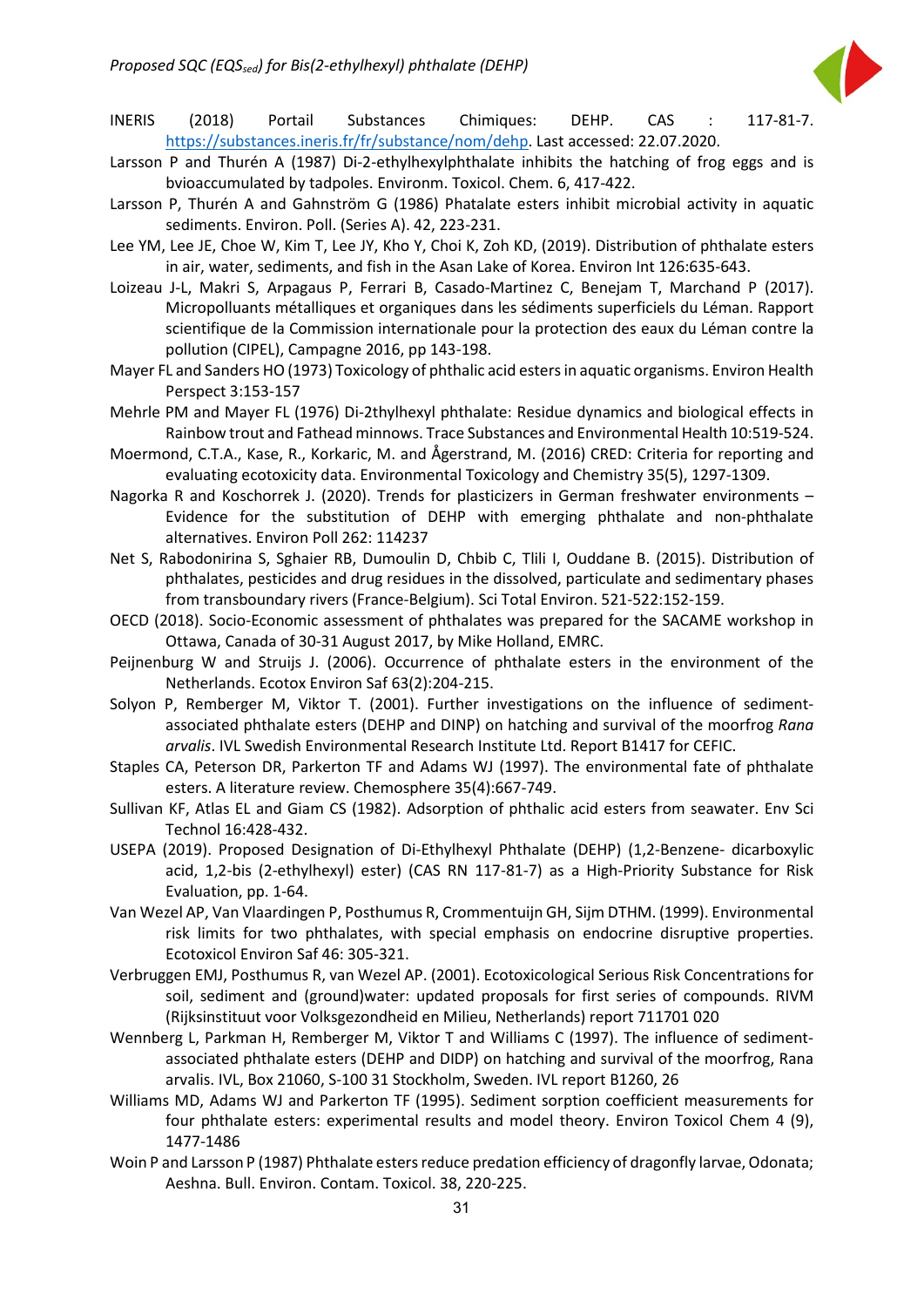

Zhang ZM, Zhang Jm Zhang HH, Shi XZ, Zou YW, Yang GP. (2020). Pollution characteristics, spatial variation, and potential risks of phthalate esters in the water–sediment system of the Yangtze River estuary and its adjacent East China Sea. Environ Pollut [265\(Part A\)](https://www.sciencedirect.com/science/journal/02697491/265/part/PA): 114913.